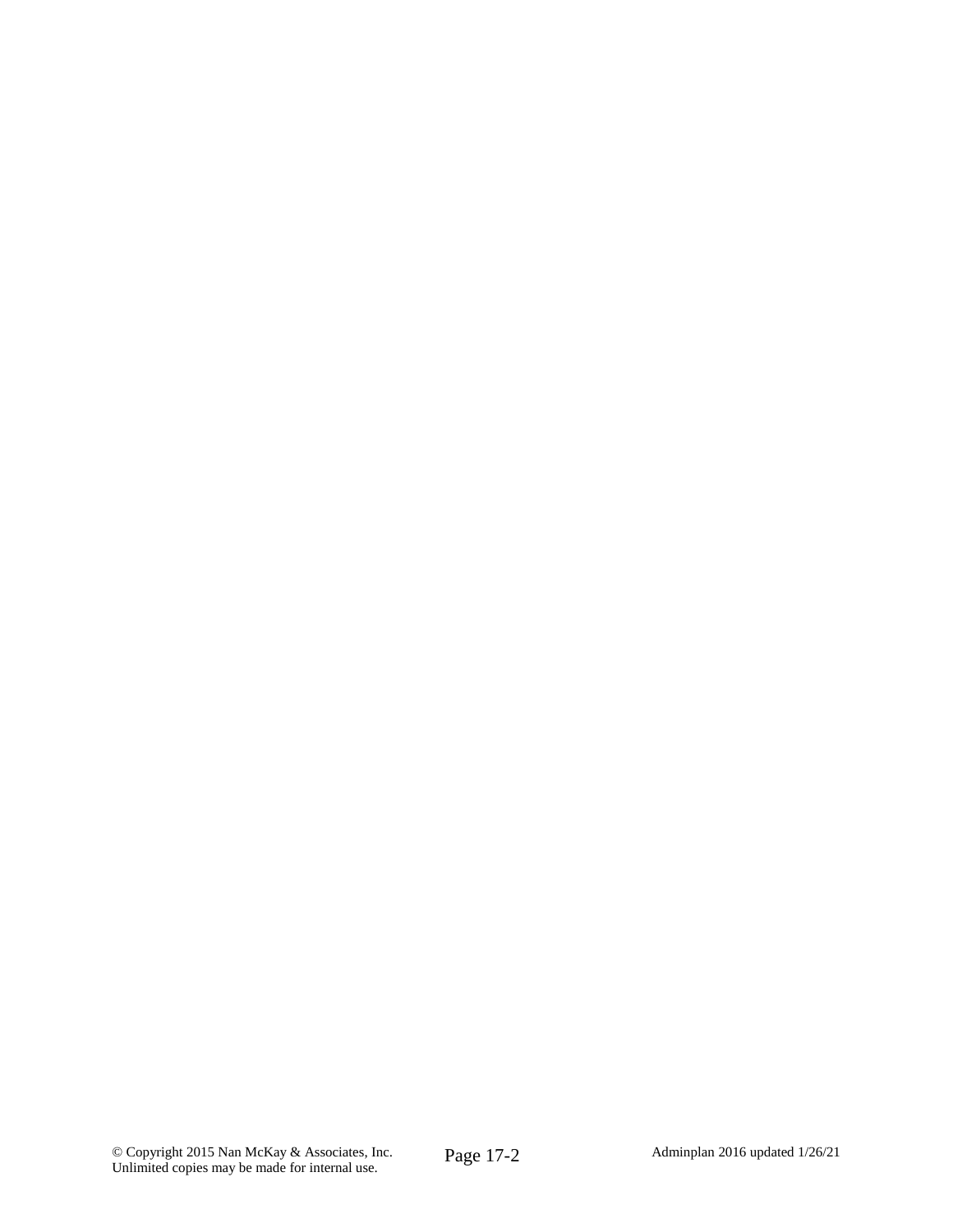# **PART I: GENERAL REQUIREMENTS**

## **17-I.A. OVERVIEW [24 CFR 983.5]**

The project-based voucher (PBV) program allows PHAs that already administer a tenant-based voucher program under an annual contributions contract (ACC) with HUD to take up to 20 percent of its authorized units and attach the funding to specific units rather than using it for tenant-based assistance [24 CFR 983.6]. PHAs may only operate a PBV program if doing so is consistent with the PHA's Annual Plan, and the goal of deconcentrating poverty and expanding housing and economic opportunities [42 U.S.C. 1437f(o)(13)].

#### PHA Policy

The PHA will operate a project-based voucher program using up to 20 percent of its authorized units for project-based assistance.

PBV assistance may be attached to existing housing or newly constructed or rehabilitated housing [24 CFR 983.52]. If PBV units are already selected for project-based assistance either under an agreement to enter into HAP Contract (Agreement) or a HAP contract, the PHA is not required to reduce the number of these units if the amount of budget authority is subsequently reduced. However, the PHA is responsible for determining the amount of budget authority that is available for project-based vouchers and ensuring that the amount of assistance that is attached to units is within the amounts available under the ACC [24 CFR 983.6].

#### **Additional Project-Based Units [FR Notice 1/18/17]**

The PHA may project-base an additional 10 percent of its units above the 20 percent program limit, if the units:

- Are specifically made available to house individuals and families that meet the definition of homeless under section 103 of the McKinney-Vento Homeless Assistance Act (42 U.S.C. 11302).
- Are specifically made available to house families that are comprised of or include a veteran.
	- *Vetera*n means an individual who has served in the United States Armed Forces.
- Provide supportive housing to persons with disabilities or elderly persons as defined in 24 CFR 5.403.
- Are located in a census tract with a poverty rate of 20 percent or less, as determined in the most recent American Community Survey Five-Year Estimates.

#### PHA Policy

The PHA will operate a project-based voucher program using up to 30 percent of its authorized units for project-based assistance.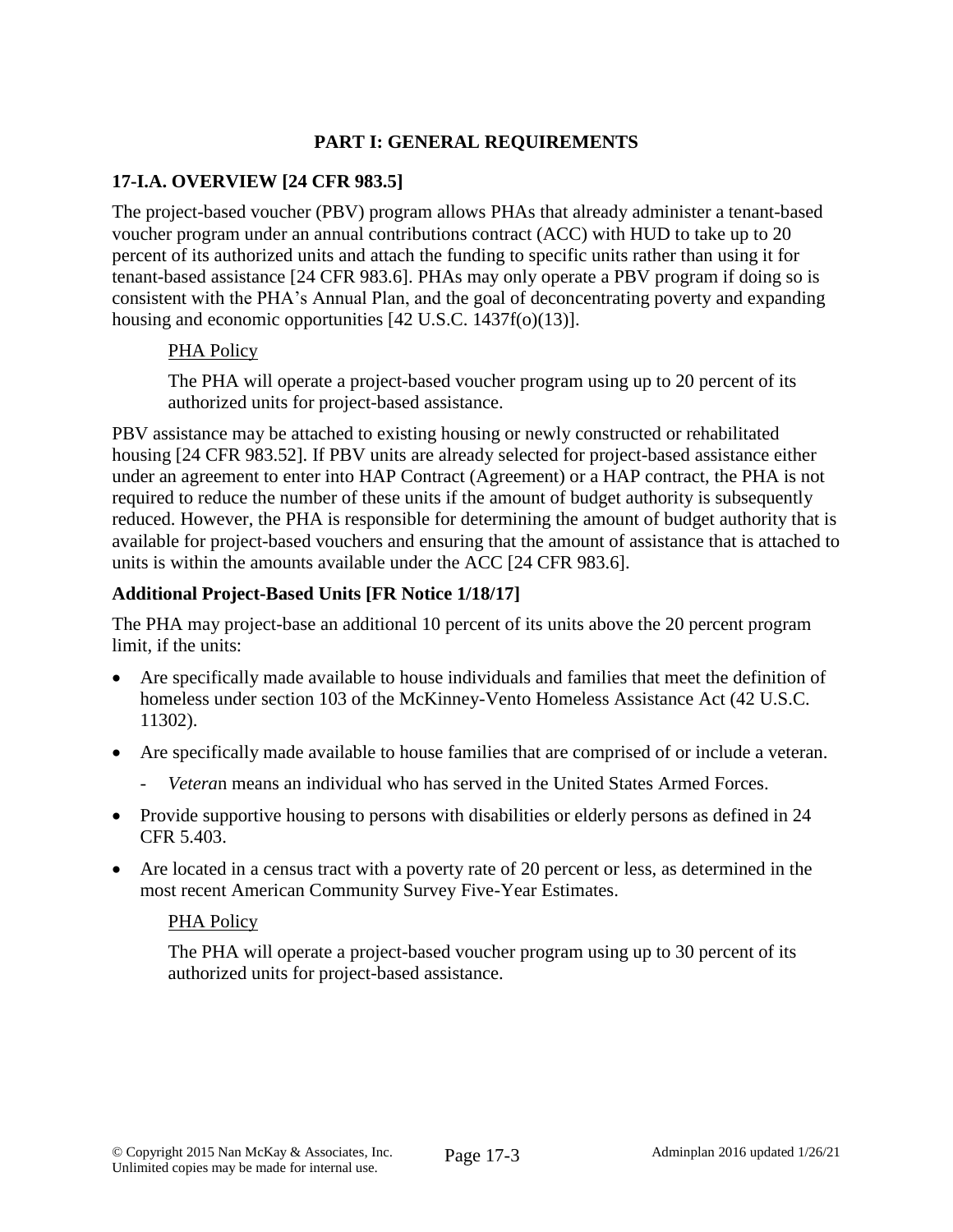# **Units Not Subject to the PBV Program Limitation [FR Notice 1/18/17]**

PBV units under the RAD program and HUD-VASH PBV set-aside vouchers do not count toward the 20 percent limitation when PBV assistance is attached to them.

In addition, units that were previously subject to certain federal rent restrictions or were receiving another type of long-term housing subsidy provided by HUD are not subject to the cap. In order to be excepted, the unit must meet the following conditions:

- The unit must be covered under a PBV HAP contract that first became effective on or after 4/18/17; and
- In the five years prior to the date the PHA either issued the RFP or selected the project, the unit either:
	- Received Public Housing Capital or Operating Funds, Project-Based Rental Assistance, Housing for Elderly (Section 202), Housing for Persons with Disabilities (section 811), Rent Supplement (Rent Supp), or Rental Assistance Program (RAP); or
	- The unit was subject to a rent restriction through a loan or insurance program as a result of Section 236, Section 221(d)(3) or (d)(4) BMIR, Housing for Elderly Person (Section 202) or Housing for Persons with Disabilities (Section 811)

Units that have previously received either PBV or HCV assistance are not covered under the exception.

#### PHA Policy

The PHA will not project-base any of the above unit types.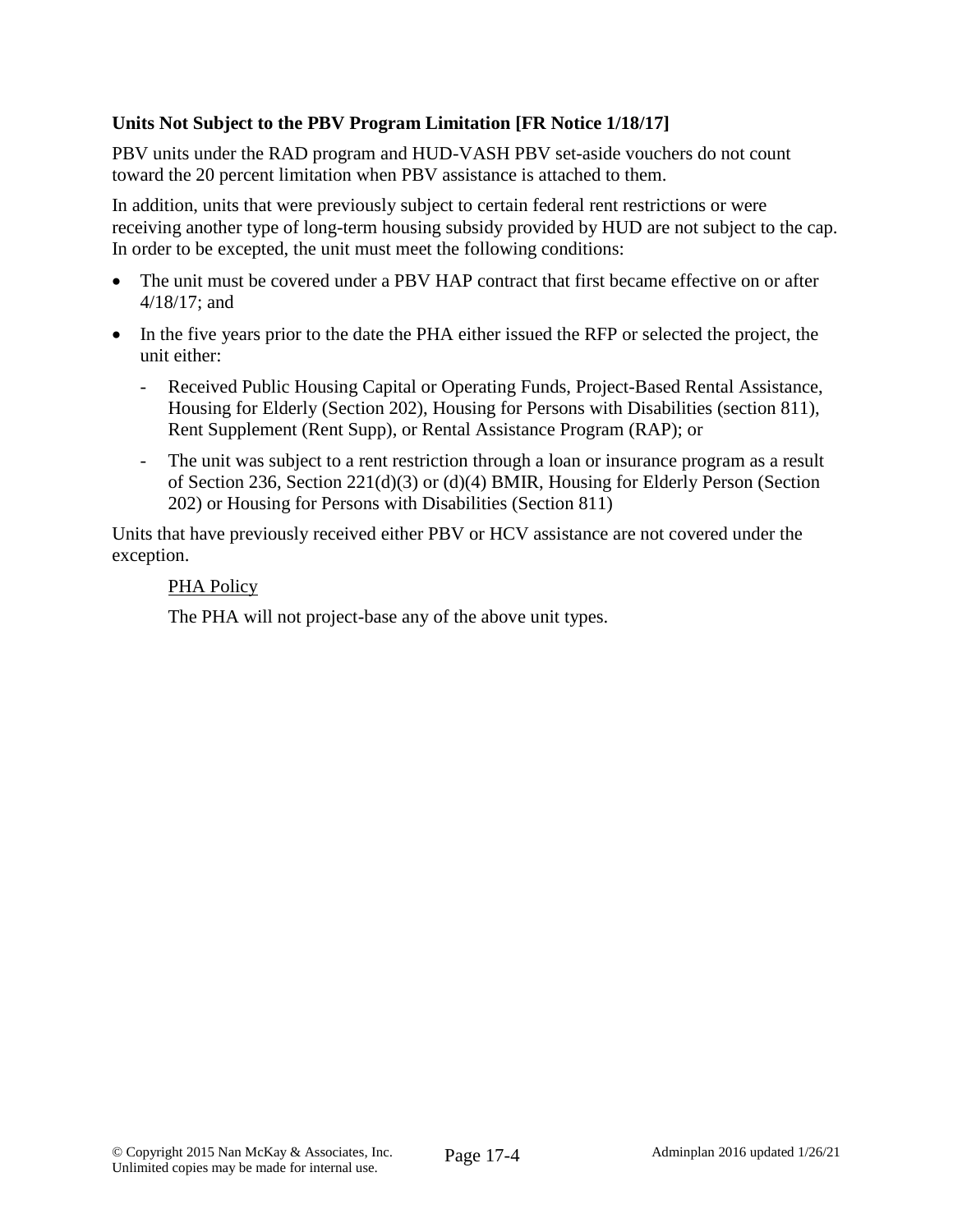## **17-I.B. TENANT-BASED VS. PROJECT-BASED VOUCHER ASSISTANCE [24 CFR 983.2]**

Much of the tenant-based voucher program regulations also apply to the PBV program. Consequently, many of the PHA policies related to tenant-based assistance also apply to PBV assistance. The provisions of the tenant-based voucher regulations that do not apply to the PBV program are listed at 24 CFR 983.2.

# PHA Policy

Except as otherwise noted in this chapter, or unless specifically prohibited by PBV program regulations, the PHA policies for the tenant-based voucher program contained in this administrative plan also apply to the PBV program and its participants.

# **17-I.C. RELOCATION REQUIREMENTS [24 CFR 983.7]**

Any persons displaced as a result of implementation of the PBV program must be provided relocation assistance in accordance with the requirements of the Uniform Relocation Assistance and Real Property Acquisition Policies Act of 1970 (URA)[42 U.S.C. 4201-4655] and implementing regulations at 49 CFR part 24.

The cost of required relocation assistance may be paid with funds provided by the owner, local public funds, or funds available from other sources. PHAs may not use voucher program funds to cover relocation costs, except that PHAs may use their administrative fee reserve to pay for relocation expenses after all other program administrative expenses are satisfied, and provided that payment of the relocation benefits is consistent with state and local law. Use of the administrative fee for these purposes must also be consistent with other legal and regulatory requirements, including the requirement in 24 CFR 982.155 and other official HUD issuances.

The acquisition of real property for a PBV project is subject to the URA and 49 CFR part 24, subpart B. It is the responsibility of the PHA to ensure the owner complies with these requirements.

# **17-I.D. EQUAL OPPORTUNITY REQUIREMENTS [24 CFR 983.8]**

The PHA must comply with all equal opportunity requirements under federal law and regulations in its implementation of the PBV program. This includes the requirements and authorities cited at 24 CFR 5.105(a). In addition, the PHA must comply with the PHA Plan certification on civil rights and affirmatively furthering fair housing, submitted in accordance with 24 CFR 903.7(o).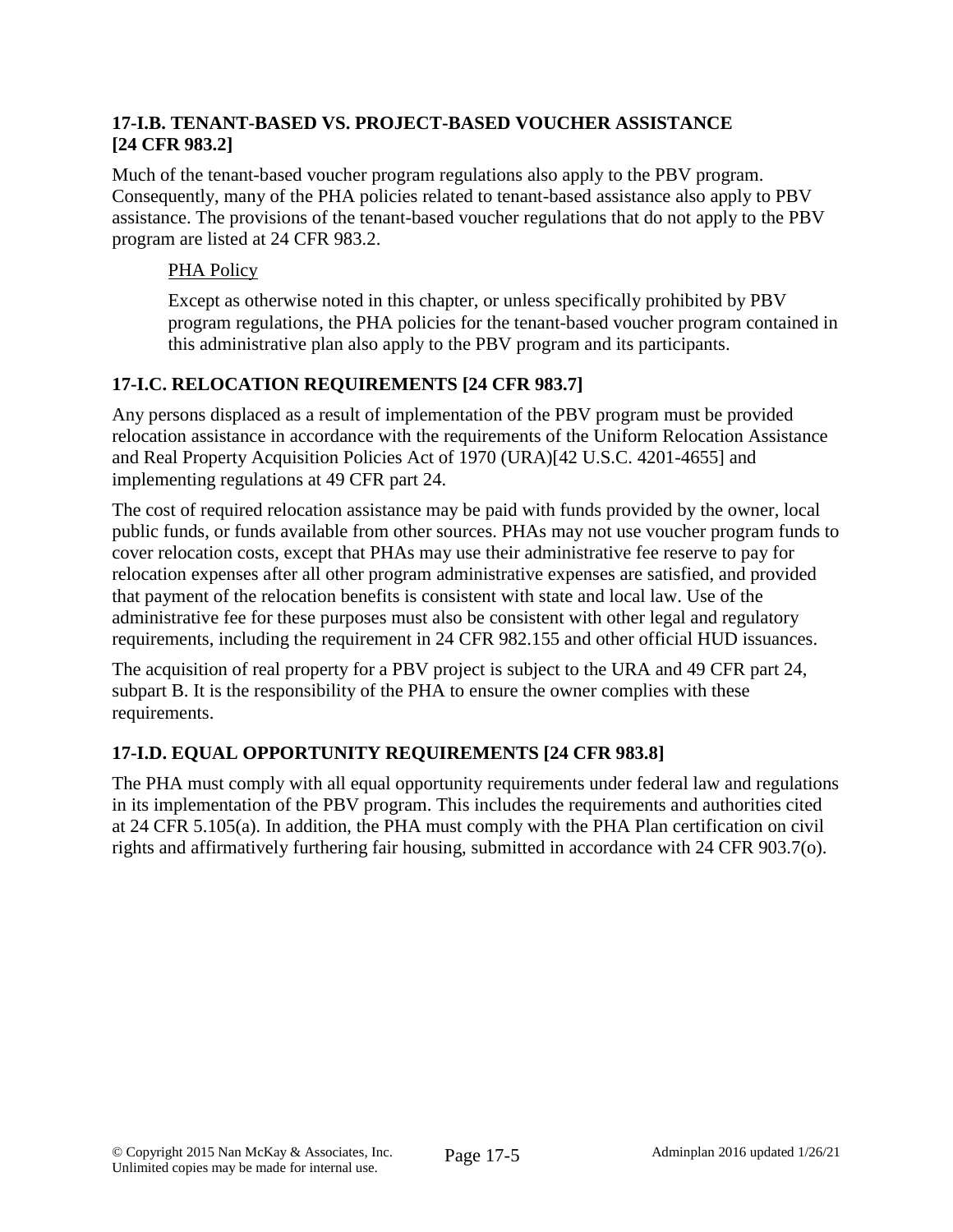## **PART II: PBV OWNER PROPOSALS**

## **17-II.A. OVERVIEW**

With certain exceptions, the PHA must describe the procedures for owner submission of PBV proposals and for PHA selection of PBV proposals [24 CFR 983.51]. Before selecting a PBV proposal, the PHA must determine that the PBV proposal complies with HUD program regulations and requirements, including a determination that the property is eligible housing [24 CFR 983.53 and 983.54], complies with the cap on the number of PBV units per project [24 CFR 983.56], and meets the site selection standards [24 CFR 983.57]. The PHA may not commit PBVs until or unless it has followed the proposal selection requirements defined in 24 CFR 983.51 [Notice PIH 2011-54].

# **17-II.B. OWNER PROPOSAL SELECTION PROCEDURES [24 CFR 983.51(b)]**

The PHA must select PBV proposals in accordance with the selection procedures in the PHA administrative plan. The PHA must select PBV proposals by either of the following two methods.

- PHA request for PBV Proposals. The PHA may solicit proposals by using a request for proposals to select proposals on a competitive basis in response to the PHA request. The PHA may not limit proposals to a single site or impose restrictions that explicitly or practically preclude owner submission of proposals for PBV housing on different sites.
- The PHA may select proposal that were previously selected based on a competition. This may include selection of a proposal for housing assisted under a federal, state, or local government housing assistance program that was subject to a competition in accordance with the requirements of the applicable program, community development program, or supportive services program that requires competitive selection of proposals (e.g., HOME, and units for which competitively awarded LIHTCs have been provided), where the proposal has been selected in accordance with such program's competitive selection requirements within three years of the PBV proposal selection date, and the earlier competitive selection proposal did not involve any consideration that the project would receive PBV assistance. The PHA need not conduct another competition.

## **Units Selected Non-Competitively [FR Notice 1/18/17]**

For certain public housing projects where the PHA has an ownership interest or control and will spend a minimum amount per unit on rehabilitation or construction, the PHA may select a project without following one of the two processes above.

## PHA Policy

The PHA will attach PBVs to projects owned by the PHA as described above.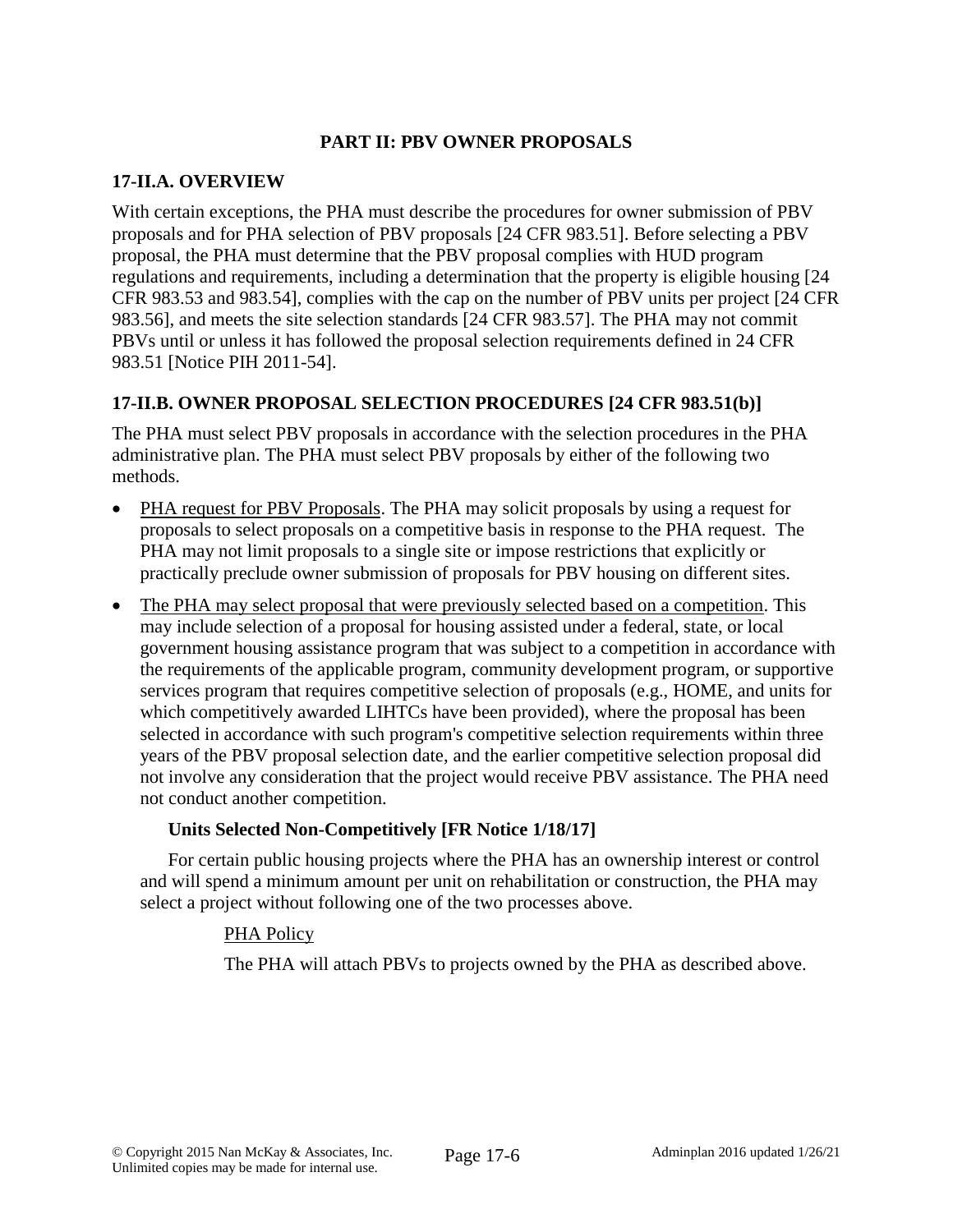## **Solicitation and Selection of PBV Proposals [24 CFR 983.51(c)]**

PHA procedures for selecting PBV proposals must be designed and actually operated to provide broad public notice of the opportunity to offer PBV proposals for consideration by the PHA. The public notice procedures may include publication of the public notice in a local newspaper of general circulation and other means designed and actually operated to provide broad public notice. The public notice of the PHA request for PBV proposals must specify the submission deadline. Detailed application and selection information must be provided at the request of interested parties.

# PHA Policy

## PHA Request for Proposals for Rehabilitated and Newly Constructed Units

The PHA will advertise its request for proposals (RFP) for rehabilitated and newly constructed housing in the following newspapers and trade journals.

## **Klamath County Herald and News or**

#### **Lake County Examiner**

In addition, the PHA will post the RFP and proposal submission and rating and ranking procedures on its electronic web site.

The PHA will publish its advertisement in the newspapers and trade journals mentioned above for at least one day per week for three consecutive weeks. The advertisement will specify the number of units the PHA estimates that it will be able to assist under the funding the PHA is making available. Proposals will be due in the PHA office by close of business 30 calendar days from the date of the last publication.

In order for the proposal to be considered, the owner must submit the proposal to the PHA by the published deadline date, and the proposal must respond to all requirements as outlined in the RFP. Incomplete proposals will not be reviewed.

The PHA will rate and rank proposals for rehabilitated and newly constructed housing using the following criteria:

Owner experience and capability to build or rehabilitate housing as identified in the RFP;

Extent to which the project furthers the PHA goal of deconcentrating poverty and expanding housing and economic opportunities;

If applicable, the extent to which services for special populations are provided on site or in the immediate area for occupants of the property; and

Projects with less than 25 percent of the units assisted will be rated higher than projects with 25 percent of the units assisted. In the case of projects for occupancy by the elderly, persons with disabilities or families needing other services, the PHA will rate partially assisted projects on the percent of units assisted. Projects with the lowest percent of assisted units will receive the highest score.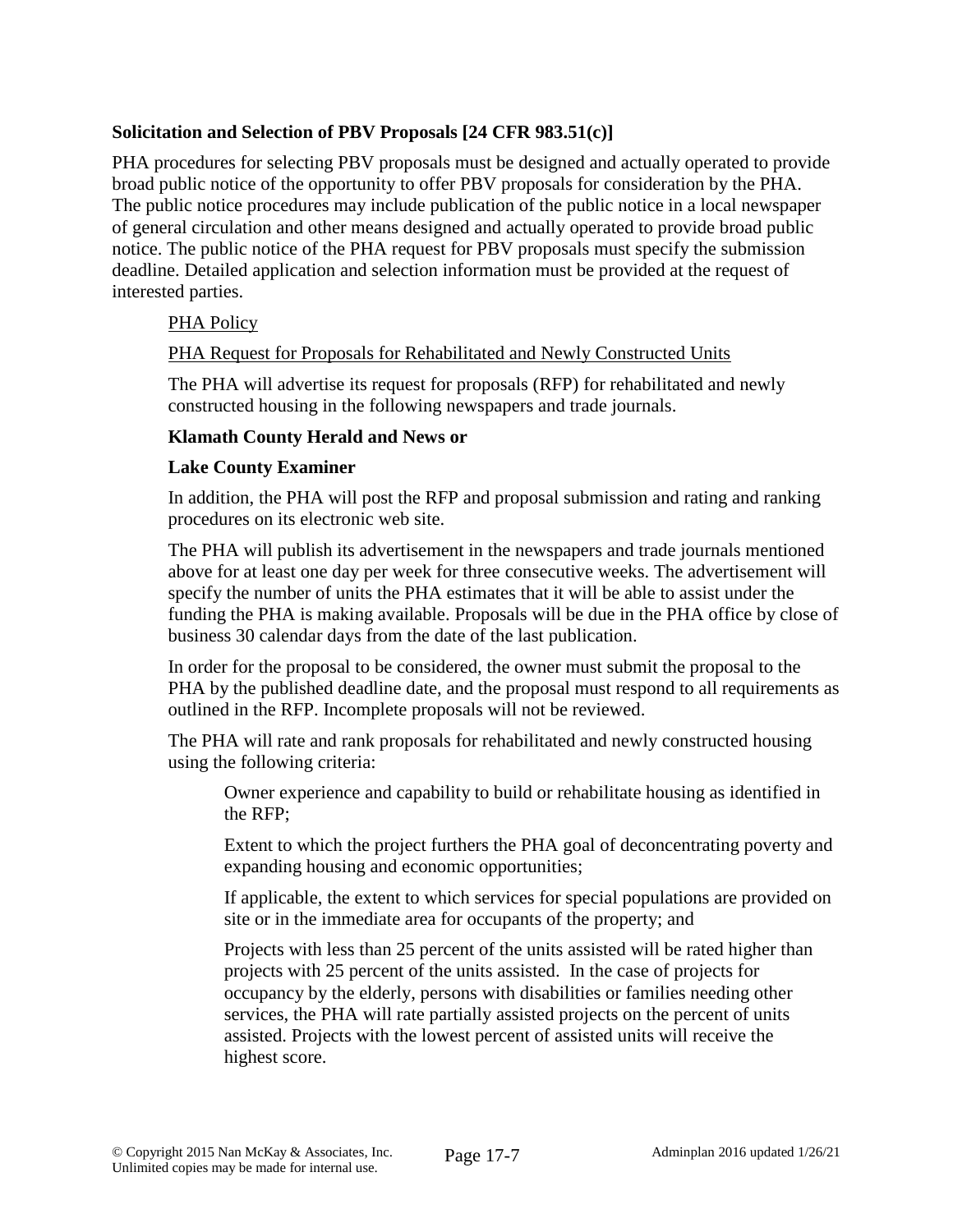## PHA Requests for Proposals for Existing Housing Units

The PHA will advertise its request for proposals (RFP) for existing housing in the following newspapers and trade journals.

## **Klamath County Herald and News or**

## **Lake County Examiner**

In addition, the PHA will post the notice inviting such proposal submission and the rating and ranking procedures on its electronic web site.

The PHA will periodically publish its advertisement in the newspapers and trade journals mentioned above for at least one day per week for three consecutive weeks. The advertisement will specify the number of units the PHA estimates that it will be able to assist under the funding the PHA is making available. Owner proposals will be accepted on a first-come first-served basis and will be evaluated using the following criteria:

Experience as an owner in the tenant-based voucher program and owner compliance with the owner's obligations under the tenant-based program;

Extent to which the project furthers the PHA goal of deconcentrating poverty and expanding housing and economic opportunities;

If applicable, extent to which services for special populations are provided on site or in the immediate area for occupants of the property; and

Extent to which units are occupied by families that are eligible to participate in the PBV program.

## PHA Selection of Proposals Subject to a Previous Competition under a Federal, State, or Local Housing Assistance Program

The PHA will accept proposals for PBV assistance from owners that were competitively selected under another federal, state or local housing assistance program, including projects that were competitively awarded Low-Income Housing Tax Credits on an ongoing basis.

The PHA may periodically advertise that it is accepting proposals, in the following newspapers and trade journals:

## **Klamath County Herald and News or**

## **Lake County Examiner**

In addition to, or in place of advertising, the PHA may also directly contact specific owners that have already been selected for Federal, state, or local housing assistance based on a previously held competition, to inform them of available PBV assistance.

Proposals will be reviewed on a first-come first-served basis. The PHA will evaluate each proposal on its merits using the following factors:

Extent to which the project furthers the PHA goal of deconcentrating poverty and expanding housing and economic opportunities; and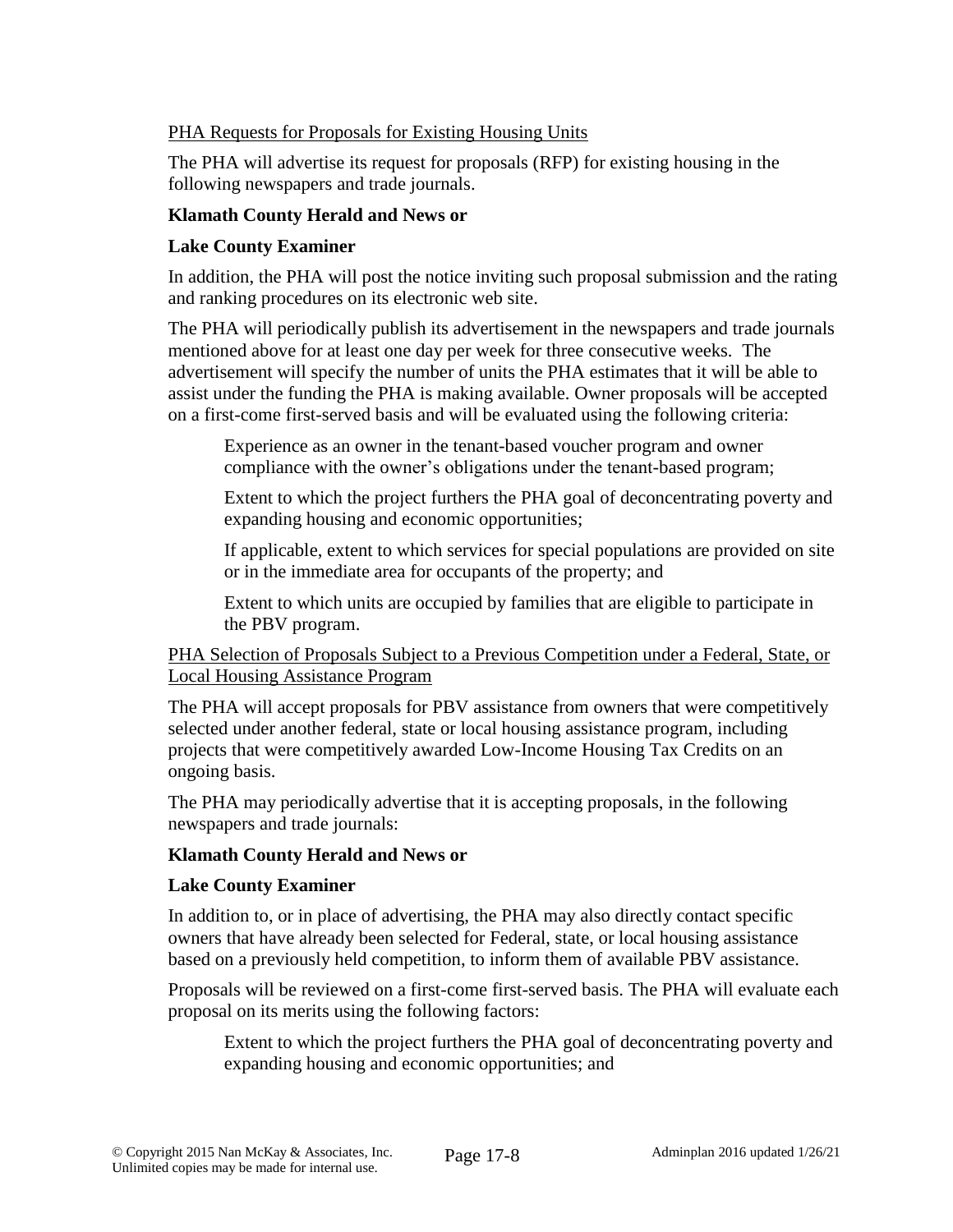Extent to which the proposal complements other local activities such as the redevelopment of a public housing site under the HOPE VI program, the HOME program, CDBG activities, other development activities in a HUD-designated Enterprise Zone, Economic Community, or Renewal Community.

# **PHA-Owned Units [24 CFR 983.51(e), 983.59, and Notice PIH 2015-05, and FR Notice 1/18/17]**

A PHA-owned unit may be assisted under the PBV program only if the HUD field office or HUD-approved independent entity reviews the selection process and determines that the PHAowned units were appropriately selected based on the selection procedures specified in the PHA administrative plan. If the PHA selects a proposal for housing that is owned or controlled by the PHA, the PHA must identify the entity that will review the PHA proposal selection process and perform specific functions with respect to rent determinations and inspections.

In the case of PHA-owned units, the term of the HAP contract and any HAP contract renewal must be agreed upon by the PHA and a HUD-approved independent entity. In addition, an independent entity must determine the rent to owner, the redetermined rent to owner, and reasonable rent. Housing quality standards inspections must also be conducted by an independent entity.

The independent entity that performs these program services may be the unit of general local government for the PHA jurisdiction (unless the PHA is itself the unit of general local government or an agency of such government) or another HUD-approved public or private independent entity.

# PHA Policy

The PHA may submit a proposal for project-based housing that is owned or controlled by the PHA. If the proposal for PHA-owned housing is selected, the PHA will use **Klamath Lake Community Action Services** to review the PHA selection and to administer the PBV program. The PHA will obtain HUD approval of **Klamath Lake Community Action Services** prior to selecting the proposal for PHA-owned housing.

The PHA may only compensate the independent entity from PHA ongoing administrative fee income (including amounts credited to the administrative fee reserve). The PHA may not use other program receipts to compensate the independent entity for its services. The PHA and independent entity may not charge the family any fee for the appraisal or the services provided by the independent entity.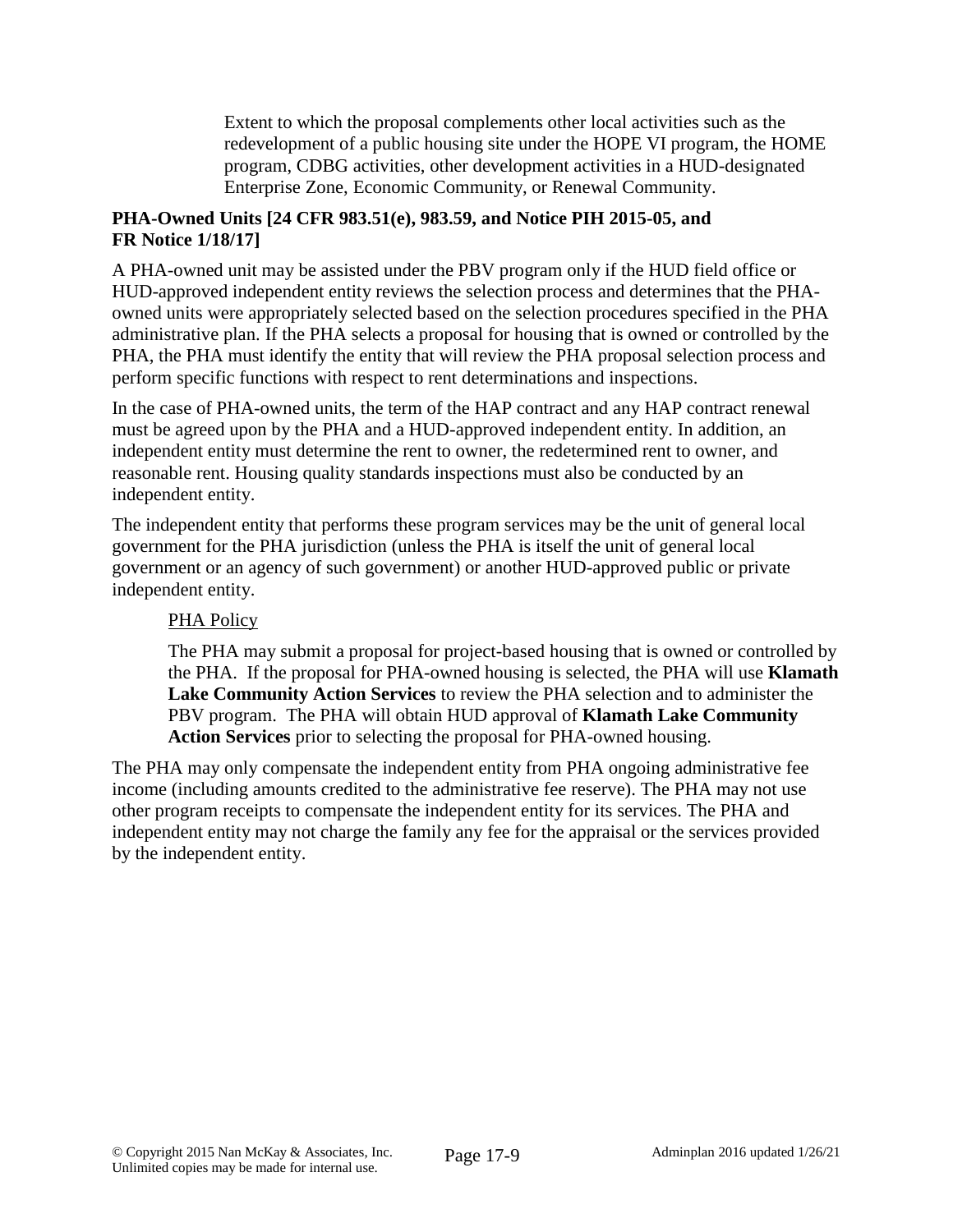# **PHA Notice of Owner Selection [24 CFR 983.51(d)]**

The PHA must give prompt written notice to the party that submitted a selected proposal and must also give prompt public notice of such selection. Public notice procedures may include publication of public notice in a local newspaper of general circulation and other means designed and actually operated to provide broad public notice.

## PHA Policy

Within 10 business days of the PHA making the selection, the PHA will notify the selected owner in writing of the owner's selection for the PBV program. The PHA will also notify in writing all owners that submitted proposals that were not selected and advise such owners of the name of the selected owner.

In addition, the PHA will publish its notice for selection of PBV proposals for two consecutive days in the same newspapers and trade journals the PHA used to solicit the proposals. The announcement will include the name of the owner that was selected for the PBV program. The PHA will also post the notice of owner selection on its electronic web site.

The PHA will make available to any interested party its rating and ranking sheets and documents that identify the PHA basis for selecting the proposal. These documents will be available for review by the public and other interested parties for one month after publication of the notice of owner selection. The PHA will not make available sensitive owner information that is privileged, such as financial statements and similar information about the owner.

The PHA will make these documents available for review at the PHA during normal business hours. The cost for reproduction of allowable documents will be \$.25 per page.

## **17-II.C. HOUSING TYPE [24 CFR 983.52]**

The PHA may attach PBV assistance for units in existing housing or for newly constructed or rehabilitated housing developed under and in accordance with an agreement to enter into a housing assistance payments contract that was executed prior to the start of construction. A housing unit is considered an existing unit for purposes of the PBV program, if, at the time of notice of PHA selection, the units substantially comply with HQS. A unit will be considered to substantially comply with HQS if they contain only minor repairs that could be expect to be completed with 48 hours of notification of the deficiencies. Units for which new construction or rehabilitation began after the owner's proposal submission but prior to the execution of the HAP do not subsequently qualify as existing housing. Units that were newly constructed or rehabilitated in violation of program requirements also do not qualify as existing housing.

The PHA must decide what housing type, new construction, rehabilitation, or existing housing, will be used to develop project-based housing. The PHA choice of housing type must be reflected in its solicitation for proposals.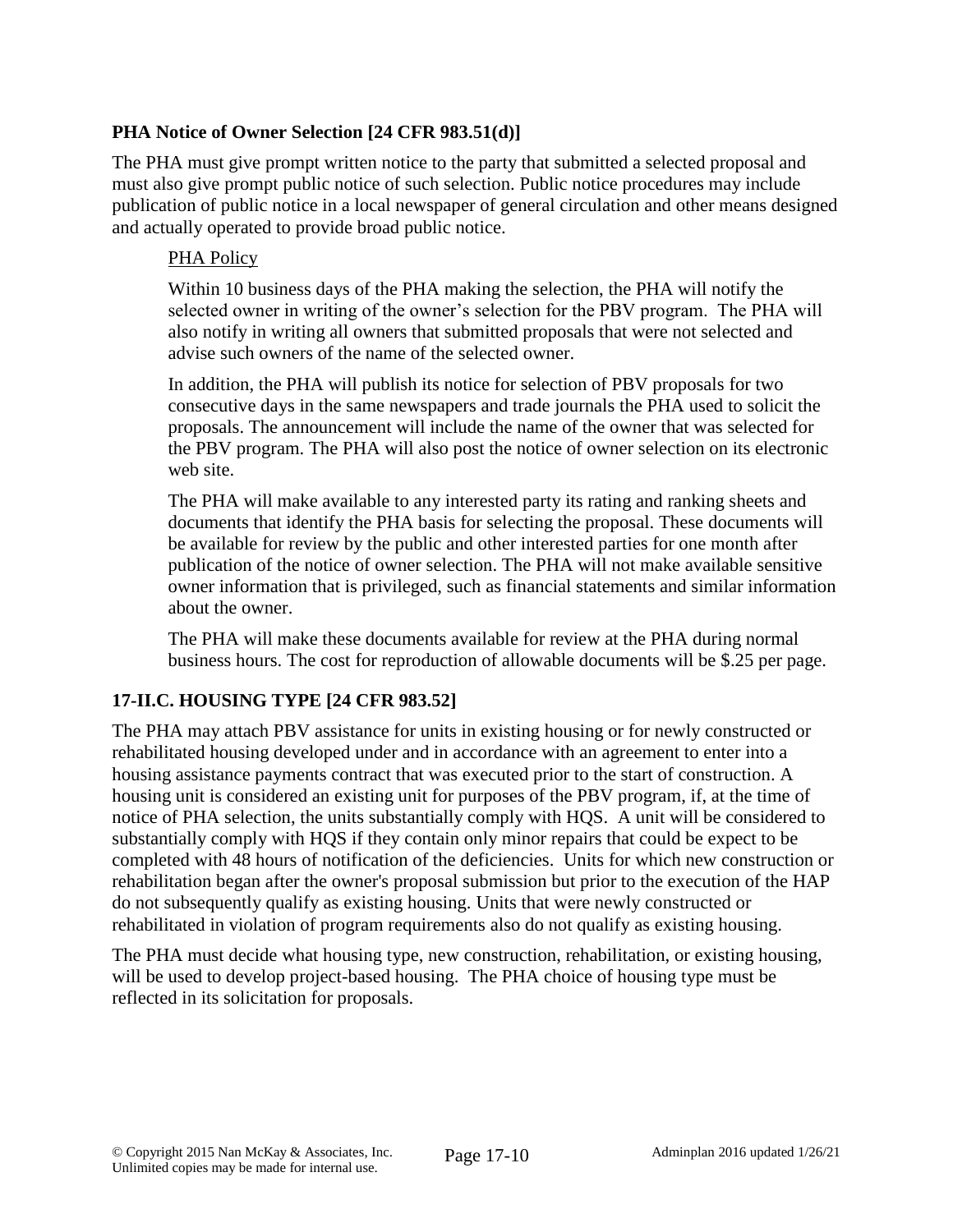# **17-II.D. PROHIBITION OF ASSISTANCE FOR CERTAIN UNITS**

# **Ineligible Housing Types [24 CFR 983.53]**

The PHA may not attach or pay PBV assistance to shared housing units; units on the grounds of a penal reformatory, medical, mental, or similar public or private institution; nursing homes or facilities providing continuous psychiatric, medical, nursing services, board and care, or intermediate care (except that assistance may be provided in assisted living facilities); units that are owned or controlled by an educational institution or its affiliate and are designated for occupancy by students; manufactured homes; and transitional housing. In addition, the PHA may not attach or pay PBV assistance for a unit occupied by an owner and the PHA may not select or enter into an agreement to enter into a HAP contract or HAP contract for a unit occupied by a family ineligible for participation in the PBV program. A member of a cooperative who owns shares in the project assisted under the PBV program is not considered an owner for purposes of participation in the PBV program. Finally, PBV assistance may not be attached to units for which construction or rehabilitation has started after the proposal submission and prior to the execution of an AHAP.

## **Subsidized Housing [24 CFR 983.54]**

A PHA may not attach or pay PBV assistance to units in any of the following types of subsidized housing:

- A public housing unit;
- A unit subsidized with any other form of Section 8 assistance;
- A unit subsidized with any governmental rent subsidy;
- A unit subsidized with any governmental subsidy that covers all or any part of the operating costs of the housing;
- A unit subsidized with Section 236 rental assistance payments (except that a PHA may attach assistance to a unit subsidized with Section 236 interest reduction payments);
- A Section 202 project for non-elderly with disabilities;
- Section 811 project-based supportive housing for persons with disabilities;
- Section 202 supportive housing for the elderly;
- A Section 101 rent supplement project;
- A unit subsidized with any form of tenant-based rental assistance;
- A unit with any other duplicative federal, state, or local housing subsidy, as determined by HUD or the PHA in accordance with HUD requirements.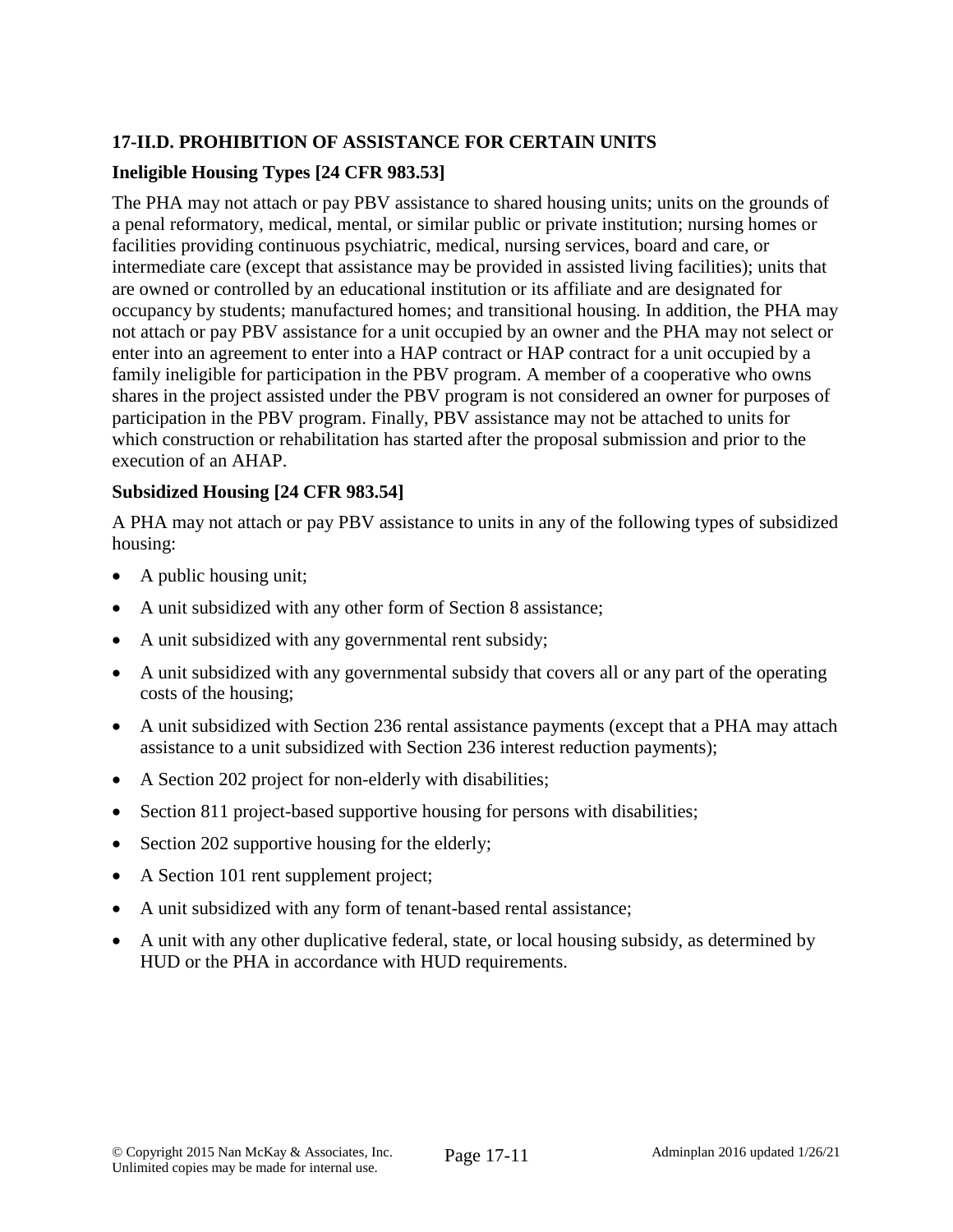# **17-II.E. SUBSIDY LAYERING REQUIREMENTS [24 CFR 983.55, FR Notice 11/24/08, FR Notice 7/9/10, and FR Notice 6/25/14]**

The PHA may provide PBV assistance only in accordance with HUD subsidy layering regulations [24 CFR 4.13] and other requirements.

The subsidy layering review is intended to prevent excessive public assistance by combining (layering) housing assistance payment subsidy under the PBV program with other governmental housing assistance from federal, state, or local agencies, including assistance such as tax concessions or tax credits.

Subsidy layering requirements do not apply to existing housing. A further subsidy layering review is not required for new construction or rehabilitation if HUD's designee has conducted a review that included a review of PBV assistance in accordance with the PBV subsidy layering guidelines.

The PHA must submit the necessary documentation to HUD for a subsidy layering review. Except in cases noted above, the PHA may not enter into an agreement to enter into a HAP contract or a HAP contract until HUD, or a HUD-approved housing credit agency (HCA), has conducted any required subsidy layering review and determined that the PBV assistance is in accordance with HUD subsidy layering requirements. However, in order to satisfy applicable requirements, HCAs must conduct subsidy layering reviews in compliance with the guidelines set forth in the *Federal Register* notice published July 9, 2010.

The HAP contract must contain the owner's certification that the project has not received and will not receive (before or during the term of the HAP contract) any public assistance for acquisition, development, or operation of the housing other than assistance disclosed in the subsidy layering review in accordance with HUD requirements.

# **17-II.F. CAP ON NUMBER OF PBV UNITS IN EACH PROJECT**

# **25 Percent per Project Cap [24 CFR 983.56]**

In general, the PHA may not select a proposal to provide PBV assistance for units in a project or enter into an agreement to enter into a HAP or a HAP contract to provide PBV assistance for units in a project, if the total number of dwelling units in the project that will receive PBV assistance during the term of the PBV HAP contract is more than the greater of 25 units or 25 percent of the number of dwelling units (assisted or unassisted) in the project.

# **Exceptions to 25 Percent per Project Cap [FR Notice 1/18/17]**

Exceptions are allowed and PBV units are not counted against the 25 percent per project cap if:

- The units are exclusively for elderly families
- The units are for households eligible for supportive services available to all families receiving PBV assistance in the project
- The project is located in a census tract with a poverty rate of 20 percent or less, as determined in the most recent American Community Survey Five-Year estimates

The Housing Opportunity Through Modernization Act of 2016 (HOTMA) eliminated the project cap exemption for projects that serve disabled families and modified the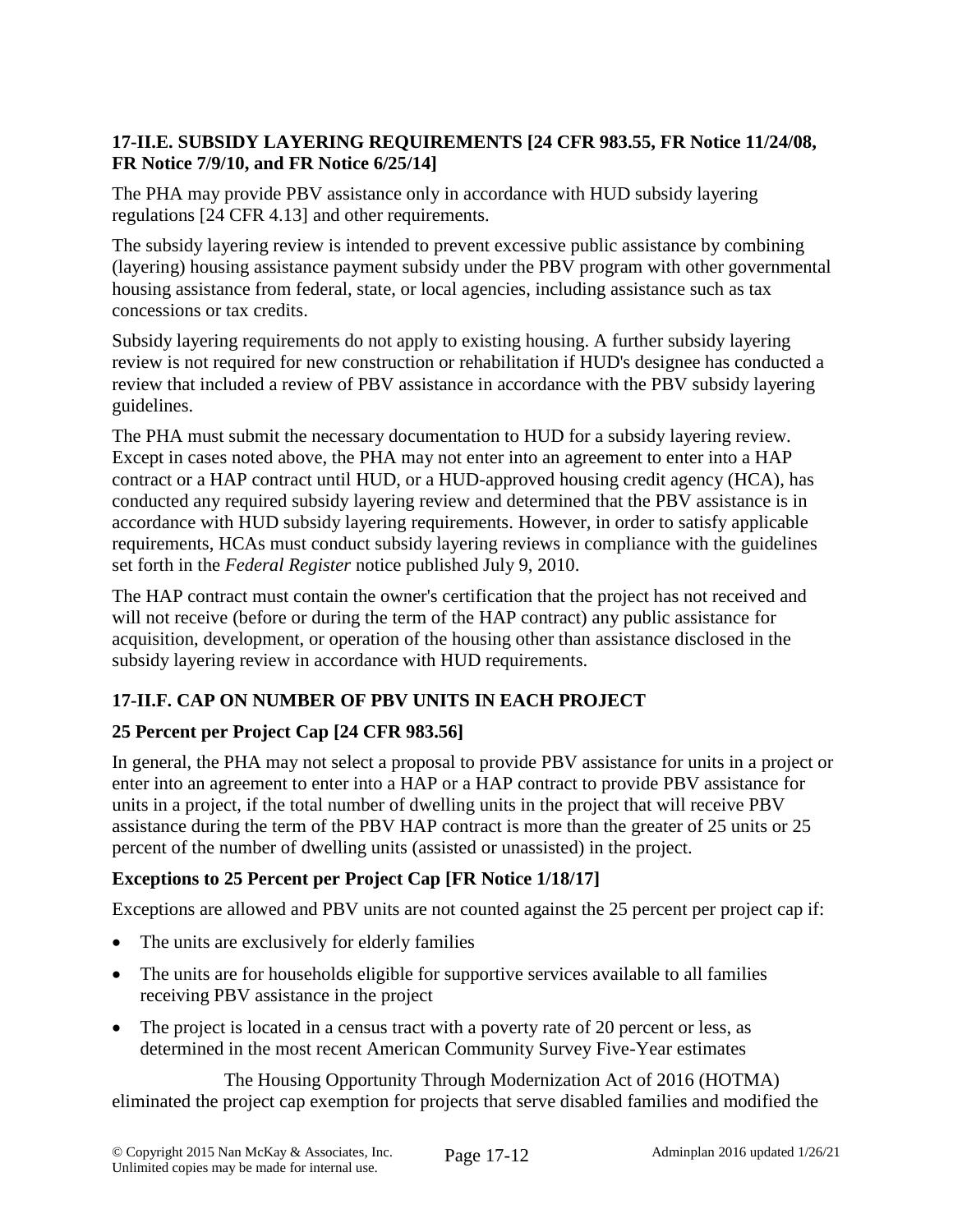exception for supportive services. Projects where these caps were implemented prior to HOTMA may continue to use the former exemptions and may renew their HAP contracts under the old requirements, unless the PHA and owner agree to change the conditions of the HAP contract. However, this change may not be made if it would jeopardize an assisted family's eligibility for continued assistance in the project.

PHAs must include in the PHA administrative plan the type of services offered to families for a project to qualify for the exception and the extent to which such services will be provided. The project must make supportive services available to all families receiving PBV assistance in the project, but the family does not actually have to accept and receive supportive services for the exception to apply to the unit. It is not necessary that the services be provided at or by the project, but must be reasonably available to families receiving PBV assistance at the project and designed to help families in the project achieve self-sufficiency or live in the community as independently as possible. A PHA may not require participation in the supportive service as a condition of living in the excepted unit, although such services may be offered.

If a family at the time of initial tenancy is receiving, and while the resident of an excepted unit has received, FSS supportive services or any other supportive services as defined in the PHA administrative plan, and successfully completes the FSS contract of participation or the supportive services requirement, the unit continues to count as an excepted unit for as long as the family resides in the unit.

## PHA Policy

Excepted units will be limited to units for elderly families.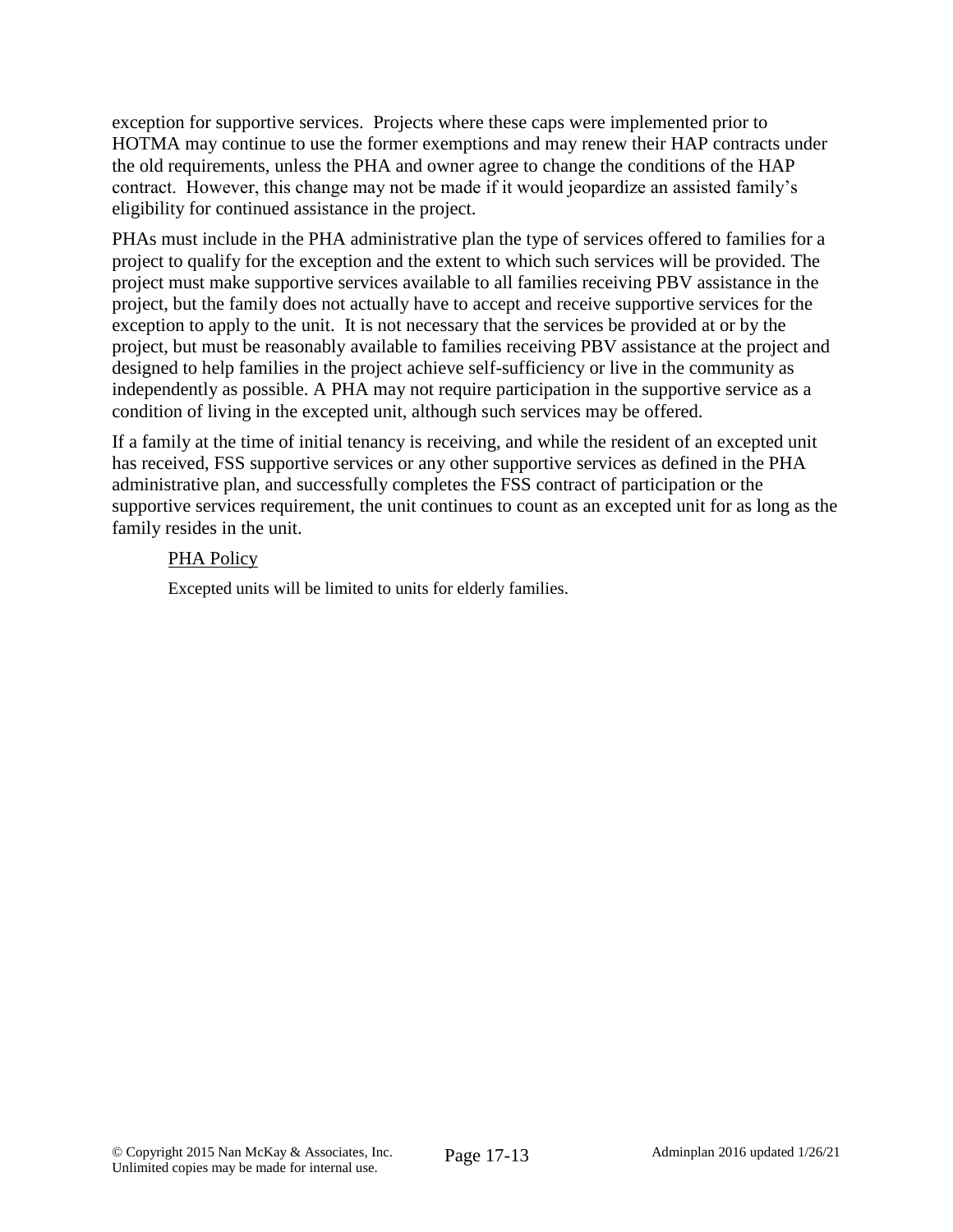# **Projects not Subject to a Project Cap [FR Notice 1/18/17]**

PBV units that were previously subject to certain federal rent restrictions or receiving another type of long term housing subsidy provided by HUD are exempt from the project cap. In other words, 100 percent of the units in these projects may receive PBV assistance. To qualify for the exception, the unit must:

- Be covered by a PBV HAP contract that first became effective on or after 4/18/17; and
- In the five years prior to the date the PHA either issued the RFP under which the project was selected or the PHA selected the project without competition, the unit met at least one of the two following conditions:
	- The unit received Public Housing Capital or Operating Funds, Project-Based Rental Assistance, Housing for the Elderly (Section 303), Housing for Persons with disabilities (Section 811), the Rental Supplement program.
	- The unit was subject to a rent restriction as a result of one of the following HUD loans or insurance programs; Section 236, Section 221(d)(3) or (d)(4) BMIR, Housing for the Elderly (Section 202), or Housing for Persons with Disabilities (Section 811)

Units that were previously receiving PBV assistance are not covered by the exception. Both existing and rehabilitation units are eligible for this exception. Newly constructed units qualify if they meet the definition of *replacement unit* described FR Notice 1/18/17.

## PHA Policy

The PHA does not have any PBV units that are subject to the per project cap exception.

## **Promoting Partially-Assisted Projects [24 CFR 983.56(c)]**

A PHA may establish local requirements designed to promote PBV assistance in partially assisted projects. A *partially assisted project* is a project in which there are fewer units covered by a HAP contract than residential units [24 CFR 983.3].

A PHA may establish a per-project cap on the number of units that will receive PBV assistance or other project-based assistance in a multifamily project containing excepted units or in a singlefamily building. A PHA may also determine not to provide PBV assistance for excepted units, or the PHA may establish a per-project cap of less than 25 percent.

## PHA Policy:

The PHA will impose a 50 percent cap on excepted units in multifamily buildings. This cap may be lifted to 100 percent for buildings with fewer than 10 units.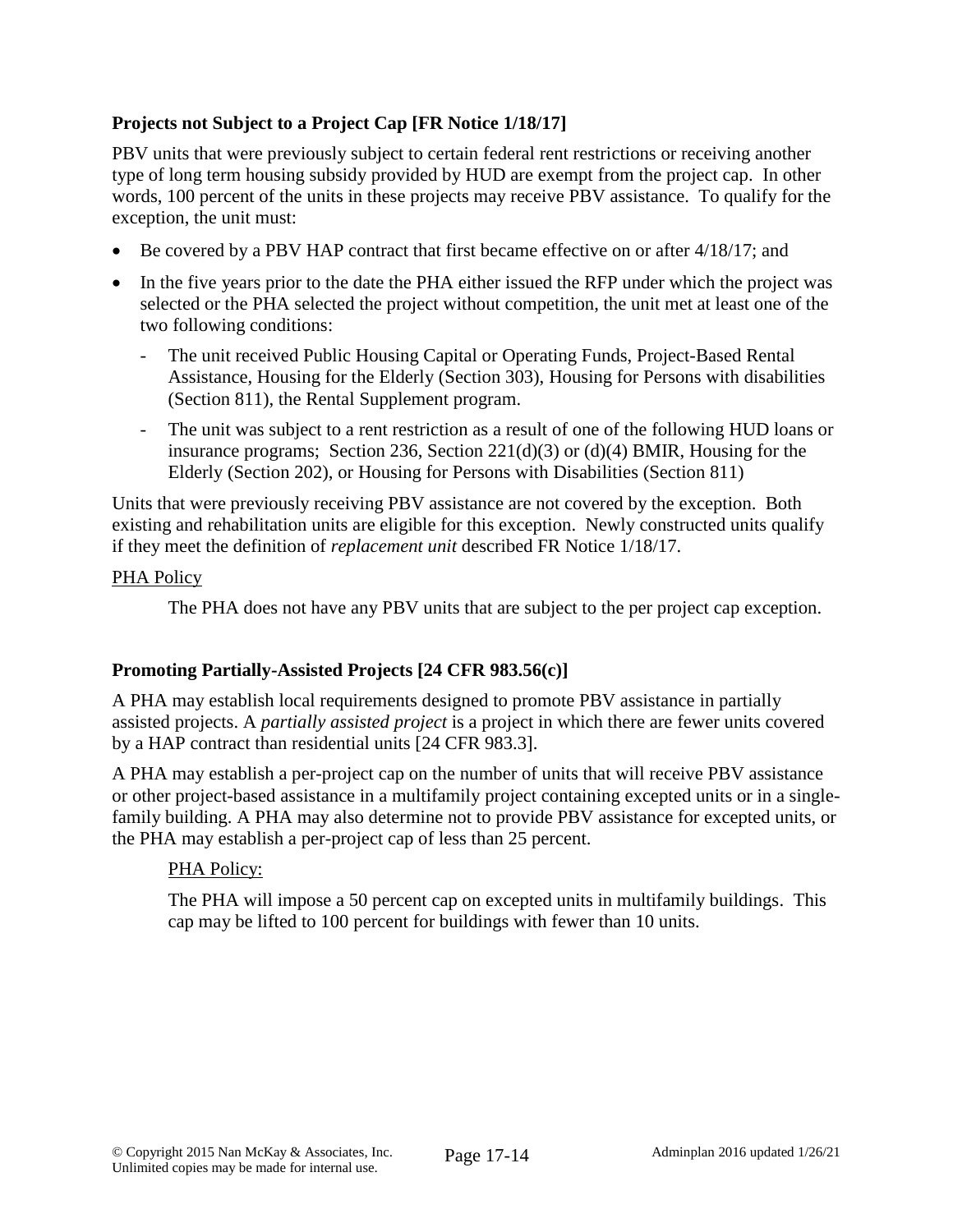## **17-II.G. SITE SELECTION STANDARDS**

## **Compliance with PBV Goals, Civil Rights Requirements, and HQS Site Standards [24 CFR 983.57(b)]**

The PHA may not select a proposal for existing, newly constructed, or rehabilitated PBV housing on a site or enter into an agreement to enter into a HAP contract or HAP contract for units on the site, unless the PHA has determined that PBV assistance for housing at the selected site is consistent with the goal of deconcentrating poverty and expanding housing and economic opportunities. The standard for deconcentrating poverty and expanding housing and economic opportunities must be consistent with the PHA Plan under 24 CFR 903 and the PHA administrative plan.

In addition, prior to selecting a proposal, the PHA must determine that the site is suitable from the standpoint of facilitating and furthering full compliance with the applicable Civil Rights Laws, regulations, and Executive Orders, and that the site meets the HQS site and neighborhood standards at 24 CFR 982.401(l).

#### PHA Policy

It is the PHA goal to select sites for PBV housing that provide for deconcentrating poverty and expanding housing and economic opportunities. In complying with this goal the PHA will limit approval of sites for PBV housing in census tracts that have poverty concentrations of 20 percent or less.

However, the PHA will grant exceptions to the 20 percent standard where the PHA determines that the PBV assistance will complement other local redevelopment activities designed to deconcentrate poverty and expand housing and economic opportunities in census tracts with poverty concentrations greater than 20 percent, such as sites in:

A census tract in which the proposed PBV development will be located in a HUDdesignated Enterprise Zone, Economic Community, or Renewal Community;

A census tract where the concentration of assisted units will be or has decreased as a result of public housing demolition and HOPE VI redevelopment;

A census tract in which the proposed PBV development will be located is undergoing significant revitalization as a result of state, local, or federal dollars invested in the area;

A census tract where new market rate units are being developed where such market rate units will positively impact the poverty rate in the area;

A census tract where there has been an overall decline in the poverty rate within the past five years; or

A census tract where there are meaningful opportunities for educational and economic advancement.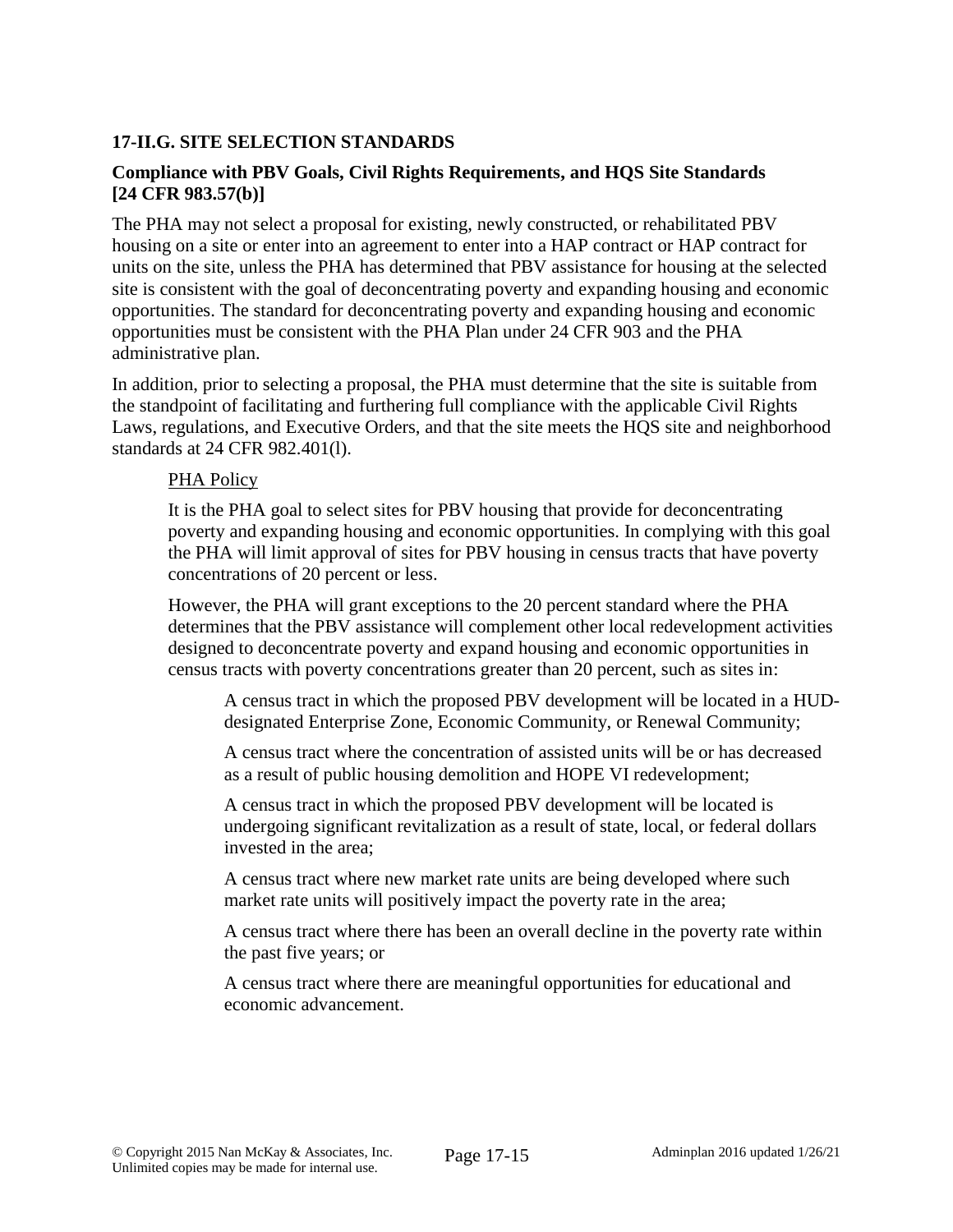# **Existing and Rehabilitated Housing Site and Neighborhood Standards [24 CFR 983.57(d)]**

The PHA may not enter into an agreement to enter into a HAP contract nor enter into a HAP contract for existing or rehabilitated housing until it has determined that the site complies with the HUD required site and neighborhood standards. The site must:

- Be adequate in size, exposure, and contour to accommodate the number and type of units proposed;
- Have adequate utilities and streets available to service the site;
- Promote a greater choice of housing opportunities and avoid undue concentration of assisted persons in areas containing a high proportion of low-income persons;
- Be accessible to social, recreational, educational, commercial, and health facilities and services and other municipal facilities and services equivalent to those found in neighborhoods consisting largely of unassisted similar units; and
- Be located so that travel time and cost via public transportation or private automobile from the neighborhood to places of employment is not excessive.

## **New Construction Site and Neighborhood Standards [24 CFR 983.57(e)]**

In order to be selected for PBV assistance, a site for newly constructed housing must meet the following HUD required site and neighborhood standards:

- The site must be adequate in size, exposure, and contour to accommodate the number and type of units proposed;
- The site must have adequate utilities and streets available to service the site;
- The site must not be located in an area of minority concentration unless the PHA determines that sufficient, comparable opportunities exist for housing for minority families in the income range to be served by the proposed project outside areas of minority concentration or that the project is necessary to meet overriding housing needs that cannot be met in that housing market area;
- The site must not be located in a racially mixed area if the project will cause a significant increase in the proportion of minority to non-minority residents in the area.
- The site must promote a greater choice of housing opportunities and avoid undue concentration of assisted persons in areas containing a high proportion of low-income persons;
- The neighborhood must not be one that is seriously detrimental to family life or in which substandard dwellings or other undesirable conditions predominate;
- The housing must be accessible to social, recreational, educational, commercial, and health facilities and services and other municipal facilities and services equivalent to those found in neighborhoods consisting largely of unassisted similar units; and
- Except for housing designed for elderly persons, the housing must be located so that travel time and cost via public transportation or private automobile from the neighborhood to places of employment is not excessive.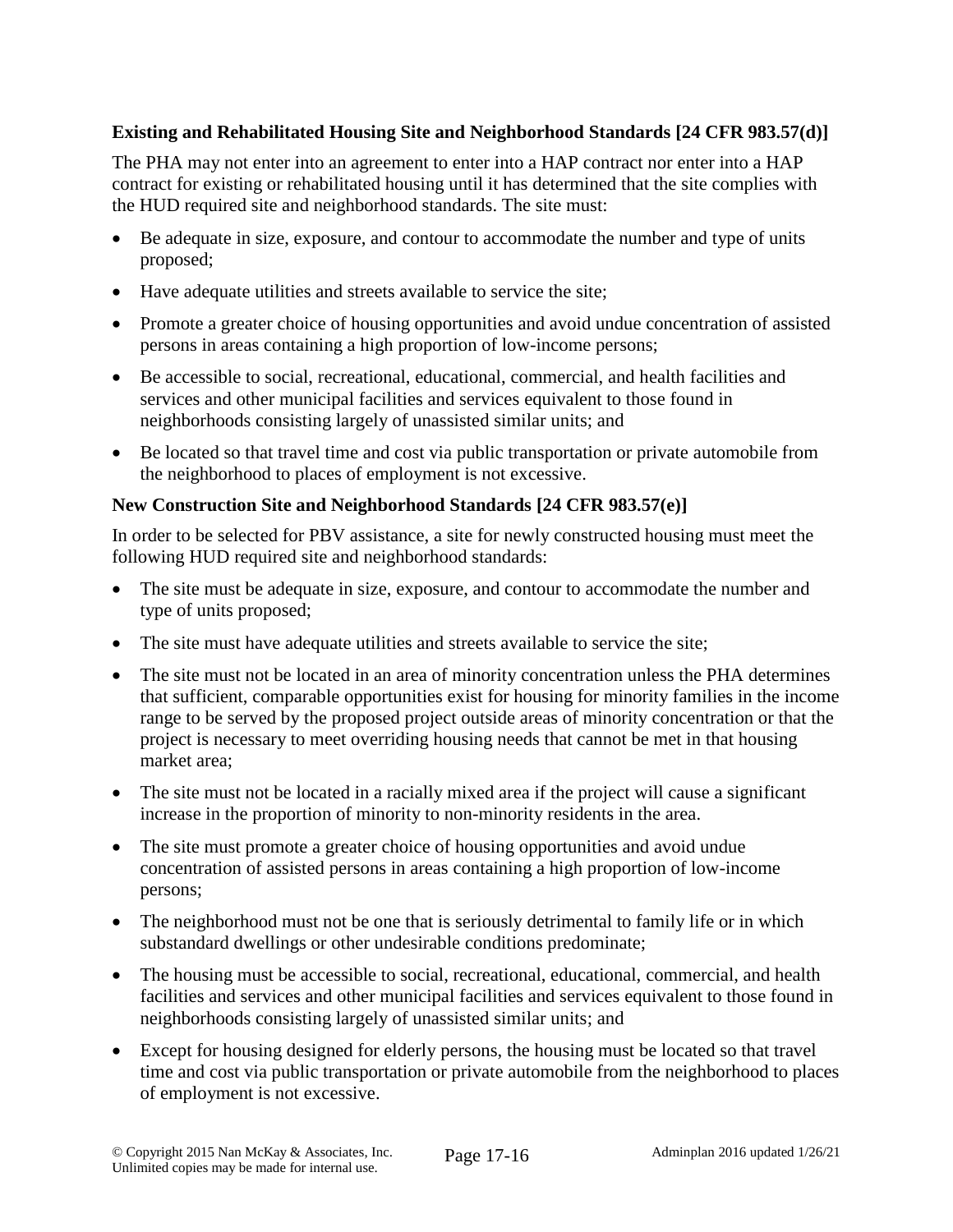# **17-II.H. ENVIRONMENTAL REVIEW [24 CFR 983.58]**

The PHA activities under the PBV program are subject to HUD environmental regulations in 24 CFR parts 50 and 58. The *responsible entity* is responsible for performing the federal environmental review under the National Environmental Policy Act of 1969 (42 U.S.C. 4321 et seq.). The PHA may not enter into an agreement to enter into a HAP contract nor enter into a HAP contract until it has complied with the environmental review requirements.

In the case of existing housing, the responsible entity that is responsible for the environmental review under 24 CFR part 58 must determine whether or not PBV assistance is categorically excluded from review under the National Environmental Policy Act and whether or not the assistance is subject to review under the laws and authorities listed in 24 CFR 58.5.

The PHA may not enter into an agreement to enter into a HAP contract or a HAP contract with an owner, and the PHA, the owner, and its contractors may not acquire, rehabilitate, convert, lease, repair, dispose of, demolish, or construct real property or commit or expend program or local funds for PBV activities under this part, until the environmental review is completed.

The PHA must supply all available, relevant information necessary for the responsible entity to perform any required environmental review for any site. The PHA must require the owner to carry out mitigating measures required by the responsible entity (or HUD, if applicable) as a result of the environmental review.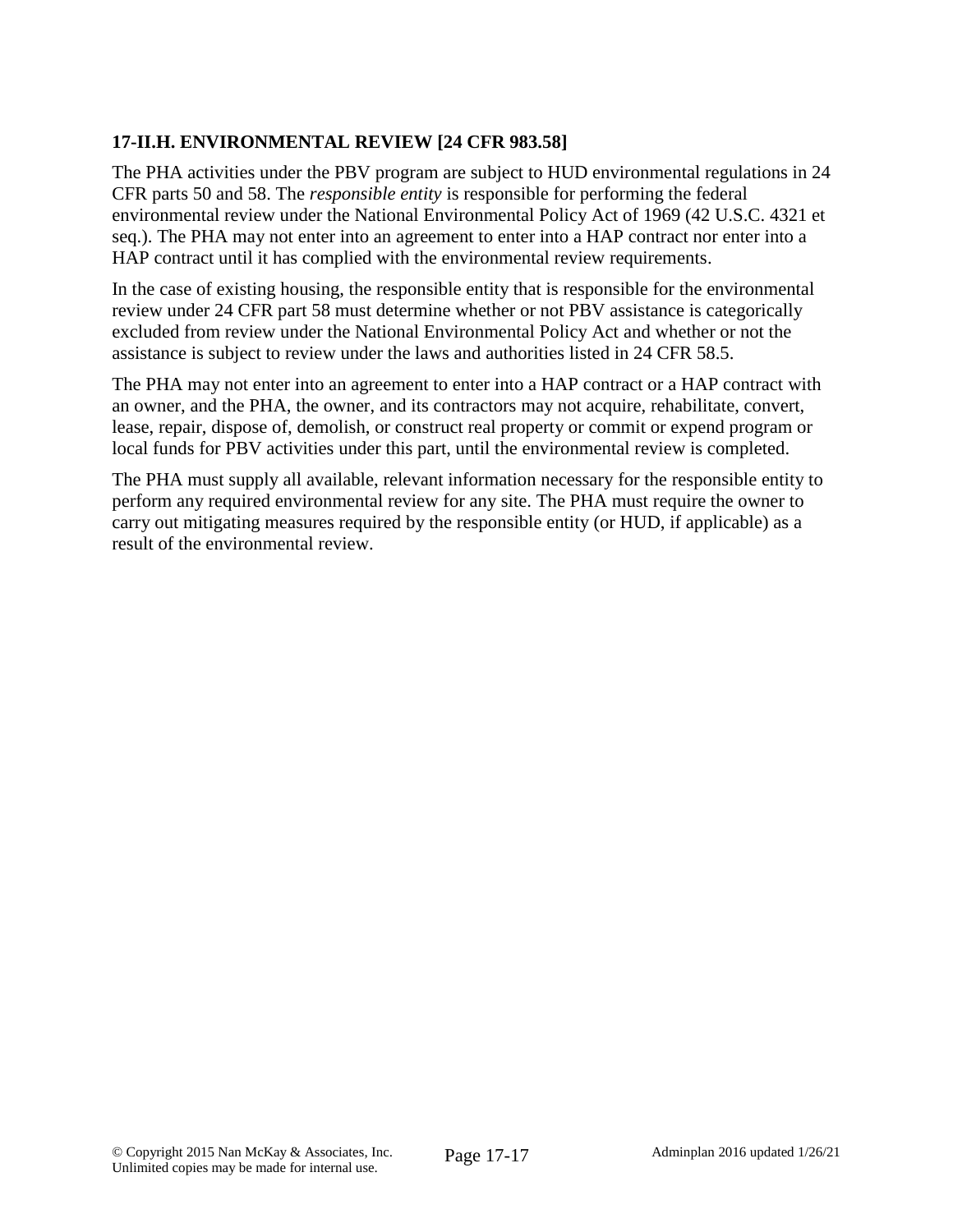# **PART III: DWELLING UNITS**

#### **17-III.A. OVERVIEW**

This part identifies the special housing quality standards that apply to the PBV program, housing accessibility for persons with disabilities, and special procedures for conducting housing quality standards inspections.

## **17-III.B. HOUSING QUALITY STANDARDS [24 CFR 983.101]**

The housing quality standards (HQS) for the tenant-based program, including those for special housing types, generally apply to the PBV program. HQS requirements for shared housing, manufactured home space rental, and the homeownership option do not apply because these housing types are not assisted under the PBV program.

The physical condition standards at 24 CFR 5.703 do not apply to the PBV program.

#### **Lead-based Paint [24 CFR 983.101(c)]**

The lead-based paint requirements for the tenant-based voucher program do not apply to the PBV program. Instead, The Lead-based Paint Poisoning Prevention Act (42 U.S.C. 4821-4846), the Residential Lead-based Paint Hazard Reduction Act of 1992 (42 U.S.C. 4851-4856), and implementing regulations at 24 CFR part 35, subparts A, B, H, and R, apply to the PBV program.

#### **17-III.C. HOUSING ACCESSIBILITY FOR PERSONS WITH DISABILITIES**

The housing must comply with program accessibility requirements of section 504 of the Rehabilitation Act of 1973 (29 U.S.C. 794) and implementing regulations at 24 CFR part 8. The PHA must ensure that the percentage of accessible dwelling units complies with the requirements of section 504 of the Rehabilitation Act of 1973 (29 U.S.C. 794), as implemented by HUD's regulations at 24 CFR 8, subpart C.

Housing first occupied after March 13, 1991, must comply with design and construction requirements of the Fair Housing Amendments Act of 1988 and implementing regulations at 24 CFR 100.205, as applicable. (24 CFR 983.102)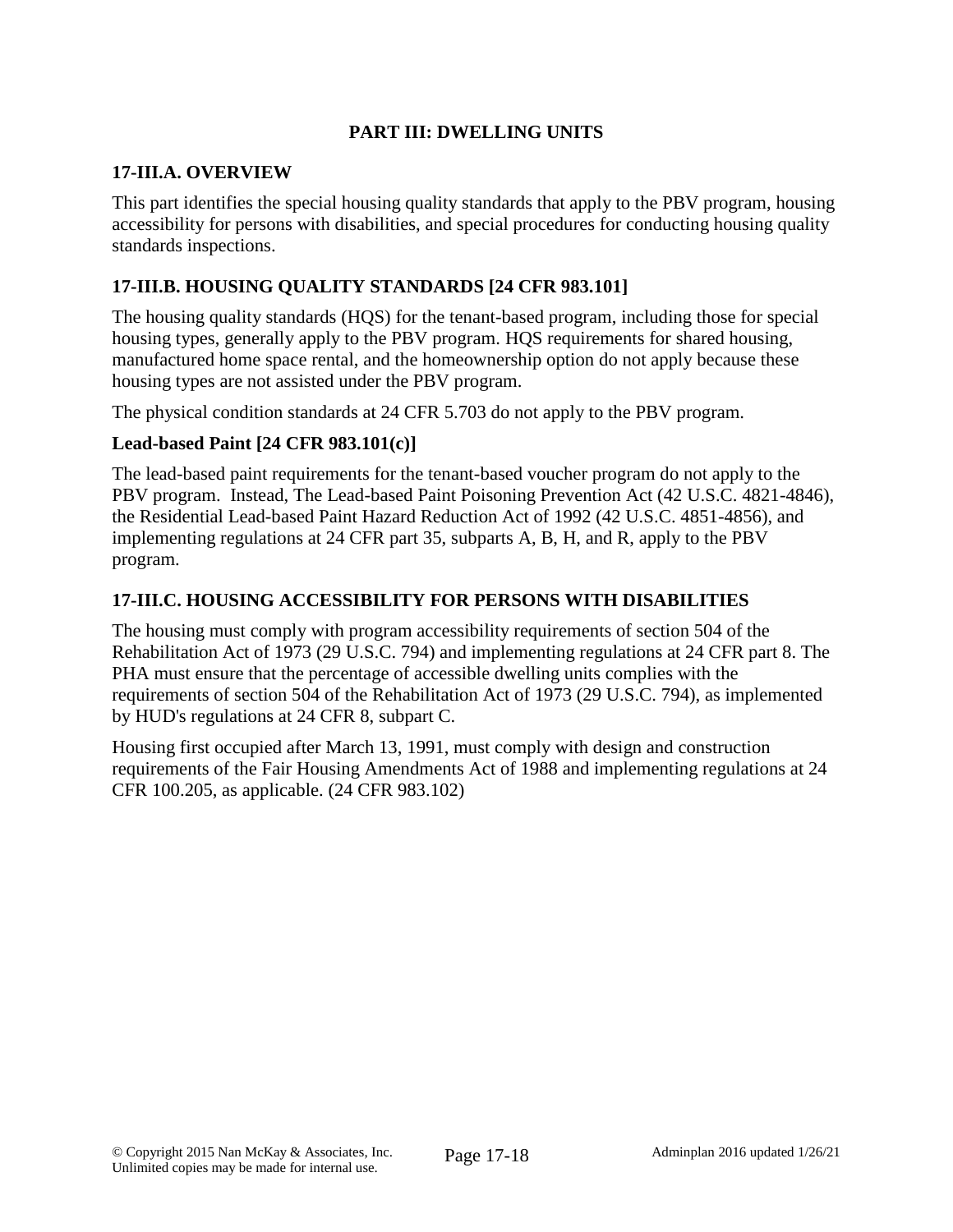# **17-III.D. INSPECTING UNITS**

## **Pre-selection Inspection [24 CFR 983.103(a)]**

The PHA must examine the proposed site before the proposal selection date. If the units to be assisted already exist, the PHA must inspect all the units before the proposal selection date, and must determine whether the units substantially comply with HQS. To qualify as existing housing, units must substantially comply with HQS on the proposal selection date. However, the PHA may not execute the HAP contract until the units fully comply with HQS, unless the PHA has adopted a policy to enter into a HAP contract for units that fail the initial HQS inspection as a result of only non-life threatening conditions.

#### **Pre-HAP Contract Inspections [24 CFR 983.103(b); FR Notice 1/18/17]**

The PHA must inspect each contract unit before execution of the HAP contract. The PHA may not enter into a HAP contract covering a unit until the unit fully complies with HQS, unless the PHA has adopted a policy to enter into a HAP contract for units that fail the initial HQS inspection as a result of only non-life threatening conditions.

#### PHA Policy

The PHA will not enter into a PBV HAP contract until all units that will be under contract fully comply with HQS.

#### **Turnover Inspections [24 CFR 983.103(c)]**

Before providing assistance to a new family in a contract unit, the PHA must inspect the unit. The PHA may not provide assistance on behalf of the family until the unit fully complies with HOS.

#### **Annual/Biennial Inspections [24 CFR 983.103(d); FR Notice 6/25/14]**

At least once every 24 months during the term of the HAP contract, the PHA must inspect a random sample consisting of at least 20 percent of the contract units in each building to determine if the contract units and the premises are maintained in accordance with HQS. Turnover inspections are not counted toward meeting this inspection requirement.

#### PHA Policy

The PHA will inspect on an annual basis a random sample consisting of at least 20 percent of the contract units in each building to determine if the contract units and the premises are maintained in accordance with HQS.

If more than 20 percent of the sample of inspected contract units in a building fail the initial inspection, the PHA must reinspect 100 percent of the contract units in the building.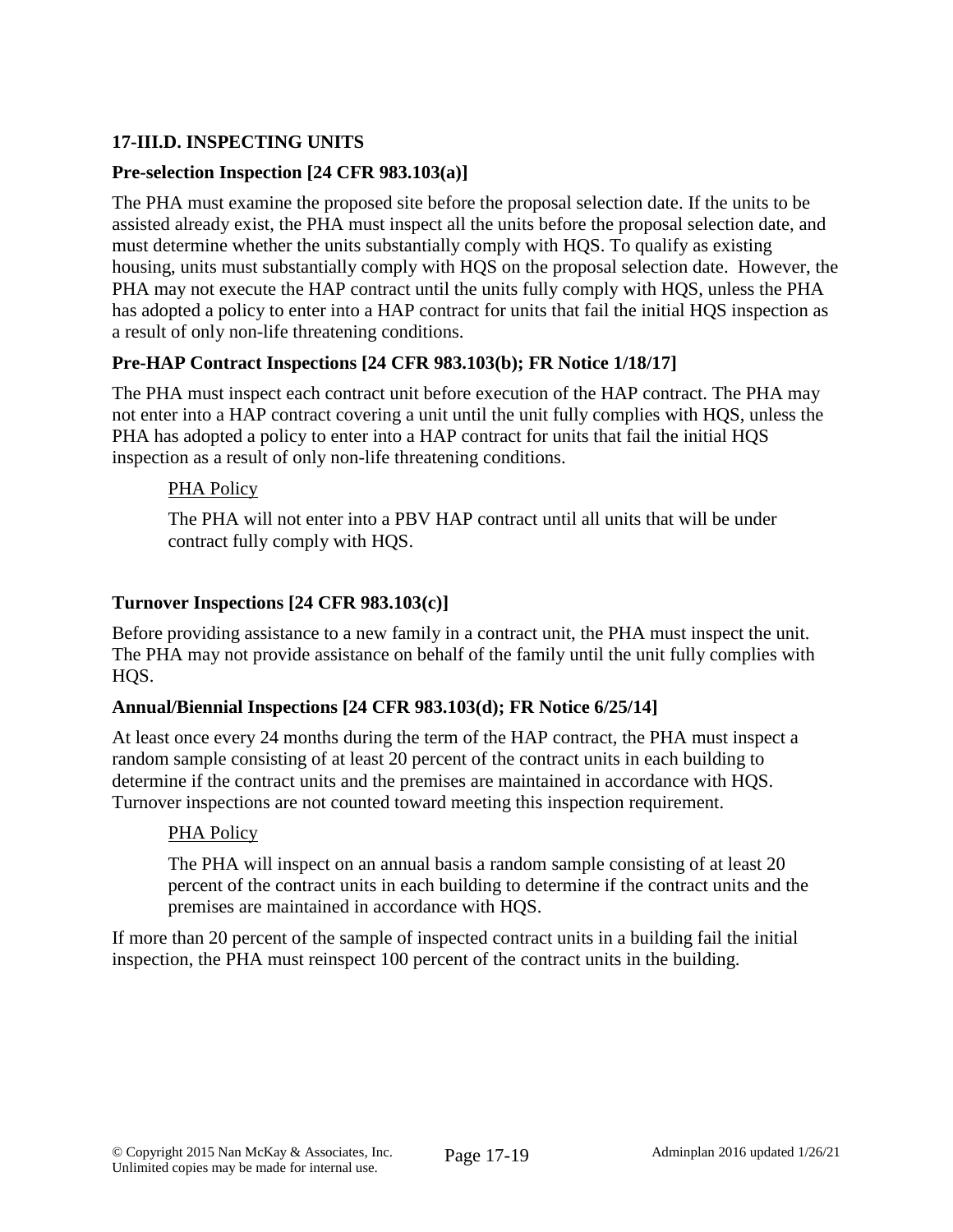# **Other Inspections [24 CFR 983.103(e)]**

The PHA must inspect contract units whenever needed to determine that the contract units comply with HQS and that the owner is providing maintenance, utilities, and other services in accordance with the HAP contract. The PHA must take into account complaints and any other information coming to its attention in scheduling inspections.

The PHA must conduct follow-up inspections needed to determine if the owner (or, if applicable, the family) has corrected an HQS violation, and must conduct inspections to determine the basis for exercise of contractual and other remedies for owner or family violation of HQS.

In conducting PHA supervisory quality control HQS inspections, the PHA should include a representative sample of both tenant-based and project-based units.

## **Inspecting PHA-Owned Units [24 CFR 983.103(f)]**

In the case of PHA-owned units, the inspections must be performed by an independent agency designated by the PHA and approved by HUD. The independent entity must furnish a copy of each inspection report to the PHA and to the HUD field office where the project is located. The PHA must take all necessary actions in response to inspection reports from the independent agency, including exercise of contractual remedies for violation of the HAP contract by the PHA-owner.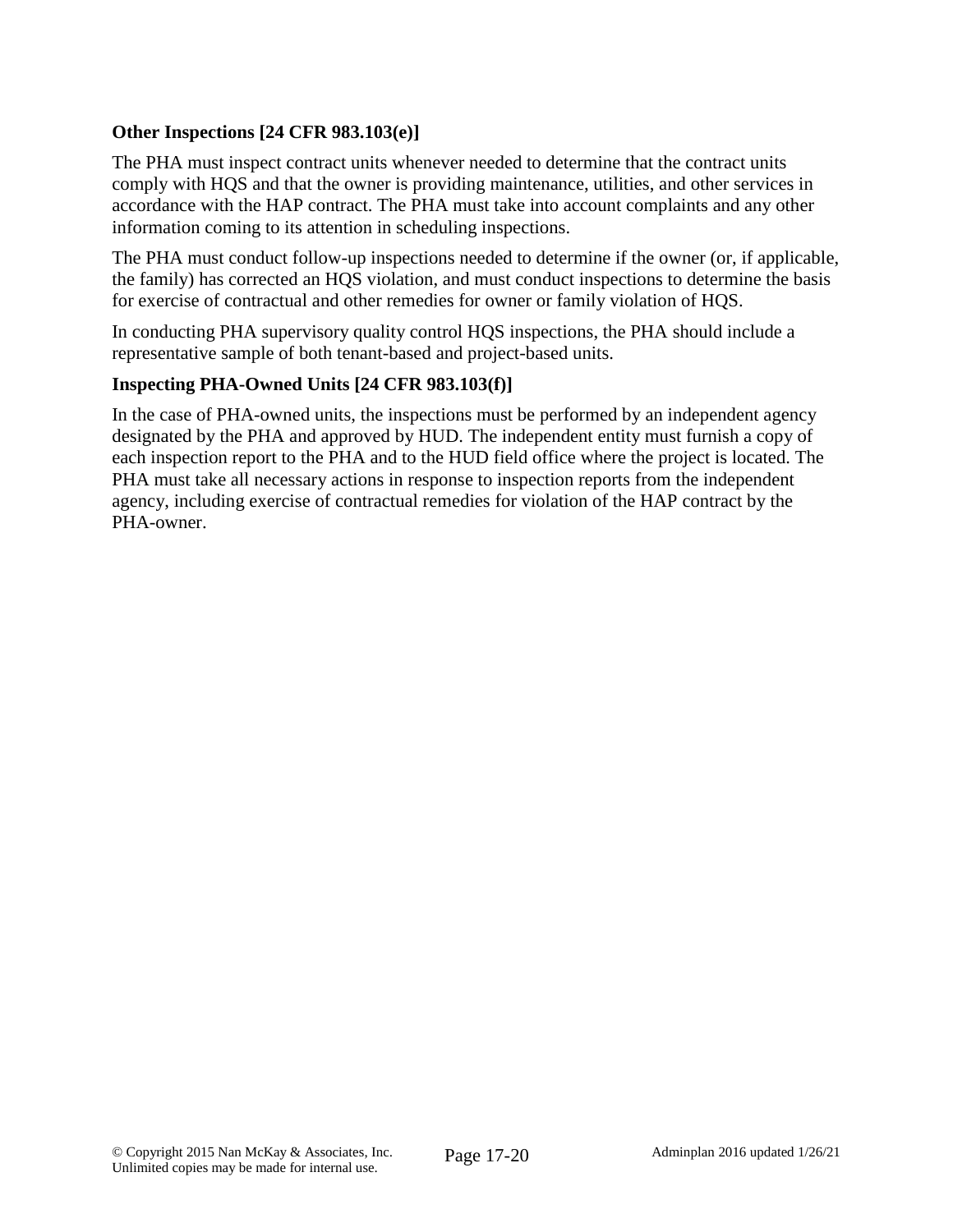# **PART IV: REHABILITATED AND NEWLY CONSTRUCTED UNITS**

# **17-IV.A. OVERVIEW [24 CFR 983.151]**

There are specific requirements that apply to PBV assistance for newly constructed or rehabilitated housing that do not apply to PBV assistance in existing housing. This part describes the requirements unique to this type of assistance.

Housing selected for this type of assistance may not at a later date be selected for PBV assistance as existing housing.

# **17-IV.B. AGREEMENT TO ENTER INTO HAP CONTRACT**

In order to offer PBV assistance in rehabilitated or newly constructed units, the PHA must enter into an agreement to enter into HAP contract (Agreement) with the owner of the property. The Agreement must be in the form required by HUD [24 CFR 983.152(b)]. The PHA may not enter into an Agreement if commencement of construction or rehabilitation has commenced after proposal submission [24 CFR 983.152(c)]. Construction begins when excavation or site preparation (including clearing of the land) begins for the housing. Rehabilitation begins with the physical commencement of rehabilitation activity on the housing.

In the Agreement the owner agrees to develop the PBV contract units to comply with HQS, and the PHA agrees that upon timely completion of such development in accordance with the terms of the Agreement, the PHA will enter into a HAP contract with the owner for the contract units [24 CFR 983.152(a)].

## **Content of the Agreement [24 CFR 983.152(d)]**

At a minimum, the Agreement must describe the following features of the housing to be developed and assisted under the PBV program:

- Site and the location of the contract units;
- Number of contract units by area (size) and number of bedrooms and bathrooms;
- Services, maintenance, or equipment to be supplied by the owner without charges in addition to the rent;
- Utilities available to the contract units, including a specification of utility services to be paid by the owner and utility services to be paid by the tenant;
- An indication of whether or not the design and construction requirements of the Fair Housing Act and section 504 of the Rehabilitation Act of 1973 apply to units under the Agreement. If applicable, any required work item resulting from these requirements must be included in the description of work to be performed under the Agreement;
- Estimated initial rents to owner for the contract units;
- Description of the work to be performed under the Agreement. For rehabilitated units, the description must include the rehabilitation work write up and, where determined necessary by the PHA, specifications and plans. For new construction units, the description must include the working drawings and specifications.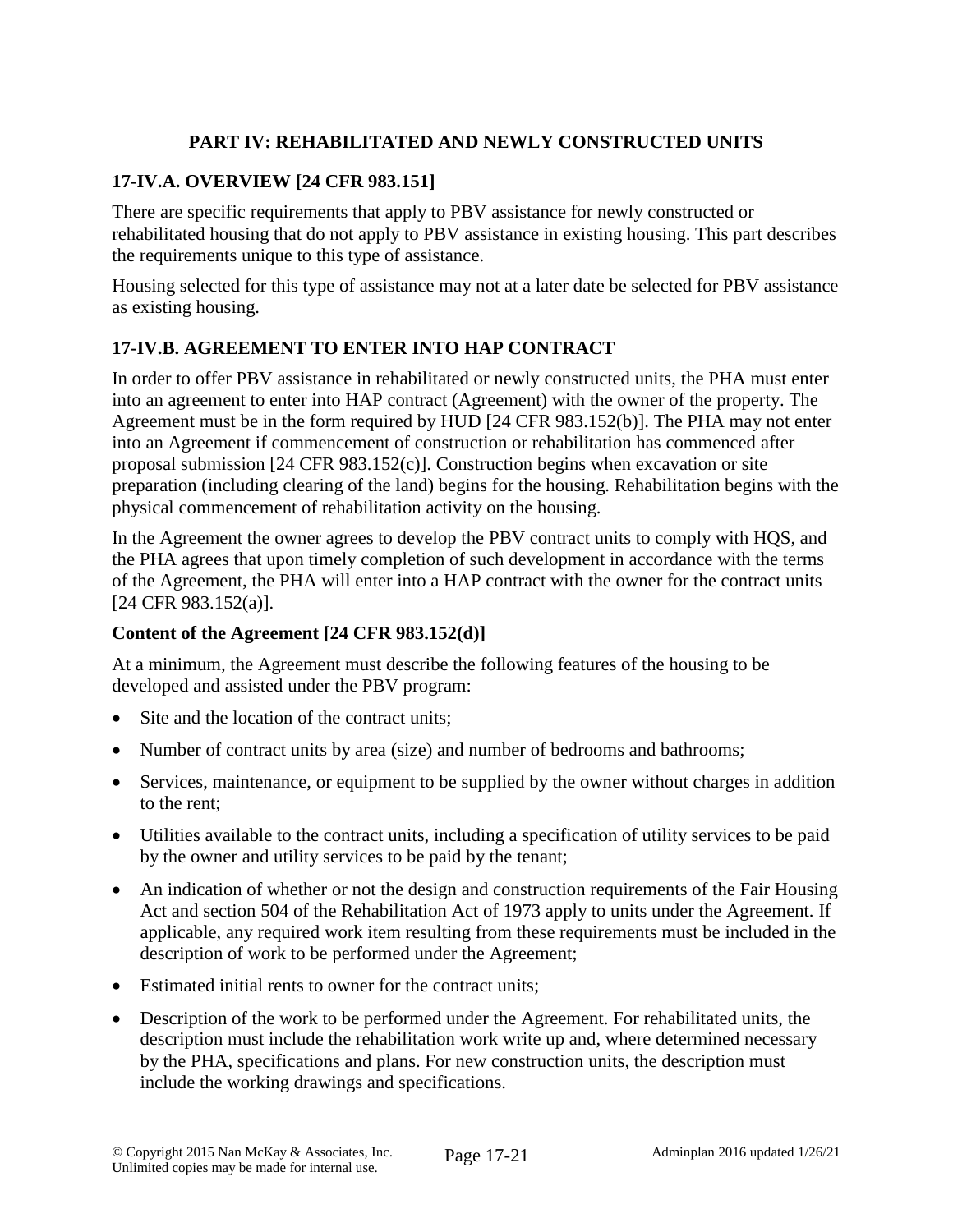Any additional requirements for quality, architecture, or design over and above HQS.

## **Execution of the Agreement [24 CFR 983.153]**

The Agreement must be executed promptly after PHA notice of proposal selection to the selected owner. The PHA may not enter into the Agreement if construction or rehabilitation has started after proposal submission. Generally, the PHA may not enter into the Agreement with the owner until the subsidy layering review is completed. Likewise, the PHA may not enter into the Agreement until the environmental review is completed and the PHA has received environmental approval. However, the PHA does not need to conduct a subsidy layering review in the case of a HAP contract for existing housing or if the applicable state or local agency has conducted such a review. Similarly, environmental reviews are not required for existing structures unless otherwise required by law or regulation.

## PHA Policy

The PHA will enter into the Agreement with the owner within 10 business days of receiving both environmental approval and notice that subsidy layering requirements have been met, and before construction or rehabilitation work is started.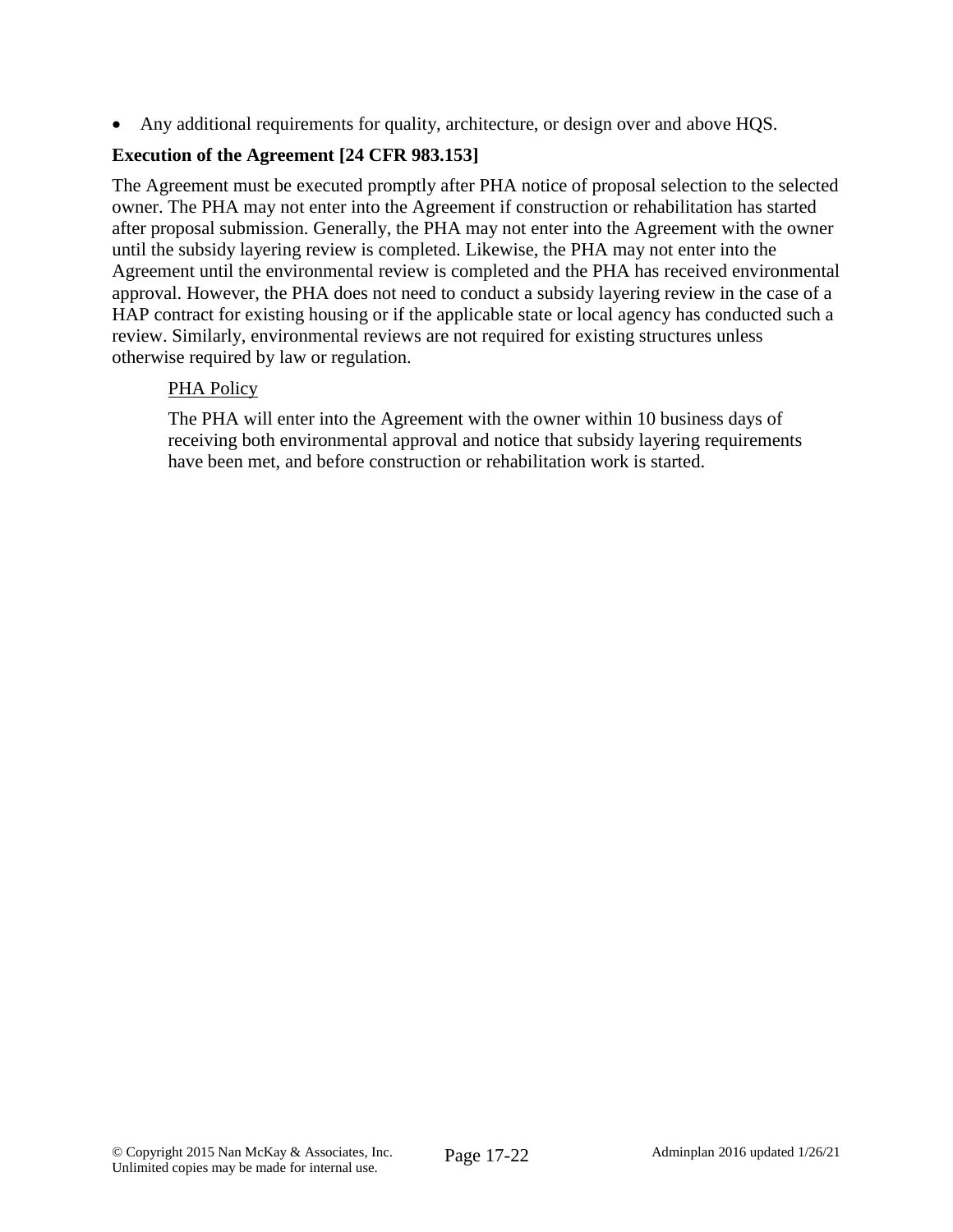# **17-IV.C. CONDUCT OF DEVELOPMENT WORK**

## **Labor Standards [24 CFR 983.154(b)]**

If an Agreement covers the development of nine or more contract units (whether or not completed in stages), the owner and the owner's contractors and subcontractors must pay Davis-Bacon wages to laborers and mechanics employed in the development of housing. The HUDprescribed form of the Agreement will include the labor standards clauses required by HUD, such as those involving Davis-Bacon wage rates.

The owner, contractors, and subcontractors must also comply with the Contract Work Hours and Safety Standards Act, Department of Labor regulations in 29 CFR part 5, and other applicable federal labor relations laws and regulations. The PHA must monitor compliance with labor standards.

#### **Equal Opportunity [24 CFR 983.154(c)]**

The owner must comply with Section 3 of the Housing and Urban Development Act of 1968 and the implementing regulations at 24 CFR part 135. The owner must also comply with federal equal employment opportunity requirements.

#### **Owner Disclosure [24 CFR 983.154(d) and (e)]**

The Agreement and HAP contract must include a certification by the owner that the owner and other project principals are not on the U.S. General Services Administration list of parties excluded from federal procurement and non-procurement programs.

The owner must also disclose any possible conflict of interest that would be a violation of the Agreement, the HAP contract, or HUD regulations.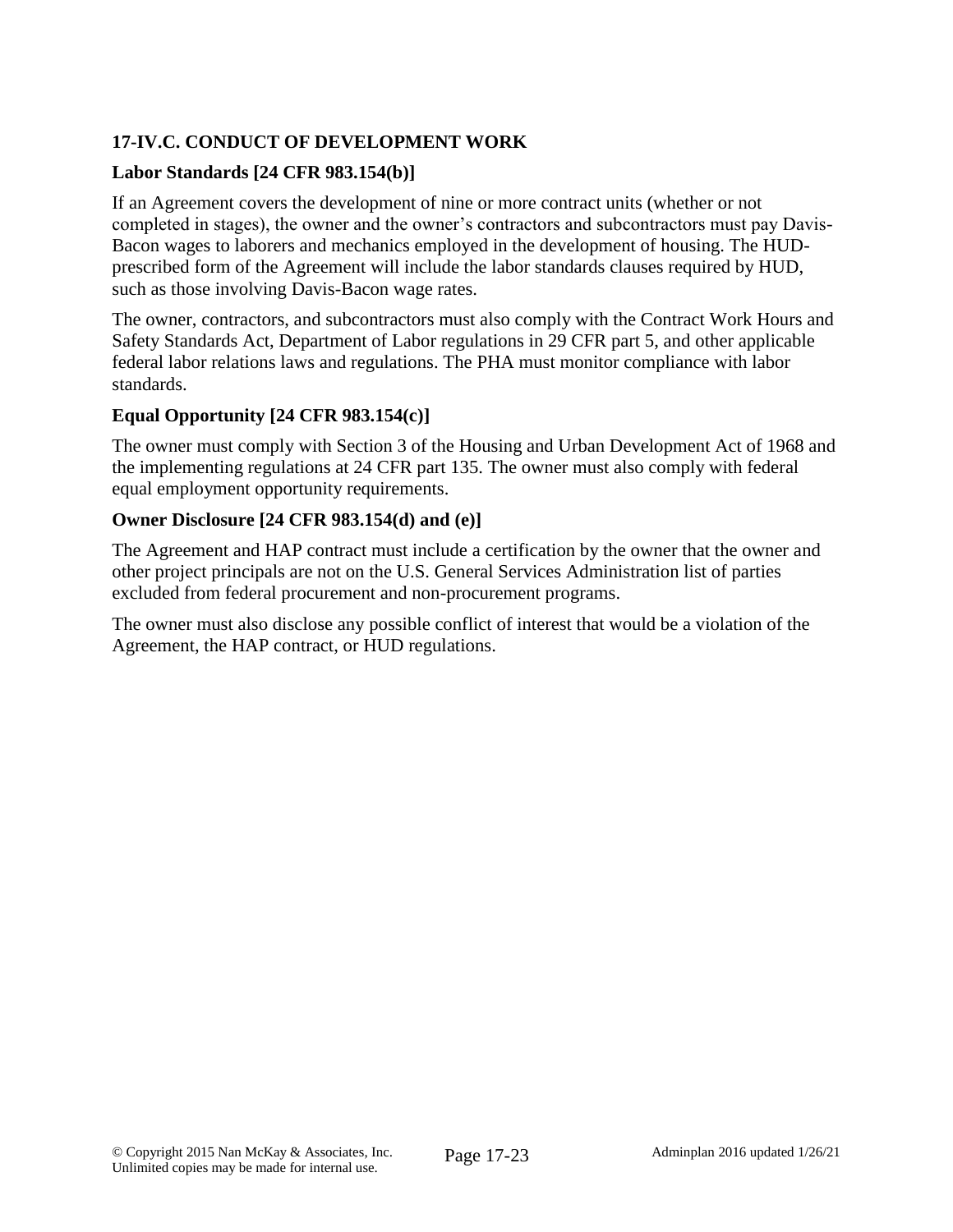# **17-IV.D. COMPLETION OF HOUSING**

The Agreement must specify the deadlines for completion of the housing, and the owner must develop and complete the housing in accordance with these deadlines. The Agreement must also specify the deadline for submission by the owner of the required evidence of completion.

#### **Evidence of Completion [24 CFR 983.155(b)]**

At a minimum, the owner must submit the following evidence of completion to the PHA in the form and manner required by the PHA:

- Owner certification that the work has been completed in accordance with HQS and all requirements of the Agreement; and
- Owner certification that the owner has complied with labor standards and equal opportunity requirements in development of the housing.

At the PHA's discretion, the Agreement may specify additional documentation that must be submitted by the owner as evidence of housing completion.

#### PHA Policy

The PHA will determine the need for the owner to submit additional documentation as evidence of housing completion on a case-by-case basis depending on the nature of the PBV project. The PHA will specify any additional documentation requirements in the Agreement to enter into HAP contract.

#### **PHA Acceptance of Completed Units [24 CFR 983.156]**

Upon notice from the owner that the housing is completed, the PHA must inspect to determine if the housing has been completed in accordance with the Agreement, including compliance with HQS and any additional requirements imposed under the Agreement. The PHA must also determine if the owner has submitted all required evidence of completion.

If the work has not been completed in accordance with the Agreement, the PHA must not enter into the HAP contract.

If the PHA determines the work has been completed in accordance with the Agreement and that the owner has submitted all required evidence of completion, the PHA must submit the HAP contract for execution by the owner and must then execute the HAP contract.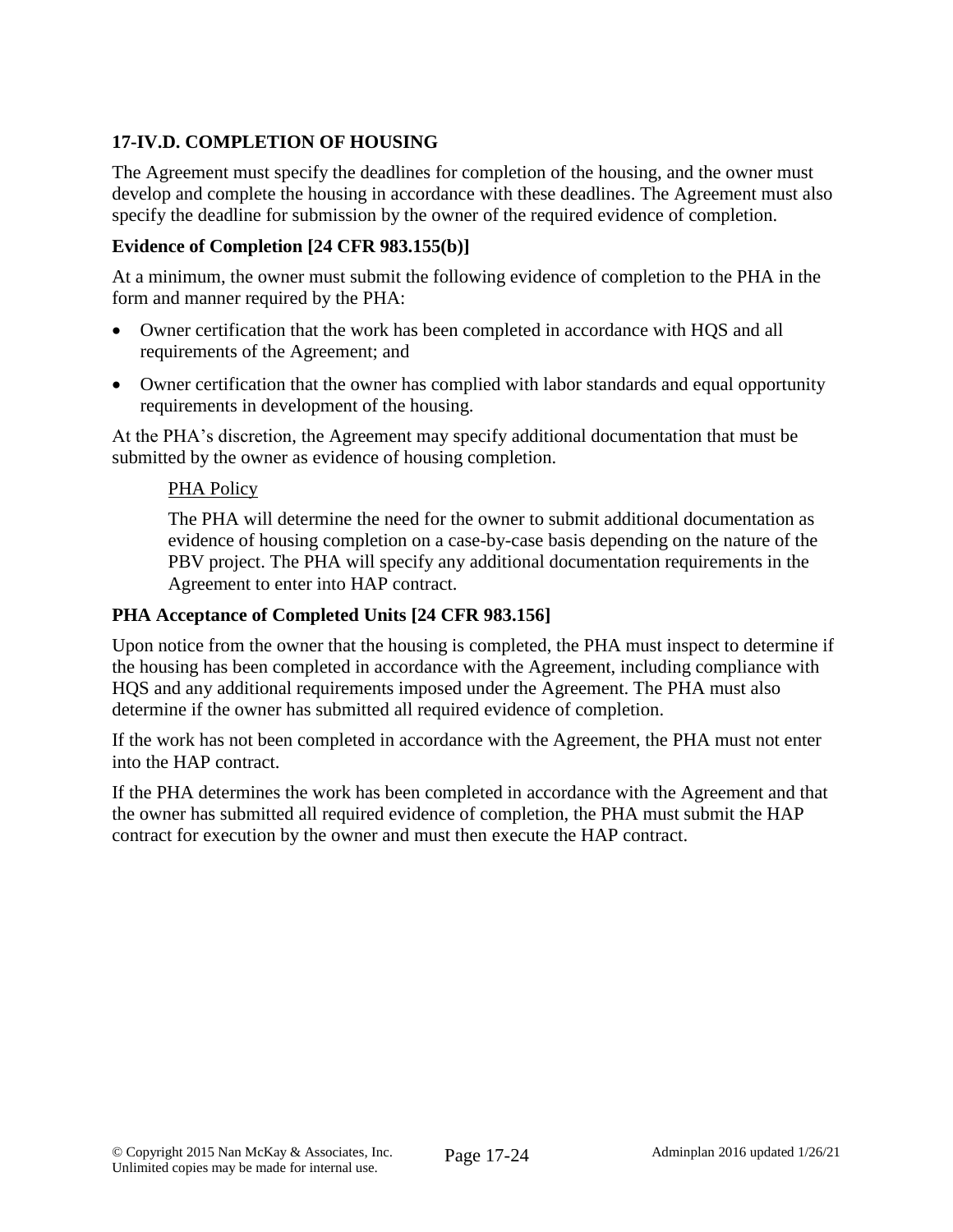# **PART V: HOUSING ASSISTANCE PAYMENTS CONTRACT (HAP)**

## **17-V.A. OVERVIEW**

The PHA must enter into a HAP contract with an owner for units that are receiving PBV assistance. The purpose of the HAP contract is to provide housing assistance payments for eligible families. Housing assistance is paid for contract units leased and occupied by eligible families during the HAP contract term. With the exception of single-family scattered-site projects, a HAP contract shall cover a single project. If multiple projects exist, each project is covered by a separate HAP contract. The HAP contract must be in the form required by HUD [24 CFR 983.202(a)].

# **17-V.B. HAP CONTRACT REQUIREMENTS**

## **Contract Information [24 CFR 983.203]**

The HAP contract must specify the following information:

- The total number of contract units by number of bedrooms;
- The project's name, street address, city or county, state and zip code, block and lot number (if known), and any other information necessary to clearly identify the site and the building;
- The number of contract units in each building, the location of each contract unit, the area of each contract unit, and the number of bedrooms and bathrooms in each contract unit;
- Services, maintenance, and equipment to be supplied by the owner and included in the rent to owner;
- Utilities available to the contract units, including a specification of utility services to be paid by the owner (included in rent) and utility services to be paid by the tenant;
- Features provided to comply with program accessibility requirements of Section 504 of the Rehabilitation Act of 1973 and implementing regulations at 24 CFR part 8;
- The HAP contract term:
- The number of units in any project that will exceed the 25 percent per project cap, which will be set aside for occupancy by qualifying families (elderly and/or disabled families and families receiving supportive services); and
- The initial rent to owner for the first 12 months of the HAP contract term.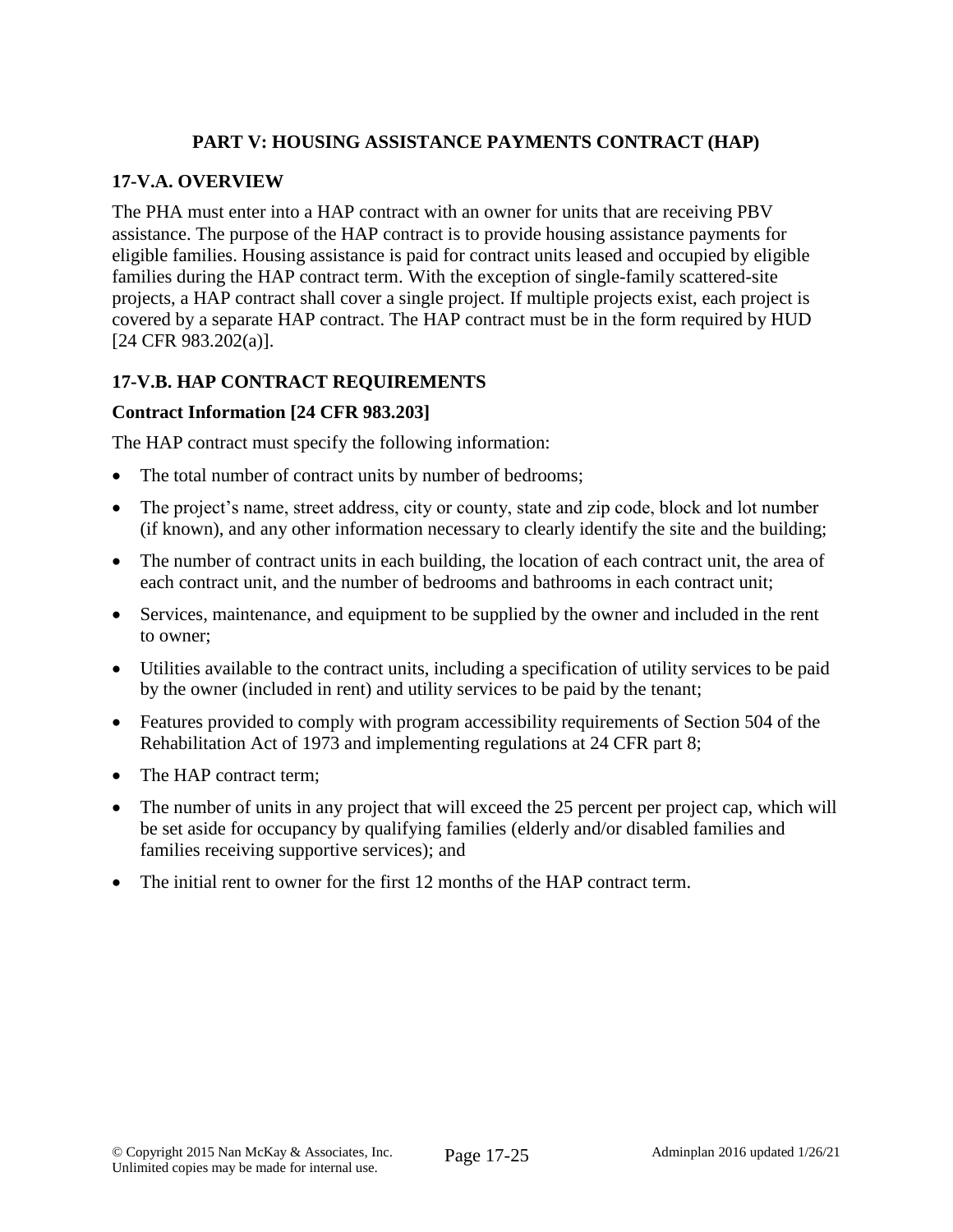# **Execution of the HAP Contract [24 CFR 983.204]**

The PHA may not enter into a HAP contract until each contract unit has been inspected and the PHA has determined that the unit complies with the Housing Quality Standards (HQS), unless the PHA has adopted a policy to enter into a HAP contract for units that fail the initial HQS inspection as a result of only non-life-threatening conditions. For existing housing, the HAP contract must be executed promptly after the PHA selects the owner proposal and inspects the housing units. For newly constructed or rehabilitated housing the HAP contract must be executed after the PHA has inspected the completed units and has determined that the units have been completed in accordance with the agreement to enter into HAP, and the owner furnishes all required evidence of completion.

## PHA Policy

For existing housing, the HAP contract will be executed within 10 business days of the PHA determining that all units pass HQS.

For rehabilitated or newly constructed housing, the HAP contract will be executed within 10 business days of the PHA determining that the units have been completed in accordance with the agreement to enter into HAP, all units meet HQS, and the owner has submitted all required evidence of completion.

# **Term of HAP Contract [24 CFR 983.205; FR Notice 1/18/17]**

The PHA may enter into a HAP contract with an owner for an initial term of no less than one year and no more than 20 years for each contract unit. The length of the term of the HAP contract for any contract unit may not be less than one year, nor more than 20 years. In the case of PHA-owned units, the term of the HAP contract must be agreed upon by the PHA and the independent entity approved by HUD [24 CFR 983.59(b)(2)].

## PHA Policy

The term of all PBV HAP contracts will be negotiated with the owner on a case-by-case basis.

At the time of the initial HAP contract term or any time before expiration of the HAP contract, the PHA may extend the term of the contract for an additional term of up to 20 years if the PHA determines an extension is appropriate to continue providing affordable housing for low-income families. A HAP contract extension may not exceed 20 years. A PHA may provide for multiple extensions; however, in no circumstances may such extensions exceed 20 years, cumulatively. Extensions after the initial extension are allowed at the end of any extension term, provided that not more than 24 months prior to the expiration of the previous extension contract the PHA agrees to extend the term, and that such extension is appropriate to continue providing affordable housing for low-income families or to expand housing opportunities. Extensions after the initial extension term shall not begin prior to the expiration date of the previous extension term. Subsequent extensions are subject to the same limitations. All extensions must be on the form and subject to the conditions prescribed by HUD at the time of the extension. In the case of PHA-owned units, any extension of the term of the HAP contract must be agreed upon by the PHA and the independent entity approved by HUD [24 CFR 983.59(b)(2)].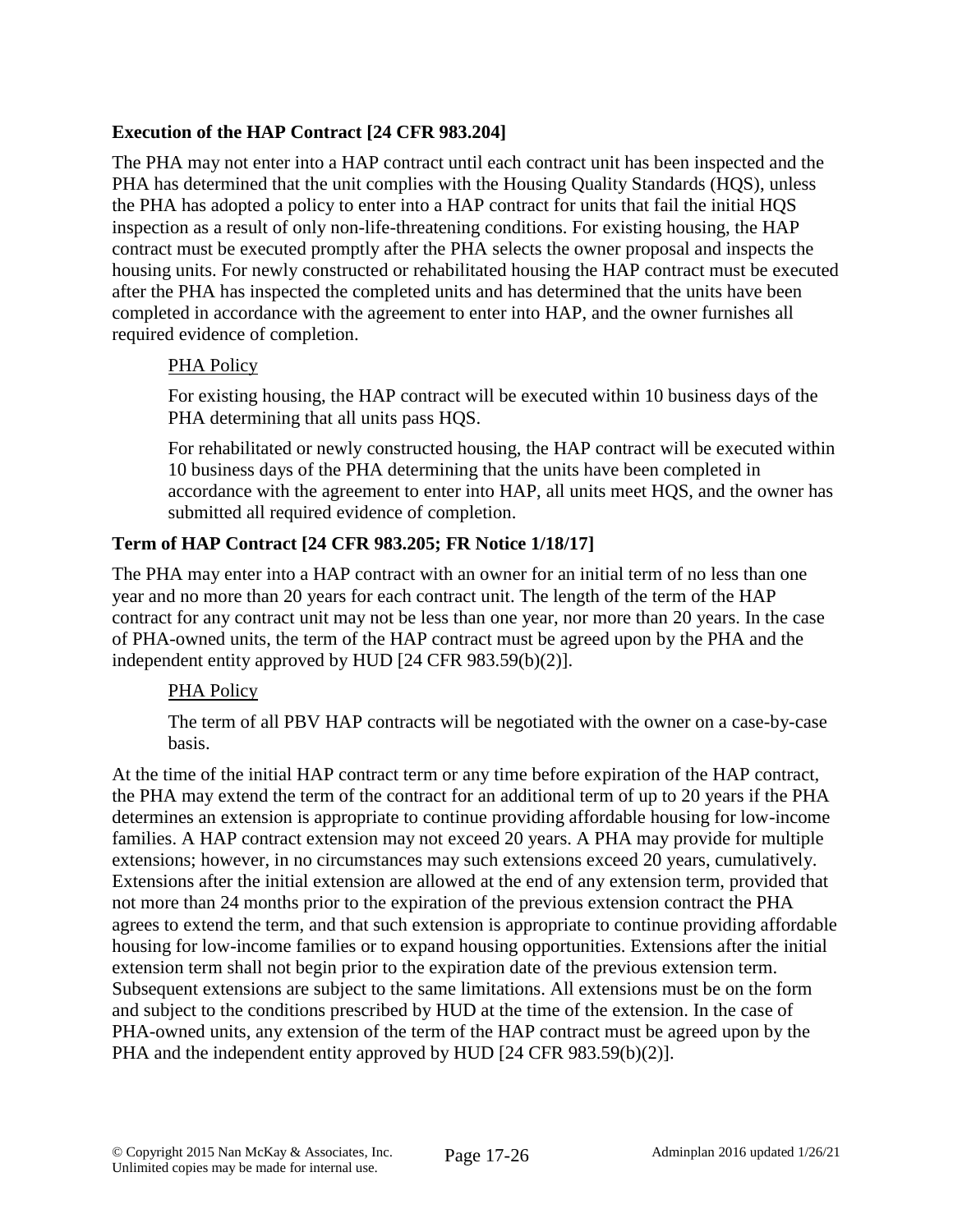#### PHA Policy

When determining whether or not to extend an expiring PBV contract, the PHA will consider several factors including, but not limited to:

The cost of extending the contract and the amount of available budget authority;

The condition of the contract units;

The owner's record of compliance with obligations under the HAP contract and lease(s);

Whether the location of the units continues to support the goals of deconcentrating poverty and expanding housing opportunities; and

Whether the funding could be used more appropriately for tenant-based assistance.

## *Termination by PHA [24 CFR 983.205(c); FR Notice 1/18/17]*

The HAP contract must provide that the term of the PHA's contractual commitment is subject to the availability of sufficient appropriated funding as determined by HUD or by the PHA in accordance with HUD instructions. For these purposes, sufficient funding means the availability of appropriations, and of funding under the ACC from such appropriations, to make full payment of housing assistance payments payable to the owner for any contract year in accordance with the terms of the HAP contract.

In times of insufficient funding, HUD requires the PHAs first take all cost-saving measures prior to failing to make payments under existing PBV HAP contracts.

If it is determined that there may not be sufficient funding to continue housing assistance payments for all contract units and for the full term of the HAP contract, the PHA may terminate the HAP contract by notice to the owner. The termination must be implemented in accordance with HUD instructions.

## *Termination by Owner [24 CFR 983.205(d)]*

If in accordance with program requirements the amount of rent to an owner for any contract unit is reduced below the amount of the rent to owner at the beginning of the HAP contract term, the owner may terminate the HAP contract by giving notice to the PHA. In this case, families living in the contract units must be offered tenant-based assistance.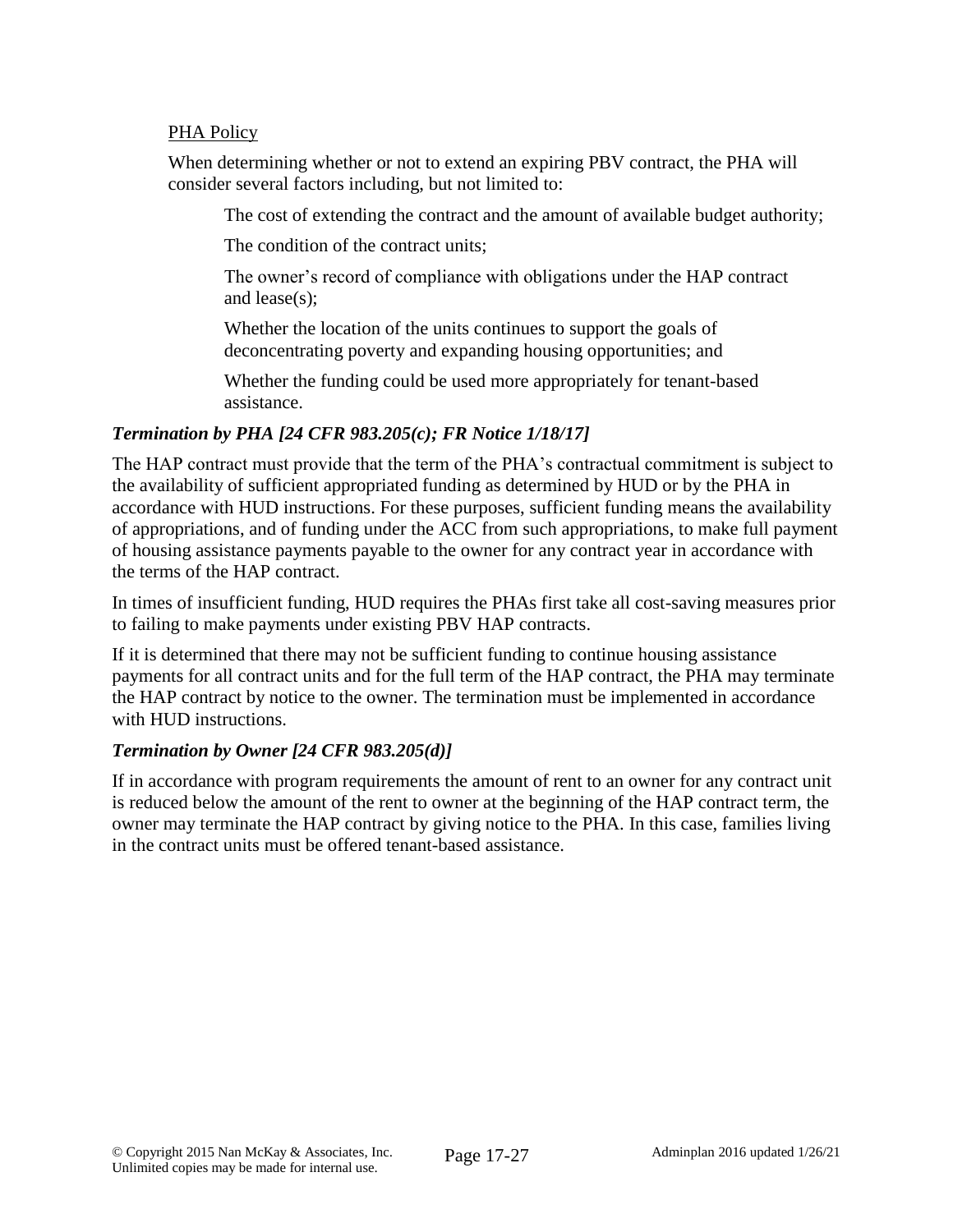## **Statutory Notice Requirements: Contract Termination or Expiration [24 CFR 983.206; FR Notice 1/18/17]**

Not less than one year before the HAP contract terminates, or if the owner refuses to renew the HAP contract, the owner must notify the PHA and assisted tenants of the termination. The notice must be provided in the form prescribed by HUD. If the owner does not give timely notice, the owner must permit the tenants in assisted units to remain in their units for the required notice period with no increase in the tenant portion of their rent, and with no eviction as a result of the owner's inability to collect an increased tenant portion of rent. An owner may renew the terminating contract for a period of time sufficient to give tenants one-year advance notice under such terms as HUD may require.

Upon termination or expiration of the contract, a family living at the property is entitled to receive a tenant-based voucher. Tenant-based assistance would not begin until the owner's required notice period ends. The PHA must provide the family with a voucher and the family must also be given the option by the PHA and owner to remain in their unit with HCV tenantbased assistance as long as the unit complies with inspection and rent reasonableness requirements. The family must pay their total tenant payment (TTP) and any additional amount if the gross rent exceeds the applicable payment standard. The family has the right to remain in the project as long as the units are used for rental housing and are otherwise eligible for HCV assistance. The owner may not terminate the tenancy of a family that exercises its right to remain except for serious or repeated lease violations or other good cause. Families that receive a tenant-based voucher at the expiration or termination of PBV HAP contract are not new admissions to the PHA HCV tenant-based program, and are not subject to income eligibility requirements or any other admission requirements. If the family chooses to remain in their unit with tenant-based assistance, the family may do so regardless of whether the family share would initially exceed 40 percent of the family's adjusted monthly income.

## **Remedies for HQS Violations [24 CFR 983.208(b)]**

The PHA may not make any HAP payment to the owner for a contract unit during any period in which the unit does not comply with HQS. If the PHA determines that a contract does not comply with HQS, the PHA may exercise any of its remedies under the HAP contract, for any or all of the contract units. Available remedies include termination of housing assistance payments, abatement or reduction of housing assistance payments, reduction of contract units, and termination of the HAP contract.

## PHA Policy

The PHA will abate and terminate PBV HAP contracts for non-compliance with HQS in accordance with the policies used in the tenant-based voucher program. These policies are contained in Section 8-II.G., Enforcing Owner Compliance.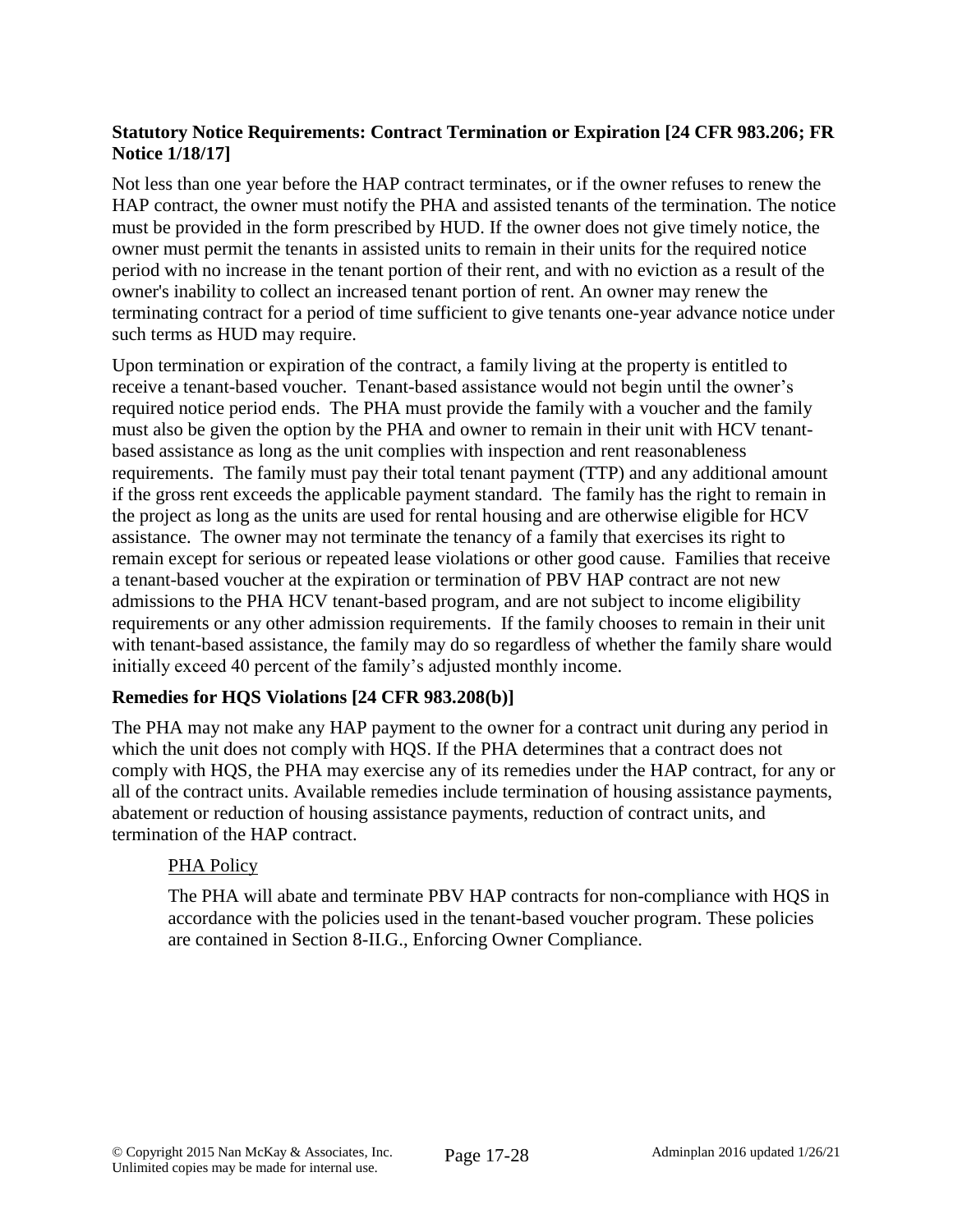# **17-V.C. AMENDMENTS TO THE HAP CONTRACT**

# **Substitution of Contract Units [24 CFR 983.207(a)]**

At the PHA's discretion and subject to all PBV requirements, the HAP contract may be amended to substitute a different unit with the same number of bedrooms in the same project for a previously covered contract unit. Before any such substitution can take place, the PHA must inspect the proposed unit and determine the reasonable rent for the unit.

# **Addition of Contract Units [FR Notice 1/18/17]**

The PHA and owner may amend the HAP contract to add additional PBV contract units in projects that already have a HAP contract without having to fulfill the selection requirements found at 24 CFR 983.51(b) for those additional PBV units, regardless of when the HAP contract was signed. The additional PBV units, however, are still subject to the PBV program cap and individual project caps. Prior to attaching additional units without competition, the PHA must submit to the local field office information outlined in FR Notice 1/18/17. The PHA must also detail in the administrative plan their intent to add PBV units and the rationale for adding units to the specific PBV project.

# PHA Policy

The PHA will consider adding contract units to the HAP contract when the PHA determines that additional housing is needed to serve eligible low-income families. Circumstances may include, but are not limited to:

The local housing inventory is reduced due to a disaster (either due to loss of housing units, or an influx of displaced families); and

Voucher holders are having difficulty finding units that meet program requirements.

## **17-V.D. HAP CONTRACT YEAR, ANNIVERSARY AND EXPIRATION DATES [24 CFR 983.207(b) and 983.302(e)]**

The HAP contract year is the period of 12 calendar months preceding each annual anniversary of the HAP contract during the HAP contract term. The initial contract year is calculated from the first day of the first calendar month of the HAP contract term.

The annual anniversary of the HAP contract is the first day of the first calendar month after the end of the preceding contract year.

There is a single annual anniversary and expiration date for all units under a particular HAP contract, even in cases where contract units are placed under the HAP contract in stages (on different dates) or units are added by amendment. The anniversary and expiration dates for all units coincide with the dates for the contract units that were originally placed under contract.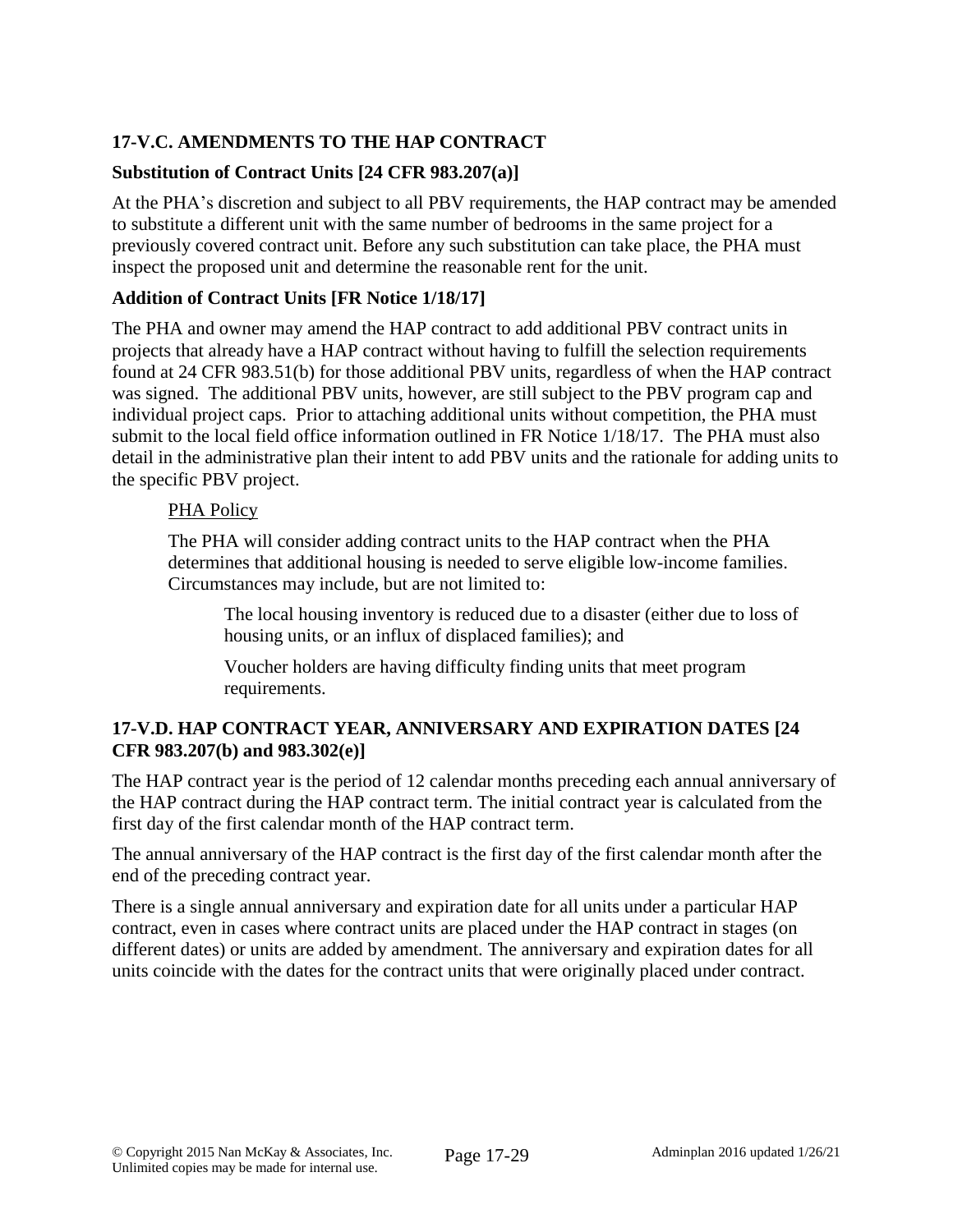# **17-V.E. OWNER RESPONSIBILITIES UNDER THE HAP [24 CFR 983.210]**

When the owner executes the HAP contract s/he certifies that at such execution and at all times during the term of the HAP contract:

- All contract units are in good condition and the owner is maintaining the premises and contract units in accordance with HQS;
- The owner is providing all services, maintenance, equipment and utilities as agreed to under the HAP contract and the leases;
- Each contract unit for which the owner is receiving HAP, is leased to an eligible family referred by the PHA, and the lease is in accordance with the HAP contract and HUD requirements;
- To the best of the owner's knowledge the family resides in the contract unit for which the owner is receiving HAP, and the unit is the family's only residence;
- The owner (including a principal or other interested party) is not the spouse, parent, child, grandparent, grandchild, sister, or brother of any member of a family residing in a contract unit;
- The amount of the HAP the owner is receiving is correct under the HAP contract;
- The rent for contract units does not exceed rents charged by the owner for comparable unassisted units;
- Except for HAP and tenant rent, the owner has not received and will not receive any other payment or consideration for rental of the contract unit;
- The family does not own or have any interest in the contract unit (does not apply to family's membership in a cooperative); and
- Repair work on the project selected as an existing project that is performed after HAP execution within such post-execution period as specified by HUD may constitute development activity, and if determined to be development activity, the repair work undertaken shall be in compliance with Davis-Bacon wage requirements.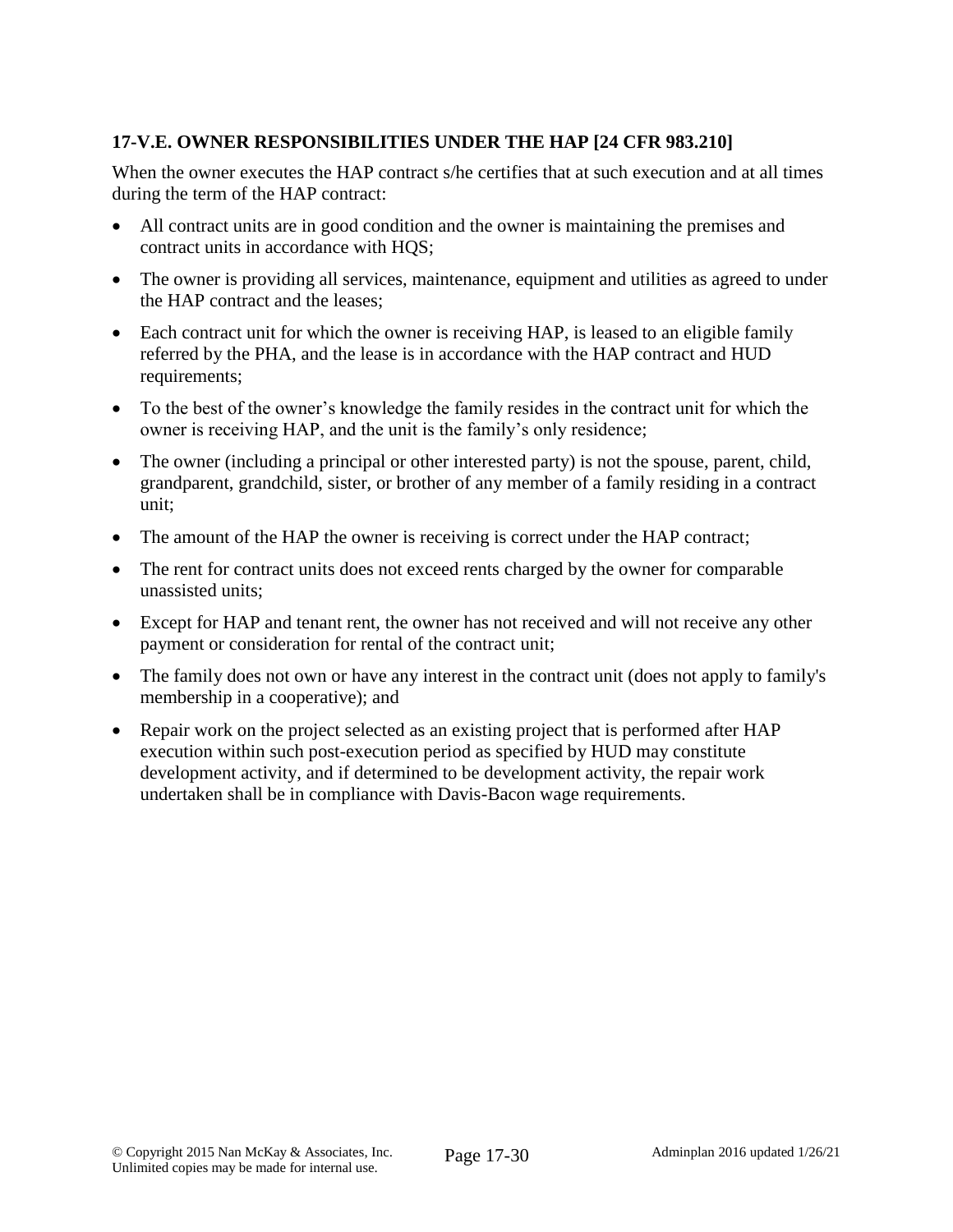# **17-V.F. ADDITIONAL HAP REQUIREMENTS**

## **Housing Quality and Design Requirements [24 CFR 983.101(e) and 983.208(a)]**

The owner is required to maintain and operate the contract units and premises in accordance with HQS, including performance of ordinary and extraordinary maintenance. The owner must provide all the services, maintenance, equipment, and utilities specified in the HAP contract with the PHA and in the lease with each assisted family. In addition, maintenance, replacement and redecoration must be in accordance with the standard practice for the building as established by the owner.

The PHA may elect to establish additional requirements for quality, architecture, or design of PBV housing. Any such additional requirements must be specified in the Agreement to enter into a HAP contract and the HAP contract. These requirements must be in addition to, not in place of, compliance with HQS.

## PHA Policy

The PHA will identify the need for any special features on a case-by-case basis depending on the intended occupancy of the PBV project. The PHA will specify any special design standards or additional requirements in the invitation for PBV proposals, the agreement to enter into HAP contract, and the HAP contract.

#### **Vacancy Payments [24 CFR 983.352(b)]**

At the discretion of the PHA, the HAP contract may provide for vacancy payments to the owner for a PHA-determined period of vacancy extending from the beginning of the first calendar month after the move-out month for a period not exceeding two full months following the moveout month. The amount of the vacancy payment will be determined by the PHA and cannot exceed the monthly rent to owner under the assisted lease, minus any portion of the rental payment received by the owner (including amounts available from the tenant's security deposit).

## PHA Policy

The PHA will decide on a case-by-case basis if the PHA will provide vacancy payments to the owner. The HAP contract with the owner will contain any such agreement, including the amount of the vacancy payment and the period for which the owner will qualify for these payments.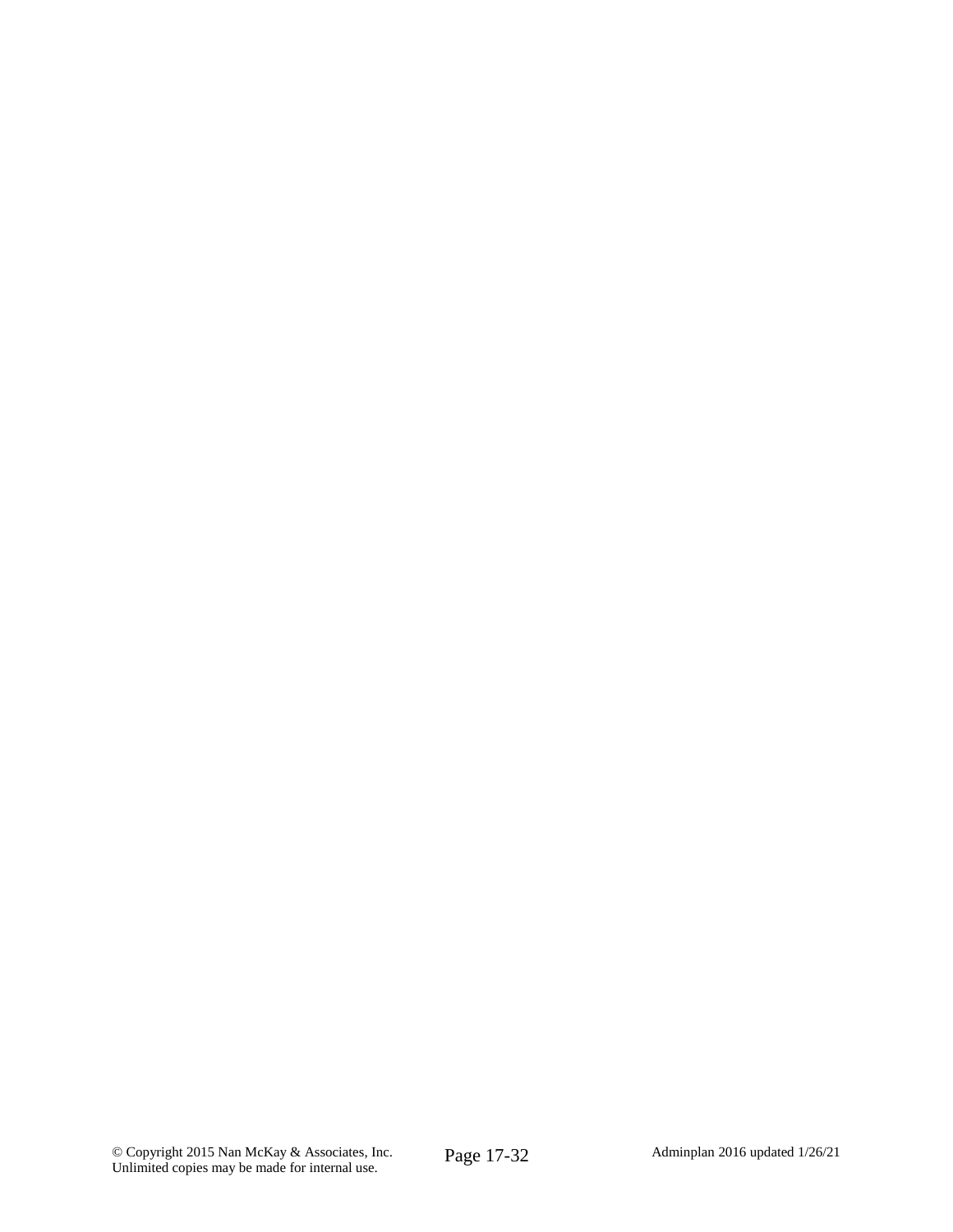# **PART VI: SELECTION OF PBV PROGRAM PARTICIPANTS**

## **17-VI.A. OVERVIEW**

Many of the provisions of the tenant-based voucher regulations [24 CFR 982] also apply to the PBV program. This includes requirements related to determining eligibility and selecting applicants from the waiting list. Even with these similarities, there are requirements that are unique to the PBV program. This part describes the requirements and policies related to eligibility and admission to the PBV program.

# **17-VI.B. ELIGIBILITY FOR PBV ASSISTANCE [24 CFR 983.251(a) and (b)]**

The PHA may select families for the PBV program from those who are participants in the PHA's tenant-based voucher program and from those who have applied for admission to the voucher program. For voucher participants, eligibility was determined at original admission to the voucher program and does not need to be redetermined at the commencement of PBV assistance. For all others, eligibility for admission must be determined at the commencement of PBV assistance.

Applicants for PBV assistance must meet the same eligibility requirements as applicants for the tenant-based voucher program. Applicants must qualify as a family as defined by HUD and the PHA, have income at or below HUD-specified income limits, and qualify on the basis of citizenship or the eligible immigration status of family members [24 CFR 982.201(a) and 24 CFR 983.2(a)]. In addition, an applicant family must provide social security information for family members [24 CFR 5.216 and 5.218] and consent to the PHA's collection and use of family information regarding income, expenses, and family composition [24 CFR 5.230]. The PHA may also not approve a tenancy if the owner (including a principal or other interested party) of the unit is the parent, child, grandparent, grandchild, sister, or brother of any member of the family, unless needed as a reasonable accommodation. An applicant family must also meet HUD requirements related to current or past criminal activity.

## PHA Policy

The PHA will determine an applicant family's eligibility for the PBV program in accordance with the policies in Chapter 3.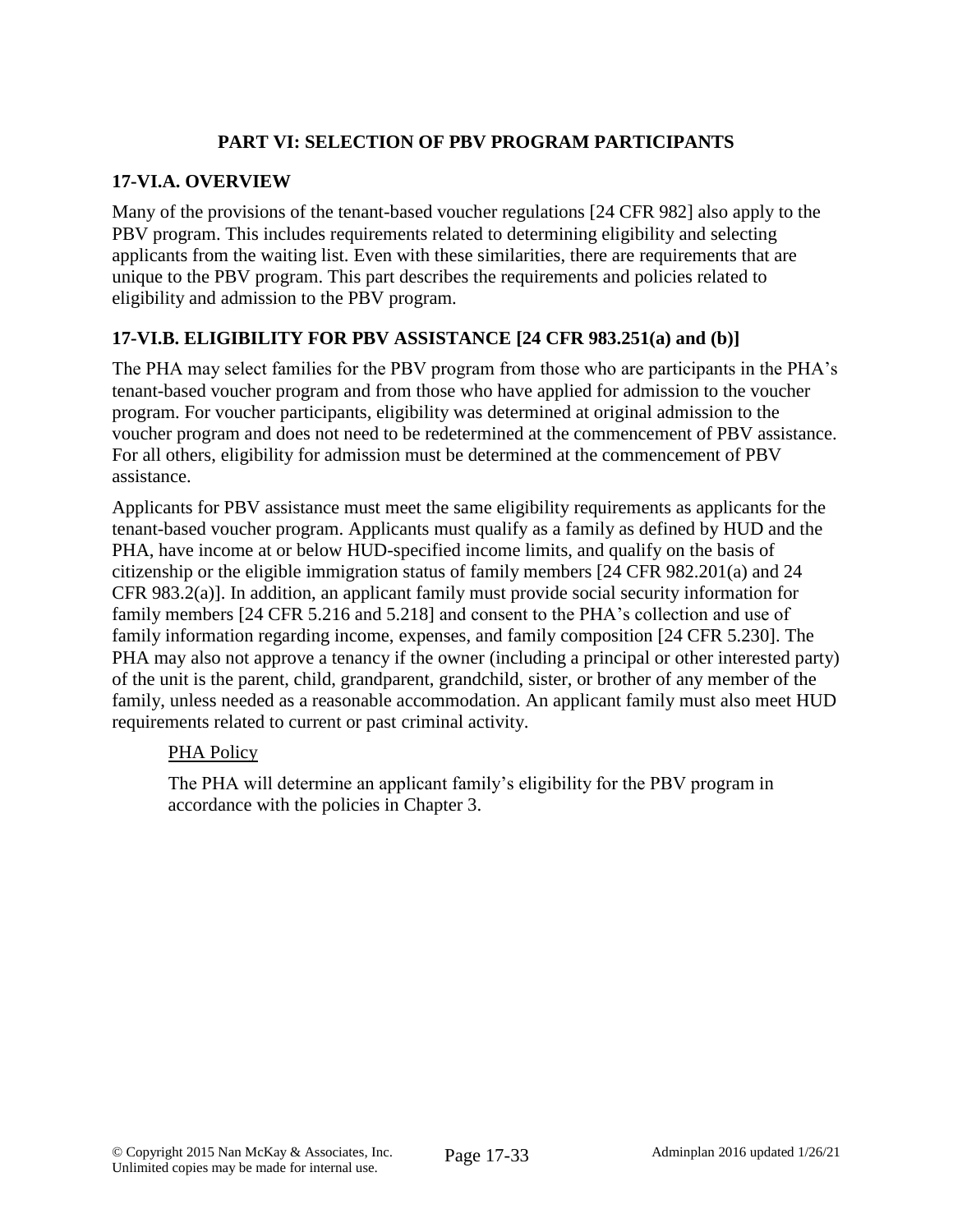## **In-Place Families [24 CFR 983.251(b)]**

An eligible family residing in a proposed PBV contract unit on the date the proposal is selected by the PHA is considered an "in-place family." These families are afforded protection from displacement under the PBV rule. If a unit to be placed under contract (either an existing unit or a unit requiring rehabilitation) is occupied by an eligible family on the date the proposal is selected, the in-place family must be placed on the PHA's waiting list. Once the family's continued eligibility is determined (the PHA may deny assistance to an in-place family for the grounds specified in 24 CFR 982.552 and 982.553), the family must be given an absolute selection preference and the PHA must refer these families to the project owner for an appropriately sized PBV unit in the project. Admission of eligible in-place families is not subject to income targeting requirements.

This regulatory protection from displacement does not apply to families that are not eligible to participate in the program on the proposal selection date.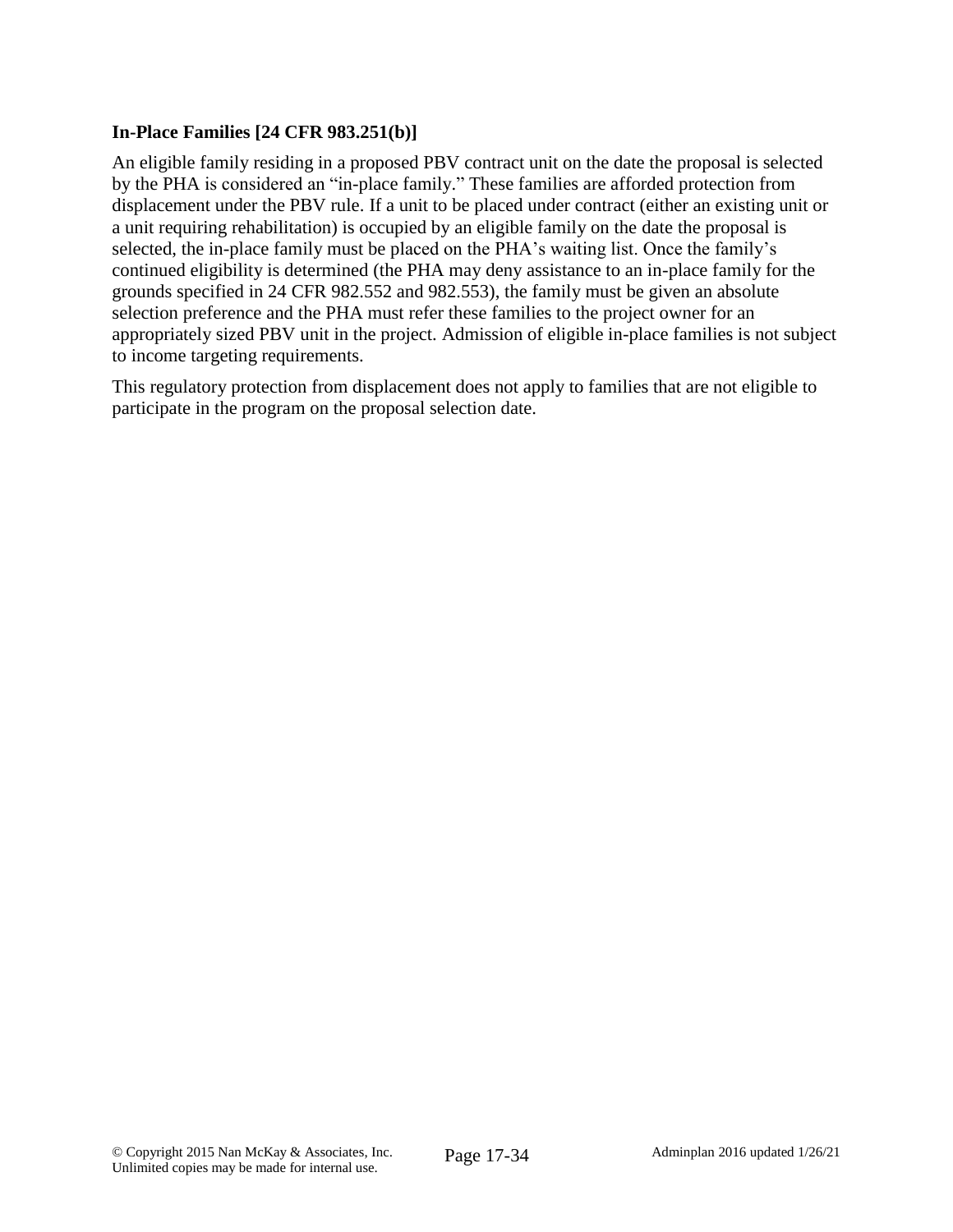# **17-VI.C. ORGANIZATION OF THE WAITING LIST [24 CFR 983.251(c)]**

The PHA may establish a separate waiting list for PBV units or it may use the same waiting list for both tenant-based and PBV assistance. The PHA may also merge the PBV waiting list with a waiting list for other assisted housing programs offered by the PHA. If the PHA chooses to offer a separate waiting list for PBV assistance, the PHA must offer to place applicants who are listed on the tenant-based waiting list on the waiting list for PBV assistance.

If a PHA decides to establish a separate PBV waiting list, the PHA may use a single waiting list for the PHA's whole PBV program, or it may establish separate waiting lists for PBV units in particular projects or buildings or for sets of such units.

#### PHA Policy

The PHA will establish and manage separate waiting lists for individual projects or buildings that are receiving PBV assistance. The PHA currently has waiting lists for the following PBV projects:

#### **Lakeview Commons**

## **17-VI.D. SELECTION FROM THE WAITING LIST [24 CFR 983.251(c)]**

Applicants who will occupy units with PBV assistance must be selected from the PHA's waiting list. The PHA may establish selection criteria or preferences for occupancy of particular PBV units. The PHA may place families referred by the PBV owner on its PBV waiting list.

#### **Income Targeting [24 CFR 983.251(c)(6)]**

At least 75 percent of the families admitted to the PHA's tenant-based and project-based voucher programs during the PHA fiscal year from the waiting list must be extremely-low income families. The income targeting requirement applies to the total of admissions to both programs.

## **Units with Accessibility Features [24 CFR 983.251(c)(7)]**

When selecting families to occupy PBV units that have special accessibility features for persons with disabilities, the PHA must first refer families who require such features to the owner.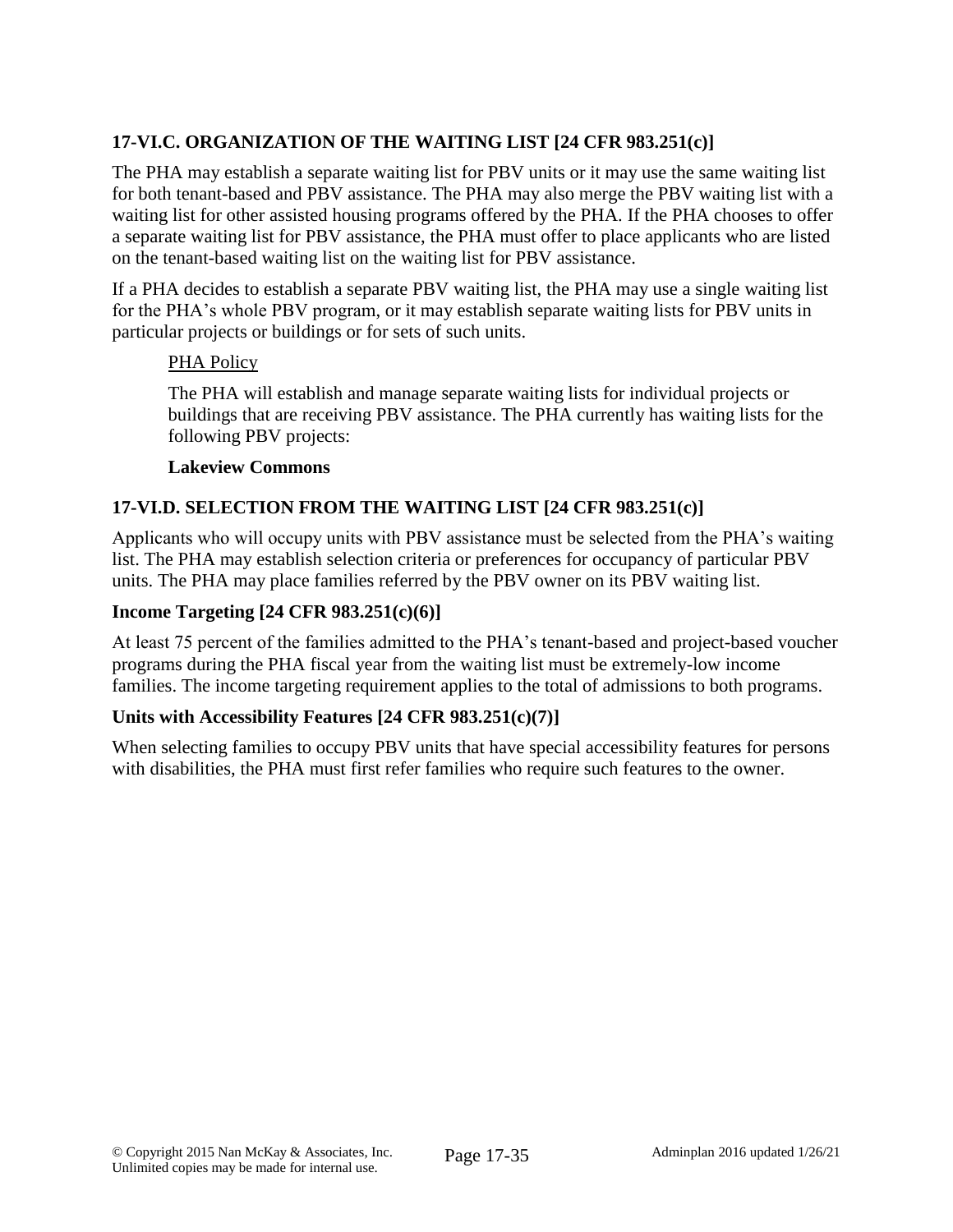# **Preferences [24 CFR 983.251(d), FR Notice 11/24/08]**

The PHA may use the same selection preferences that are used for the tenant-based voucher program, establish selection criteria or preferences for the PBV program as a whole, or for occupancy of particular PBV developments or units. The PHA must provide an absolute selection preference for eligible in-place families as described in Section 17-VI.B. above.

The PHA may establish a selection preference for families who qualify for voluntary services, including disability-specific services, offered in conjunction with assisted units, provided that preference is consistent with the PHA plan. The PHA may not, however, grant a preference to a person with a specific disability. [FR Notice 1/18/17]

In advertising such a project, the owner may advertise the project as offering services for a particular type of disability; however, the project must be open to all otherwise eligible disabled persons who may benefit from services provided in the project. In these projects, disabled residents may not be required to accept the particular services offered as a condition of occupancy.

If the PHA has projects with "excepted units" for elderly families or supportive services, the PHA must give preference to such families when referring families to these units [24 CFR 983.261(b); FR Notice 1/18/17].

#### PHA Policy

The PHA will provide a selection preference when required by the regulation (e.g., eligible in-place families, elderly families or units with supportive services, or mobility impaired persons for accessible units). The PHA will not offer any additional preferences for the PBV program or for particular PBV projects or units.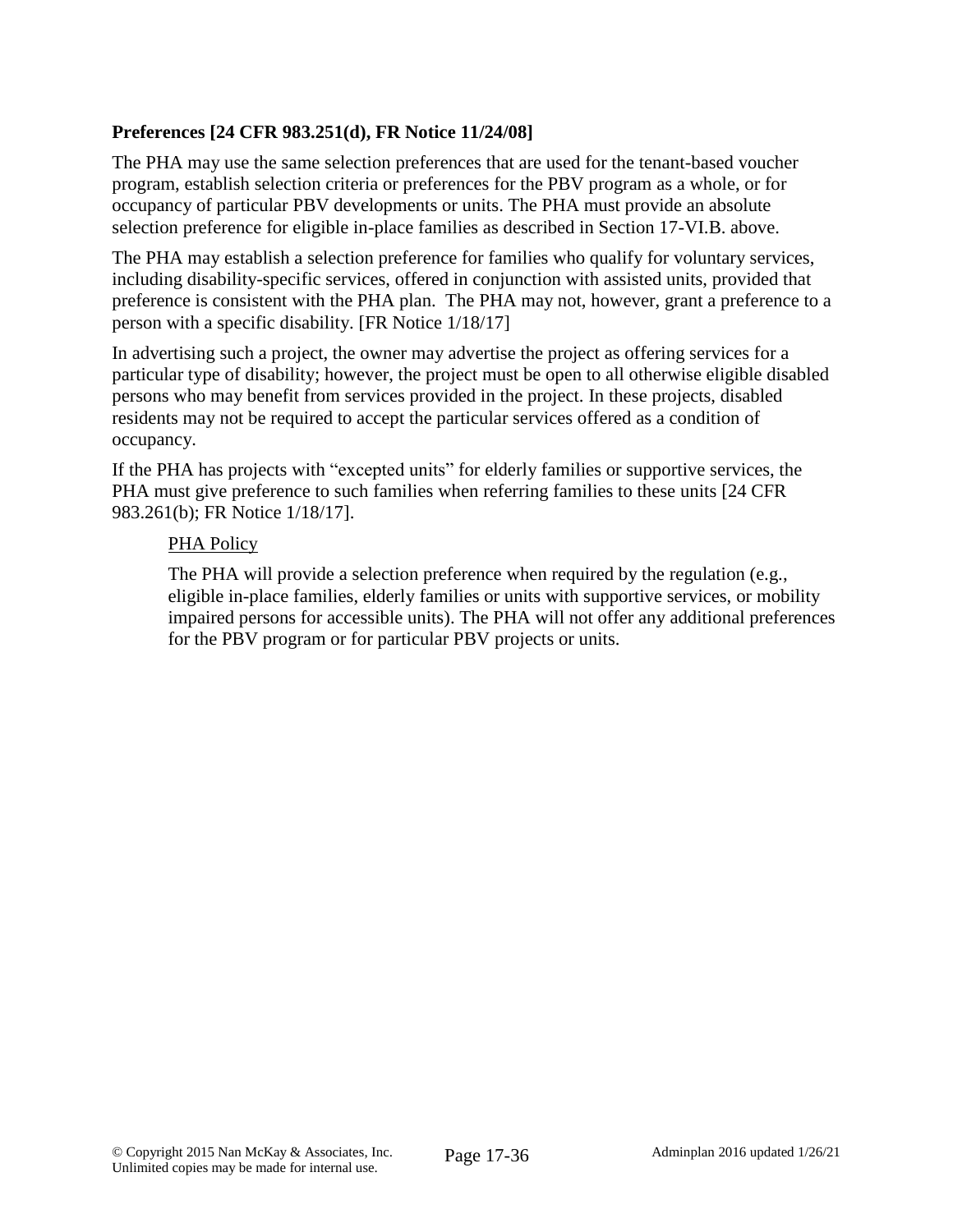# **17-VI.E. OFFER OF PBV ASSISTANCE**

## **Refusal of Offer [24 CFR 983.251(e)(3)]**

The PHA is prohibited from taking any of the following actions against a family who has applied for, received, or refused an offer of PBV assistance:

- Refuse to list the applicant on the waiting list for tenant-based voucher assistance;
- Deny any admission preference for which the applicant qualifies;
- Change the applicant's place on the waiting list based on preference, date, and time of application, or other factors affecting selection under the PHA's selection policy;
- Remove the applicant from the tenant-based voucher waiting list.

# **Disapproval by Landlord [24 CFR 983.251(e)(2)]**

If a PBV owner rejects a family for admission to the owner's units, such rejection may not affect the family's position on the tenant-based voucher waiting list.

## **Acceptance of Offer [24 CFR 983.252]**

## *Family Briefing*

When a family accepts an offer for PBV assistance, the PHA must give the family an oral briefing. The briefing must include information on how the program works and the responsibilities of the family and owner. In addition to the oral briefing, the PHA must provide a briefing packet that explains how the PHA determines the total tenant payment for a family, the family obligations under the program, and applicable fair housing information.

## *Persons with Disabilities*

If an applicant family's head or spouse is disabled, the PHA must assure effective communication, in accordance with 24 CFR 8.6, in conducting the oral briefing and in providing the written information packet. This may include making alternative formats available (see Chapter 2). In addition, the PHA must have a mechanism for referring a family that includes a member with a mobility impairment to an appropriate accessible PBV unit.

## *Persons with Limited English Proficiency*

The PHA should take reasonable steps to assure meaningful access by persons with limited English proficiency in accordance with Title VI of the Civil Rights Act of 1964 and Executive Order 13166 (see Chapter 2).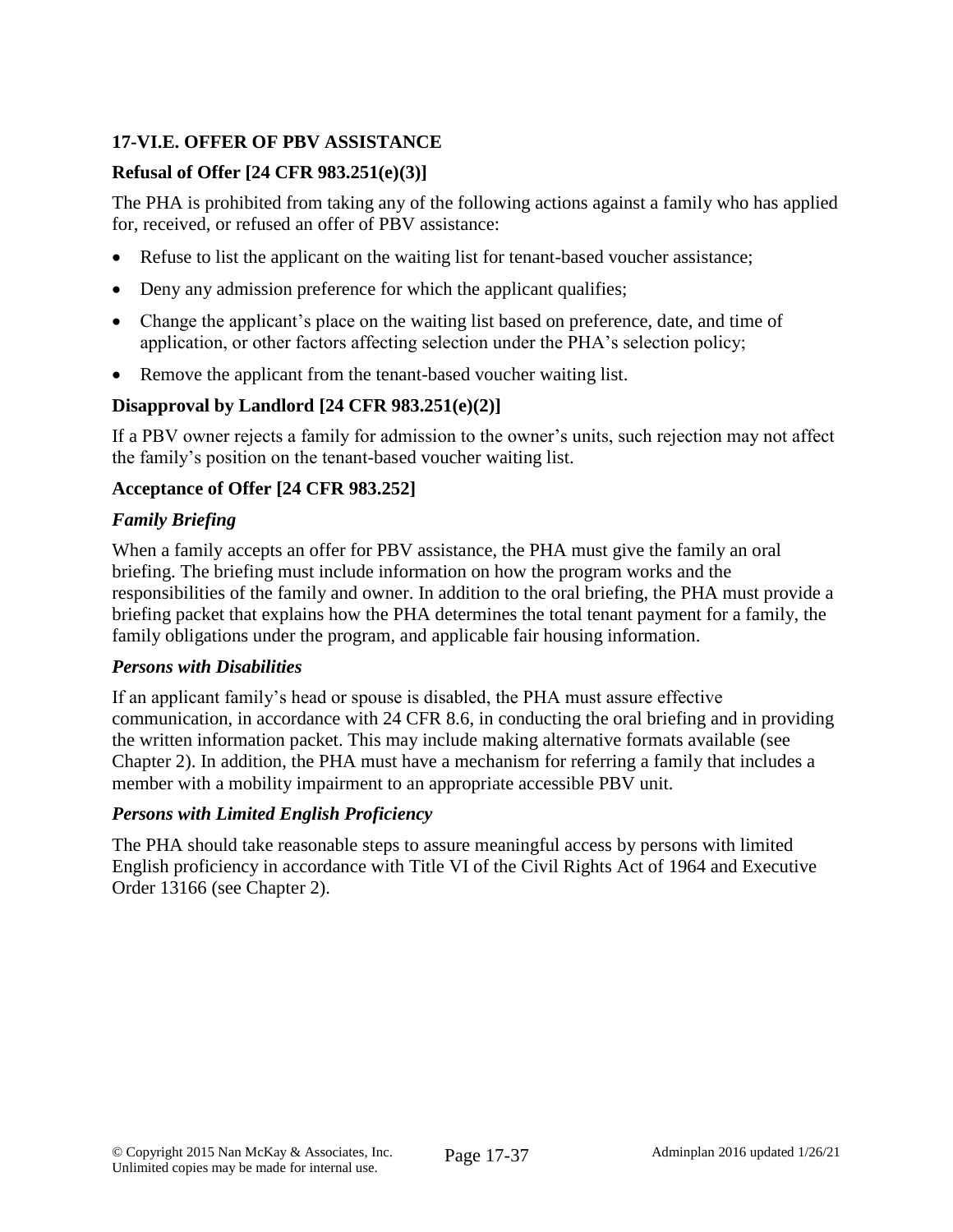# **17-VI.F. OWNER SELECTION OF TENANTS**

The owner is responsible for developing written tenant selection procedures that are consistent with the purpose of improving housing opportunities for very low-income families and reasonably related to program eligibility and an applicant's ability to fulfill their obligations under the lease. An owner must promptly notify in writing any rejected applicant of the grounds for any rejection [24 CFR 983.253(a)(2) and (a)(3)].

## **Leasing [24 CFR 983.253(a)]**

During the term of the HAP contract, the owner must lease contract units to eligible families that are selected and referred by the PHA from the PHA's waiting list. The contract unit leased to the family must be the appropriate size unit for the size of the family, based on the PHA's subsidy standards.

## **Filling Vacancies [24 CFR 983.254(a)]**

The owner must promptly notify the PHA of any vacancy or expected vacancy in a contract unit. After receiving such notice, the PHA must make every reasonable effort to promptly refer a sufficient number of families for the owner to fill such vacancies. The PHA and the owner must make reasonable efforts to minimize the likelihood and length of any vacancy.

## PHA Policy

The owner must notify the PHA in writing (mail, fax, or e-mail) within 5 business days of learning about any vacancy or expected vacancy.

The PHA will make every reasonable effort to refer families to the owner within 10 business days of receiving such notice from the owner.

# **Reduction in HAP Contract Units Due to Vacancies [24 CFR 983.254(b)]**

If any contract units have been vacant for 120 or more days since owner notice of the vacancy, the PHA may give notice to the owner amending the HAP contract to reduce the number of contract units by subtracting the number of contract units (according to the bedroom size) that have been vacant for this period.

## PHA Policy

If any contract units have been vacant for 120 days, on a case by case basis, the PHA will give notice to the owner that the HAP contract will be amended to reduce the number of contract units that have been vacant for this period. The PHA will provide the notice to the owner within 10 business days of the  $120<sup>th</sup>$  day of the vacancy. The amendment to the HAP contract will be effective the  $1<sup>st</sup>$  day of the month following the date of the PHA's notice.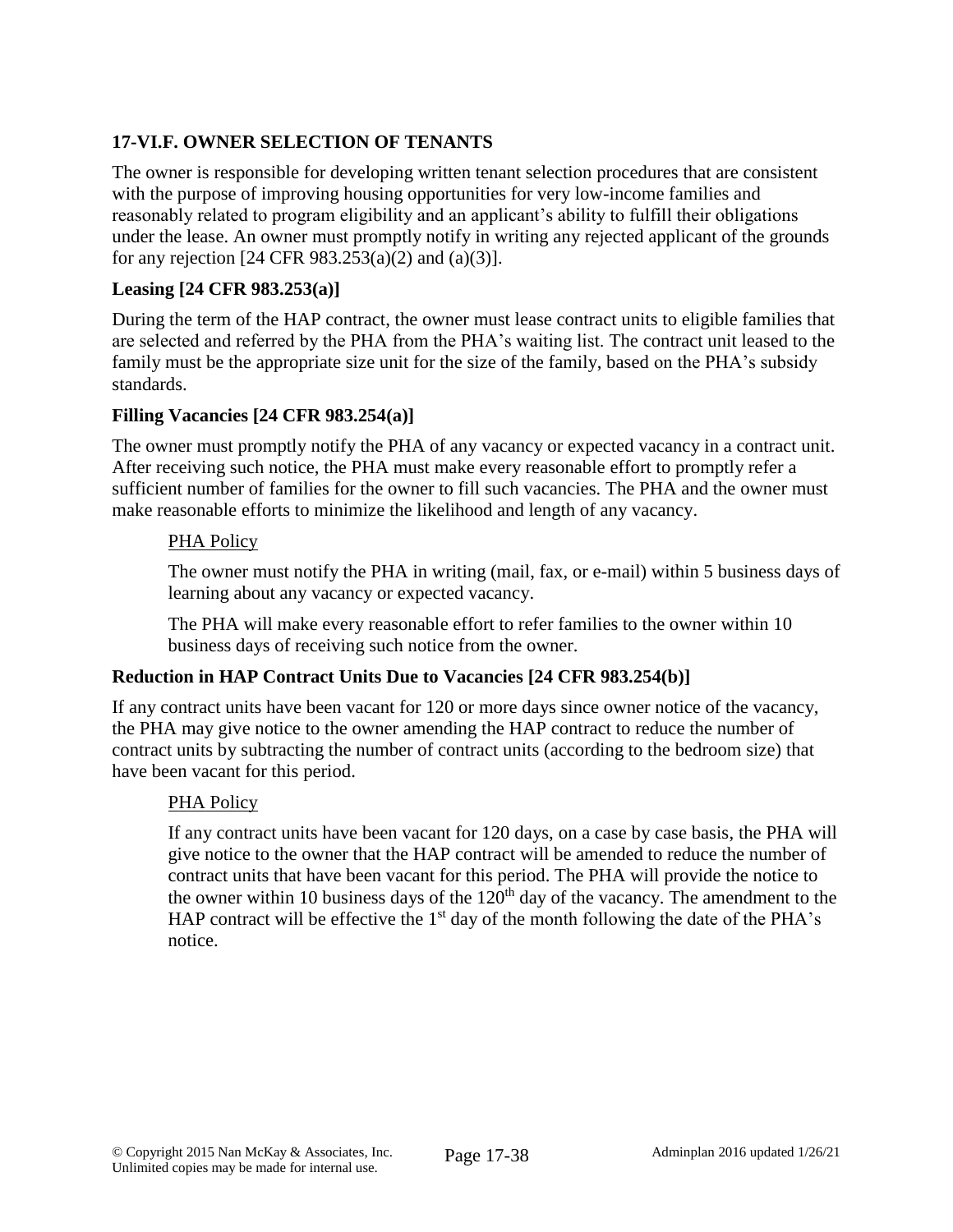# **17-VI.G. TENANT SCREENING [24 CFR 983.255]**

#### **PHA Responsibility**

The PHA is not responsible or liable to the owner or any other person for the family's behavior or suitability for tenancy. However, the PHA may opt to screen applicants for family behavior or suitability for tenancy and may deny applicants based on such screening.

#### PHA Policy

The PHA will not conduct screening to determine a PBV applicant family's suitability for tenancy.

The PHA must provide the owner with an applicant family's current and prior address (as shown in PHA records) and the name and address (if known by the PHA) of the family's current landlord and any prior landlords.

In addition, the PHA may offer the owner other information the PHA may have about a family, including information about the tenancy history of family members or about drug trafficking and criminal activity by family members. The PHA must provide applicant families a description of the PHA policy on providing information to owners, and the PHA must give the same types of information to all owners.

The PHA may not disclose to the owner any confidential information provided in response to a request for documentation of domestic violence, dating violence, sexual assault, or stalking except at the written request or with the written consent of the individual providing the documentation [24 CFR 5.2007(a)(4)].

## PHA Policy

The PHA will inform owners of their responsibility to screen prospective tenants, and will provide owners with the required known name and address information, at the time of the turnover HQS inspection or before. The PHA will not provide any additional information to the owner, such as tenancy history, criminal history, etc.

#### **Owner Responsibility**

The owner is responsible for screening and selection of the family to occupy the owner's unit. When screening families the owner may consider a family's background with respect to the following factors:

- Payment of rent and utility bills;
- Caring for a unit and premises;
- Respecting the rights of other residents to the peaceful enjoyment of their housing;
- Drug-related criminal activity or other criminal activity that is a threat to the health, safety, or property of others; and
- Compliance with other essential conditions of tenancy.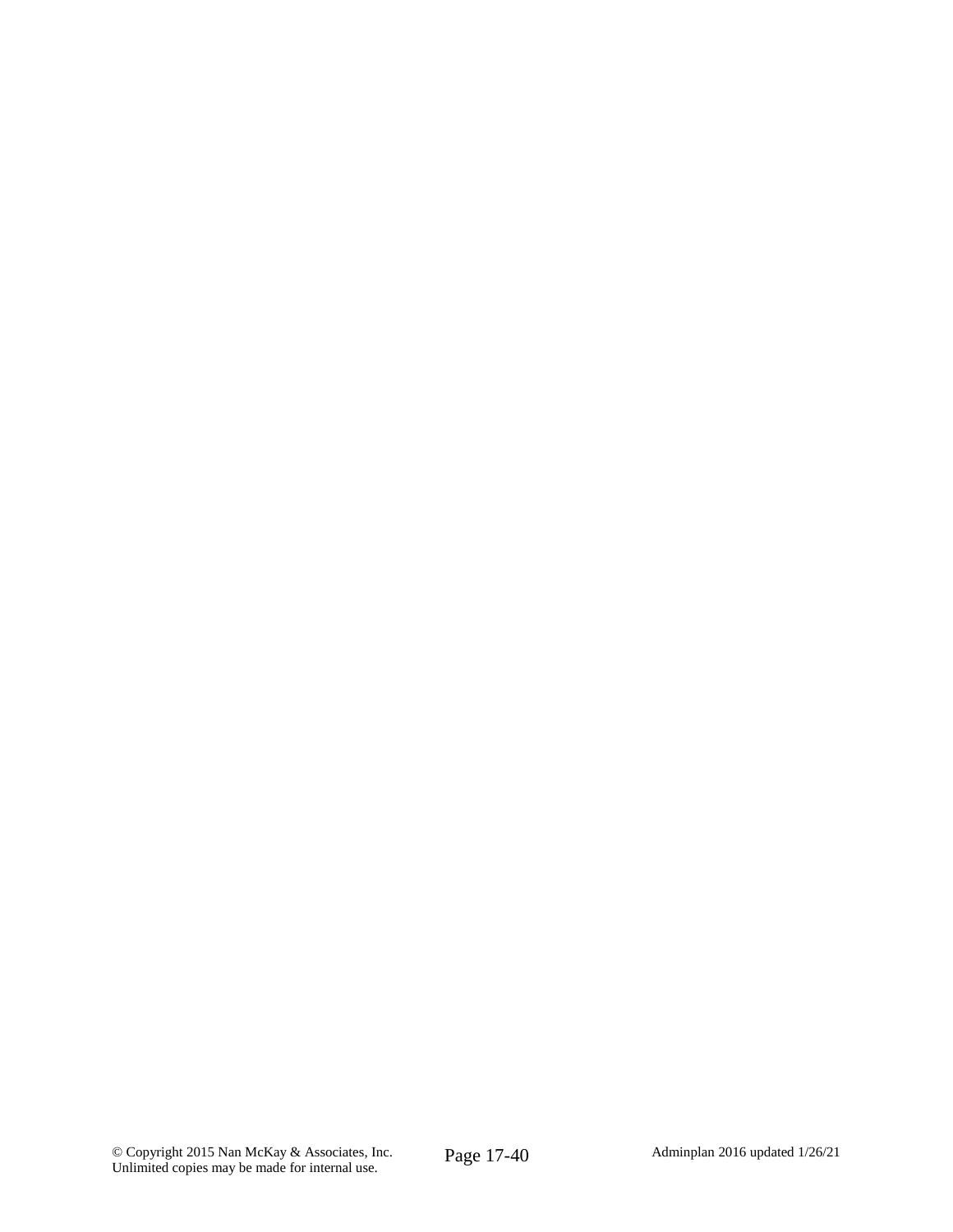# **PART VII: OCCUPANCY**

#### **17-VII.A. OVERVIEW**

After an applicant has been selected from the waiting list, determined eligible by the PHA, referred to an owner and determined suitable by the owner, the family will sign the lease and occupancy of the unit will begin.

## **17-VII.B. LEASE [24 CFR 983.256]**

The tenant must have legal capacity to enter a lease under state and local law. *Legal capacity* means that the tenant is bound by the terms of the lease and may enforce the terms of the lease against the owner.

#### **Form of Lease [24 CFR 983.256(b)]**

The tenant and the owner must enter into a written lease agreement that is signed by both parties. If an owner uses a standard lease form for rental units to unassisted tenants in the locality or premises, the same lease must be used for assisted tenants, except that the lease must include a HUD-required tenancy addendum. The tenancy addendum must include, word-for-word, all provisions required by HUD.

If the owner does not use a standard lease form for rental to unassisted tenants, the owner may use another form of lease, such as a PHA model lease.

The PHA may review the owner's lease form to determine if the lease complies with state and local law. If the PHA determines that the lease does not comply with state or local law, the PHA may decline to approve the tenancy.

#### PHA Policy

The PHA will not review the owner's lease for compliance with state or local law.

## **Lease Requirements [24 CFR 983.256(c)]**

The lease for a PBV unit must specify all of the following information:

- The names of the owner and the tenant;
- The unit rented (address, apartment number, if any, and any other information needed to identify the leased contract unit);
- The term of the lease (initial term and any provision for renewal);
- The amount of the tenant rent to owner, which is subject to change during the term of the lease in accordance with HUD requirements;
- A specification of the services, maintenance, equipment, and utilities that will be provide by the owner; and
- The amount of any charges for food, furniture, or supportive services.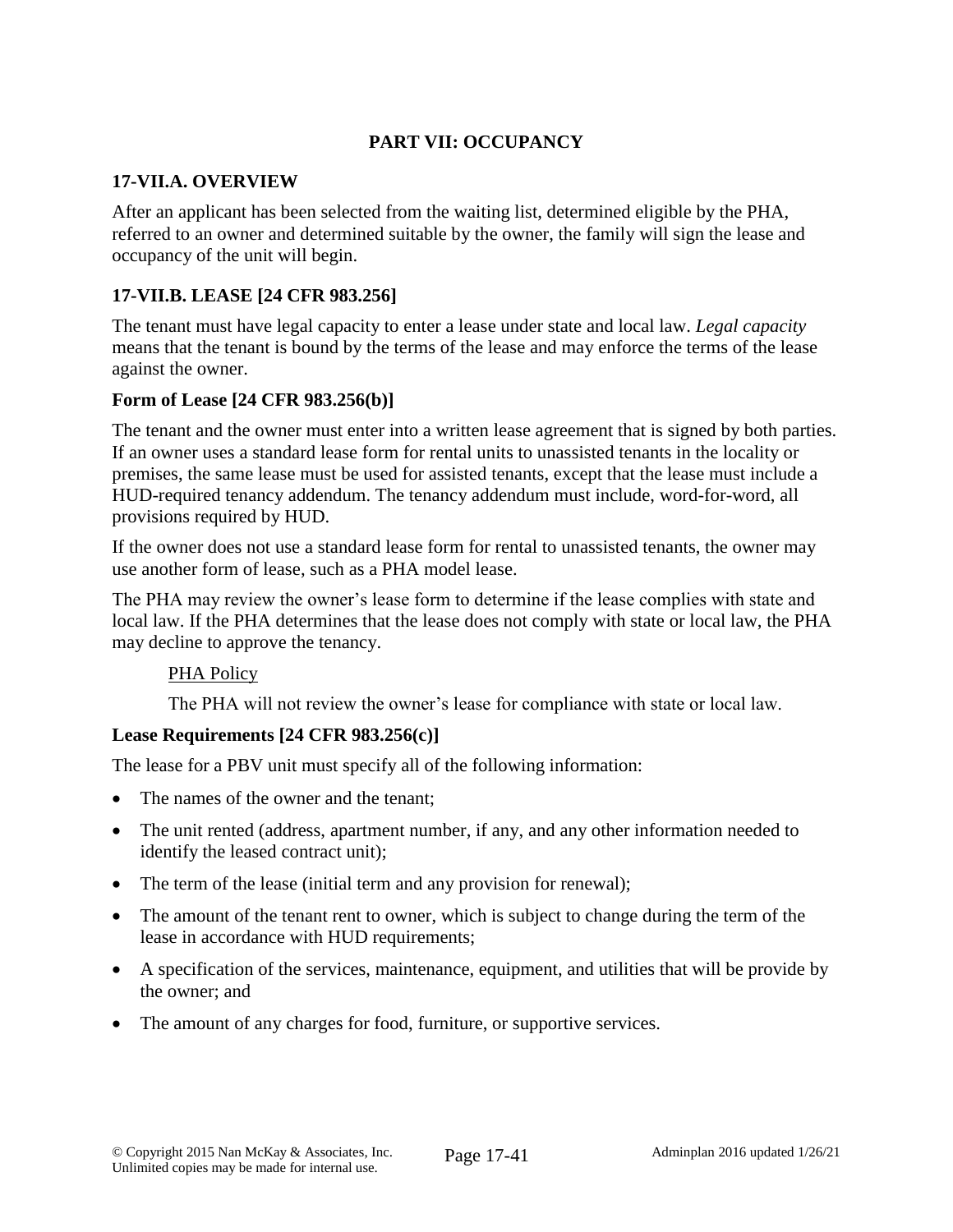# **Tenancy Addendum [24 CFR 983.256(d)]**

The tenancy addendum in the lease must state:

- The program tenancy requirements;
- The composition of the household as approved by the PHA (the names of family members and any PHA-approved live-in aide);
- All provisions in the HUD-required tenancy addendum must be included in the lease. The terms of the tenancy addendum prevail over other provisions of the lease.

## **Initial Term and Lease Renewal [24 CFR 983.256(f)]**

The initial lease term must be for at least one year. The lease must provide for automatic renewal after the initial term of the lease in either successive definitive terms (e.g. month-to-month or year-to-year) or an automatic indefinite extension of the lease term. For automatic indefinite extension of the lease term, the lease terminates if any of the following occur:

- The owner terminates the lease for good cause
- The tenant terminates the lease
- The owner and tenant agree to terminate the lease
- The PHA terminates the HAP contract
- The PHA terminates assistance for the family

#### **Changes in the Lease [24 CFR 983.256(e)]**

If the tenant and owner agree to any change in the lease, the change must be in writing, and the owner must immediately give the PHA a copy of all changes.

The owner must notify the PHA in advance of any proposed change in the lease regarding the allocation of tenant and owner responsibilities for utilities. Such changes may only be made if approved by the PHA and in accordance with the terms of the lease relating to its amendment. The PHA must redetermine reasonable rent, in accordance with program requirements, based on any change in the allocation of the responsibility for utilities between the owner and the tenant. The redetermined reasonable rent will be used in calculation of the rent to owner from the effective date of the change.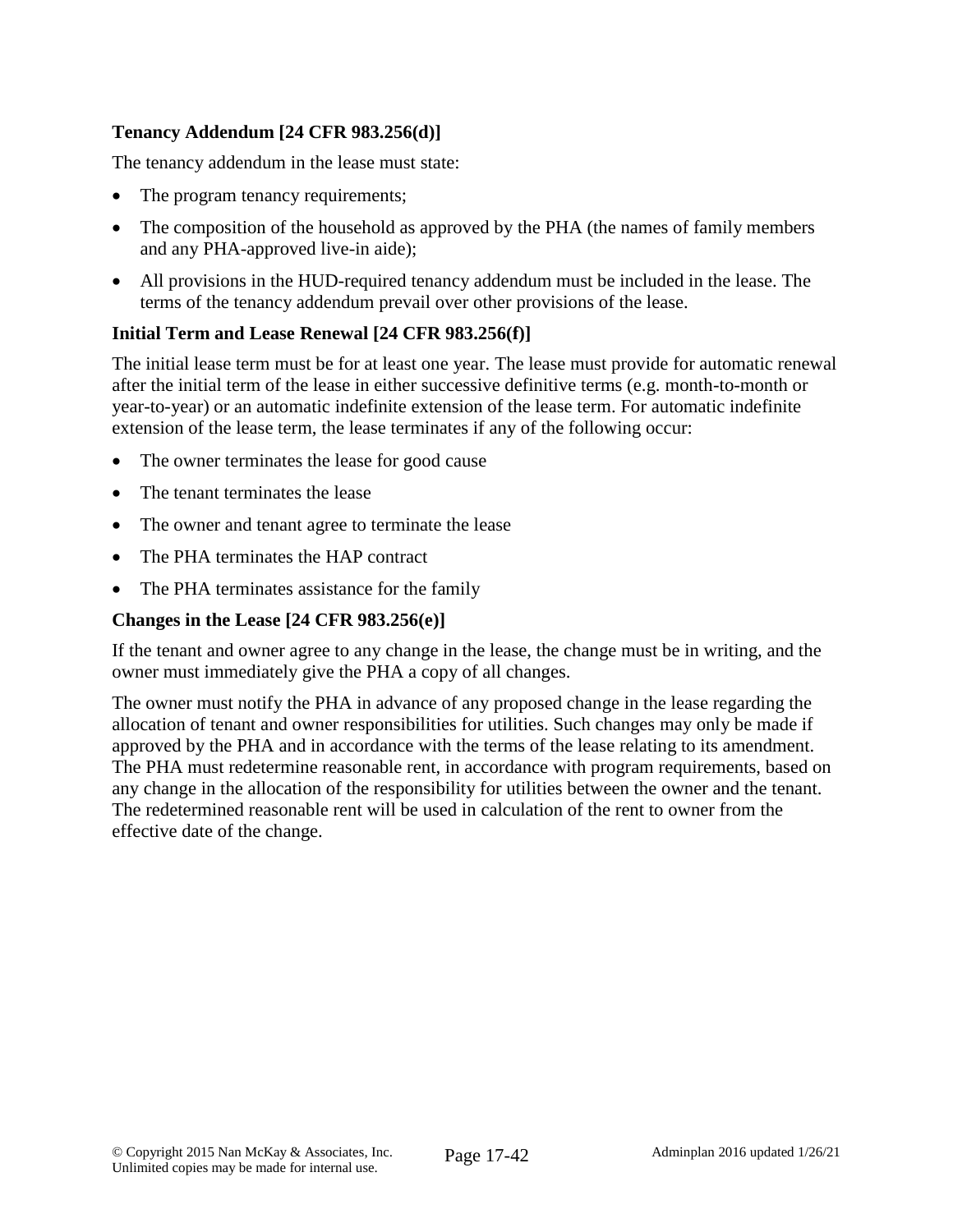# **Owner Termination of Tenancy [24 CFR 983.257]**

With two exceptions, the owner of a PBV unit may terminate tenancy for the same reasons an owner may in the tenant-based voucher program (see Section 12-III.B. and 24 CFR 982.310). In the PBV program, terminating tenancy for "good cause" does not include doing so for a business or economic reason, or a desire to use the unit for personal or family use or other non-residential purpose.

#### *Tenant Absence from the Unit [24 CFR 983.256(g) and 982.312(a)]*

The lease may specify a maximum period of family absence from the unit that may be shorter than the maximum period permitted by PHA policy. According to program requirements, the family's assistance must be terminated if they are absent from the unit for more than 180 consecutive days. PHA termination of assistance actions due to family absence from the unit are subject to 24 CFR 981.312, except that the unit is not terminated from the HAP contract if the family is absent for longer than the maximum period permitted.

## **Continuation of Housing Assistance Payments [24 CFR 982.258]**

Housing assistance payments shall continue until the tenant rent equals the rent to owner. The cessation of housing assistance payments at such point will not affect the family's other rights under its lease, nor will such cessation preclude the resumption of payments as a result of later changes in income, rents, or other relevant circumstances if such changes occur within 180 days following the date of the last housing assistance payment by the PHA. After the 180-day period, the unit shall be removed from the HAP contract pursuant to 24 CFR 983.211.

#### PHA Policy

If a participating family receiving zero assistance experiences a change in circumstances that would result in a HAP payment to the owner, the family must notify the PHA of the change and request an interim reexamination before the expiration of the 180-day period.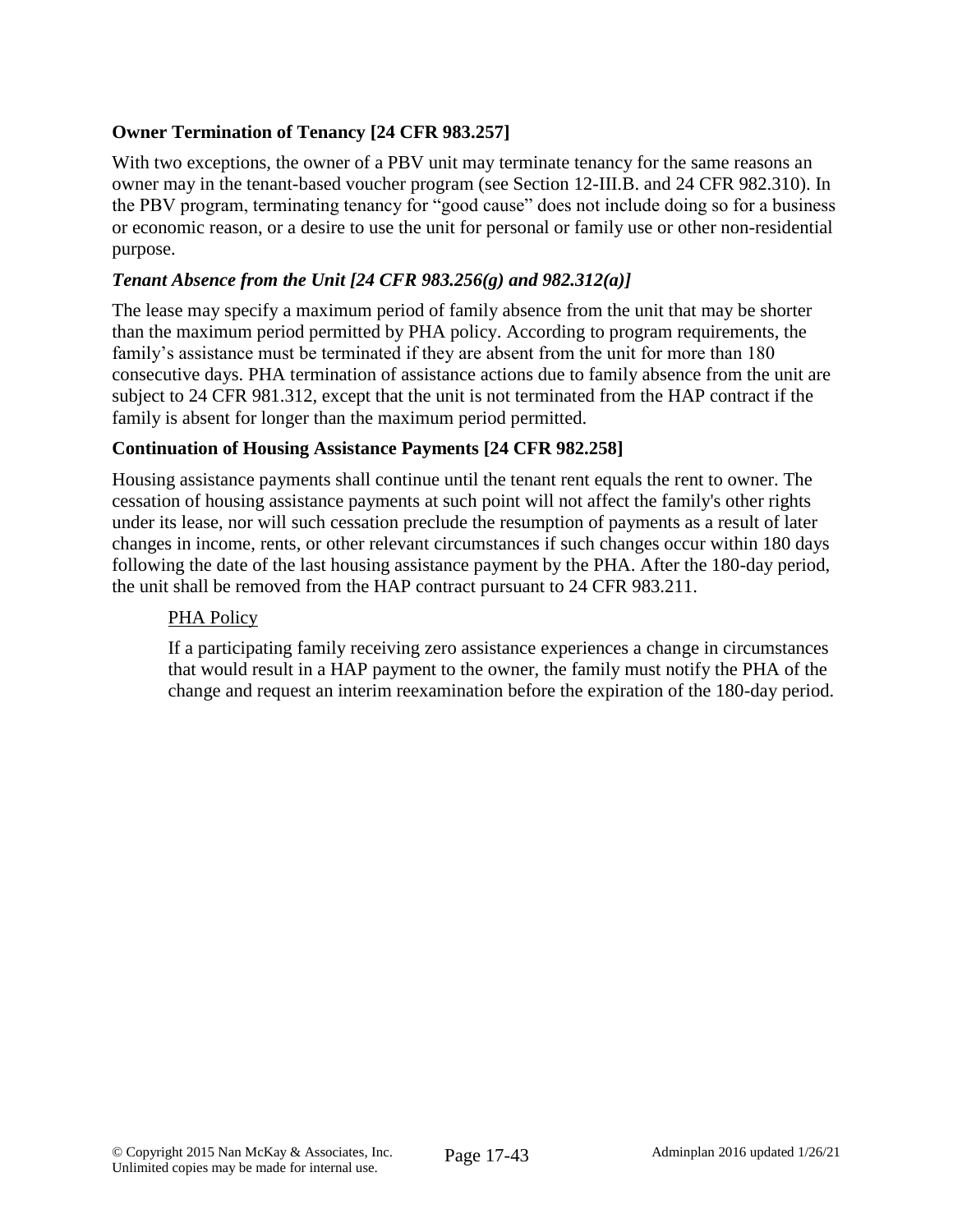#### **Security Deposits [24 CFR 983.259]**

The owner may collect a security deposit from the tenant. The PHA may prohibit security deposits in excess of private market practice, or in excess of amounts charged by the owner to unassisted tenants.

#### PHA Policy

The PHA will allow the owner to collect a security deposit amount the owner determines is appropriate.

When the tenant moves out of a contract unit, the owner, subject to state and local law, may use the security deposit, including any interest on the deposit, in accordance with the lease, as reimbursement for any unpaid tenant rent, damages to the unit, or other amounts owed by the tenant under the lease.

The owner must give the tenant a written list of all items charged against the security deposit and the amount of each item. After deducting the amount used to reimburse the owner, the owner must promptly refund the full amount of the balance to the tenant.

If the security deposit does not cover the amount owed by the tenant under the lease, the owner may seek to collect the balance from the tenant. The PHA has no liability or responsibility for payment of any amount owed by the family to the owner.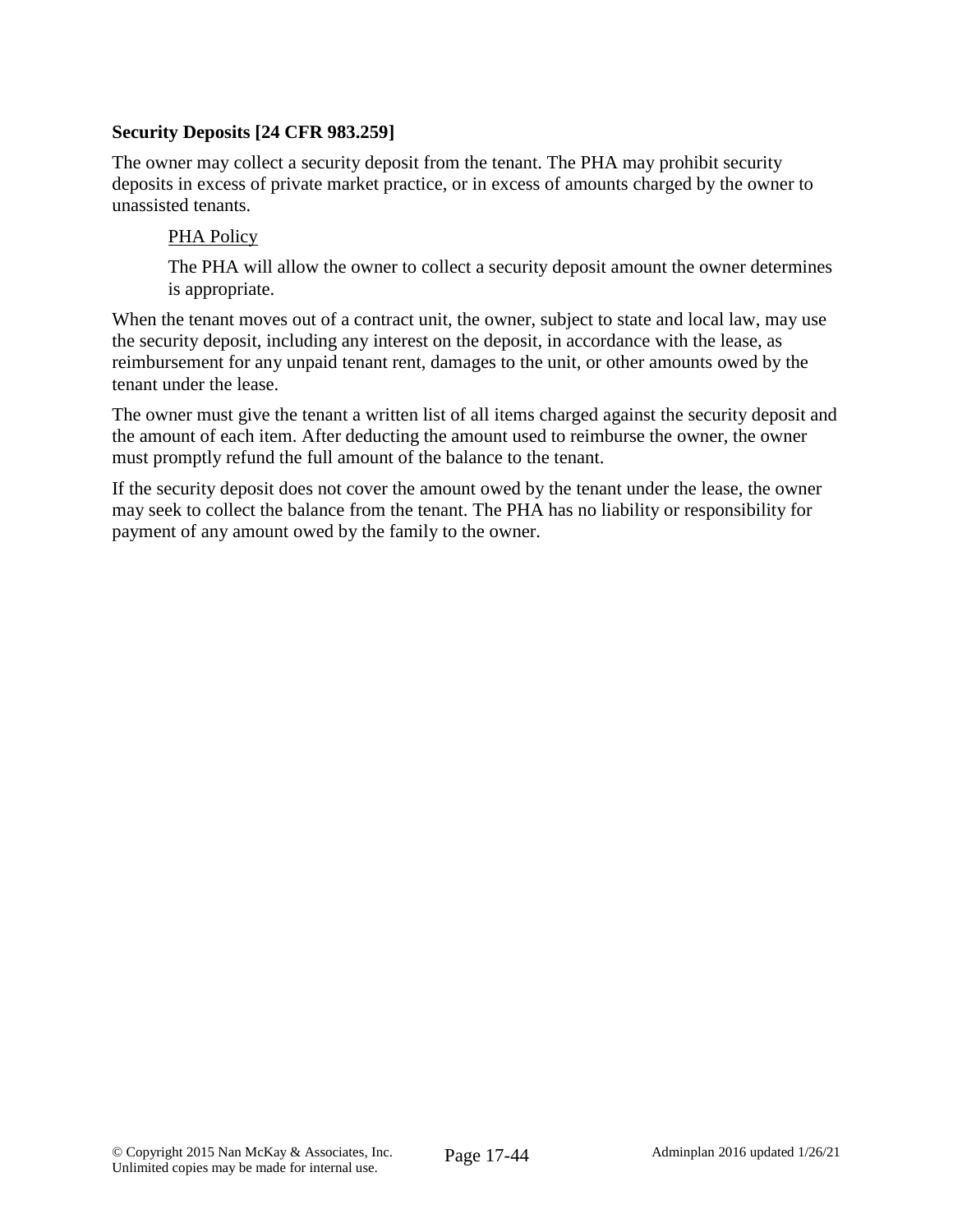## **17-VII.C. MOVES**

#### **Overcrowded, Under-Occupied, and Accessible Units [24 CFR 983.260]**

If the PHA determines that a family is occupying a wrong size unit, based on the PHA's subsidy standards, or a unit with accessibility features that the family does not require, and the unit is needed by a family that does require the features, the PHA must promptly notify the family and the owner of this determination, and the PHA must offer the family the opportunity to receive continued housing assistance in another unit.

#### PHA Policy

The PHA will notify the family and the owner of the family's need to move based on the occupancy of a wrong-size or accessible unit within 10 business days of the PHA's determination. The PHA will offer the family the following types of continued assistance in the following order, based on the availability of assistance:

PBV assistance in the same building or project;

PBV assistance in another project; and

Tenant-based voucher assistance.

If the PHA offers the family a tenant-based voucher, the PHA must terminate the housing assistance payments for a wrong-sized or accessible unit at the earlier of the expiration of the term of the family's voucher (including any extension granted by the PHA) or the date upon which the family vacates the unit. If the family does not move out of the wrong-sized unit or accessible unit by the expiration of the term of the family's voucher, the PHA must remove the unit from the HAP contract.

If the PHA offers the family another form of assistance that is not a tenant-based voucher, and the family does not accept the offer, does not move out of the PBV unit within a reasonable time as determined by the PHA, or both, the PHA must terminate the housing assistance payments for the unit at the expiration of a reasonable period as determined by the PHA and remove the unit from the HAP contract.

#### PHA Policy

When the PHA offers a family another form of assistance that is not a tenant-based voucher, the family will be given 30 days from the date of the offer to accept the offer and move out of the PBV unit. If the family does not move out within this 30-day time frame, the PHA will terminate the housing assistance payments at the expiration of this 30-day period.

The PHA may make exceptions to this 30-day period if needed for reasons beyond the family's control such as death, serious illness, or other medical emergency of a family member.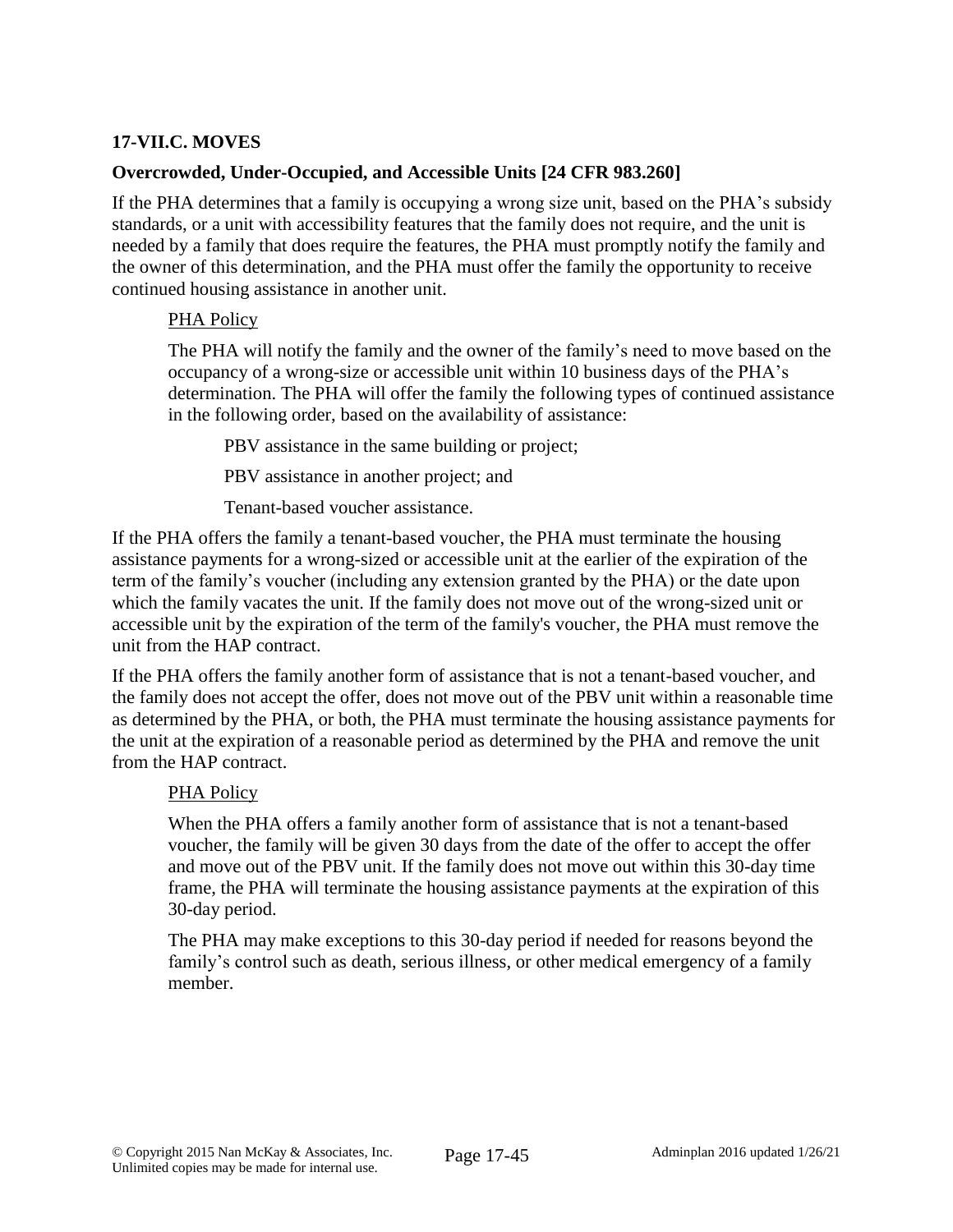## **Family Right to Move [24 CFR 983.261]**

The family may terminate the lease at any time after the first year of occupancy. The family must give advance written notice to the owner in accordance with the lease and provide a copy of such notice to the PHA. If the family wishes to move with continued tenant-based assistance, the family must contact the PHA to request the rental assistance prior to providing notice to terminate the lease.

If the family terminates the lease in accordance with these requirements, the PHA is required to offer the family the opportunity for continued tenant-based assistance, in the form of a voucher or other comparable tenant-based rental assistance. If voucher or other comparable tenant-based assistance is not immediately available upon termination of the family's lease in the PBV unit, the PHA must give the family priority to receive the next available opportunity for continued tenant-based assistance.

If the family terminates the assisted lease before the end of the first year, the family relinquishes the opportunity for continued tenant-based assistance.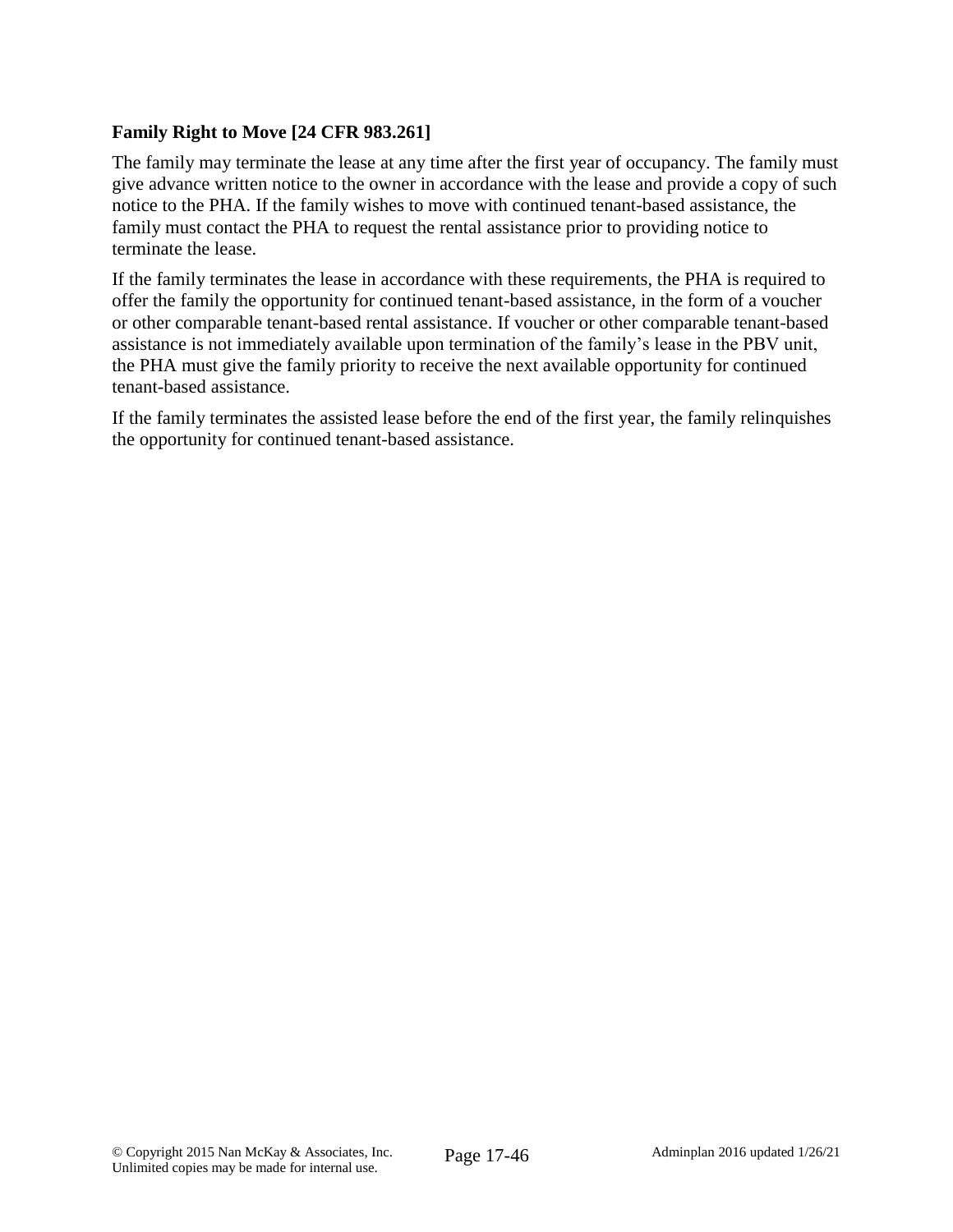# **17-VII.D. EXCEPTIONS TO THE OCCUPANCY CAP [24 CFR 983.262]**

The PHA may not pay housing assistance under a PBV HAP contract for more than the greater of 25 units or 25 percent of the number of dwelling units in a project unless:

- The units are exclusively for elderly families;
- The units are for households eligible for supportive services available to all families receiving PBV assistance in the project
- The project is located in a census tract with a poverty rate of 20 percent or less, as determined in the most recent American Community Survey Five Year estimates

If a family at the time of initial tenancy is receiving and while the resident of an excepted unit has received Family Self-Sufficiency (FSS) supportive services or any other service as defined by the PHA and successfully completes the FSS contract of participation or the supportive services requirement, the unit continues to count as an excepted unit for as long as the family resides in the unit. However, if the FSS family fails to successfully complete the FSS contract of participation or supportive services objective and consequently is no longer eligible for the supportive services, the family must vacate the unit within a reasonable period of time established by the PHA, and the PHA shall cease paying HAP on behalf of the family.

Further, when a family (or remaining members of a family) residing in an excepted unit no longer meets the criteria for a "qualifying family" because the family is no longer an elderly family due to a change in family composition, the PHA has the discretion to allow the family to remain in the excepted unit. If the PHA does not exercise this discretion, the family must vacate the unit within a reasonable period of time established by the PHA, and the PHA must cease paying housing assistance payments on behalf of the non-qualifying family.

Individuals in units with supportive services who choose to no longer participate in a service or who no longer qualify for services they qualified for at the time of initial occupancy cannot subsequently be denied continued housing opportunity because of this changed circumstance. A PHA or owner cannot determine that a participant's needs exceed the level of care offered by qualifying services or require that individuals be transitioned to different projects based on service needs.

If the family fails to vacate the unit within the established time, the unit must be removed from the HAP contract unless the project is partially assisted, and it is possible for the HAP contract to be amended to substitute a different unit in the building in accordance with program requirements; or the owner terminates the lease and evicts the family. The housing assistance payments for a family residing in an excepted unit that is not in compliance with its family obligations to comply with supportive services requirements must be terminated by the PHA.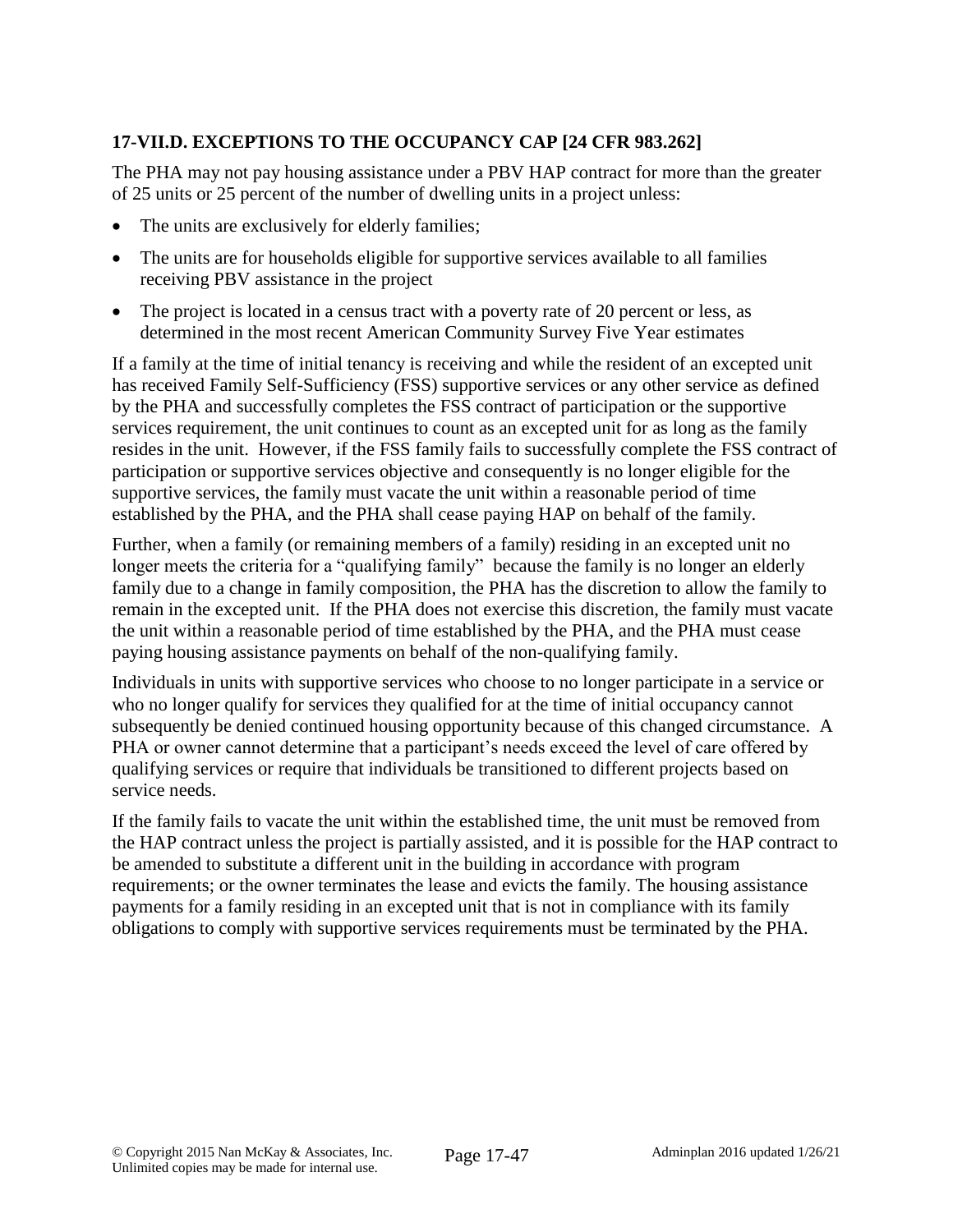The PHA may allow a family that initially qualified for occupancy of an excepted unit based on elderly family status to continue to reside in a unit, where through circumstances beyond the control of the family (e.g., death of the elderly family member or long-term or permanent hospitalization or nursing care), the elderly family member no longer resides in the unit. In this case, the unit may continue to be counted as an excepted unit for as long as the family resides in that unit. Once the family vacates the unit, in order to continue as an excepted unit under the HAP contract, the unit must be made available to and occupied by a qualified family.

#### PHA Policy

The PHA will allow families who initially qualified to live in an excepted unit to remain when circumstances change due to circumstances beyond the remaining family members' control.

In all other cases, the PHA will provide written notice to the family and owner within 10 business days of making the determination. The family will be given 30 days from the date of the notice to move out of the PBV unit. If the family does not move out within this 30-day time frame, the PHA will terminate the housing assistance payments at the expiration of this 30-day period.

The PHA may make exceptions to this 30-day period if needed for reasons beyond the family's control such as death, serious illness, or other medical emergency of a family member.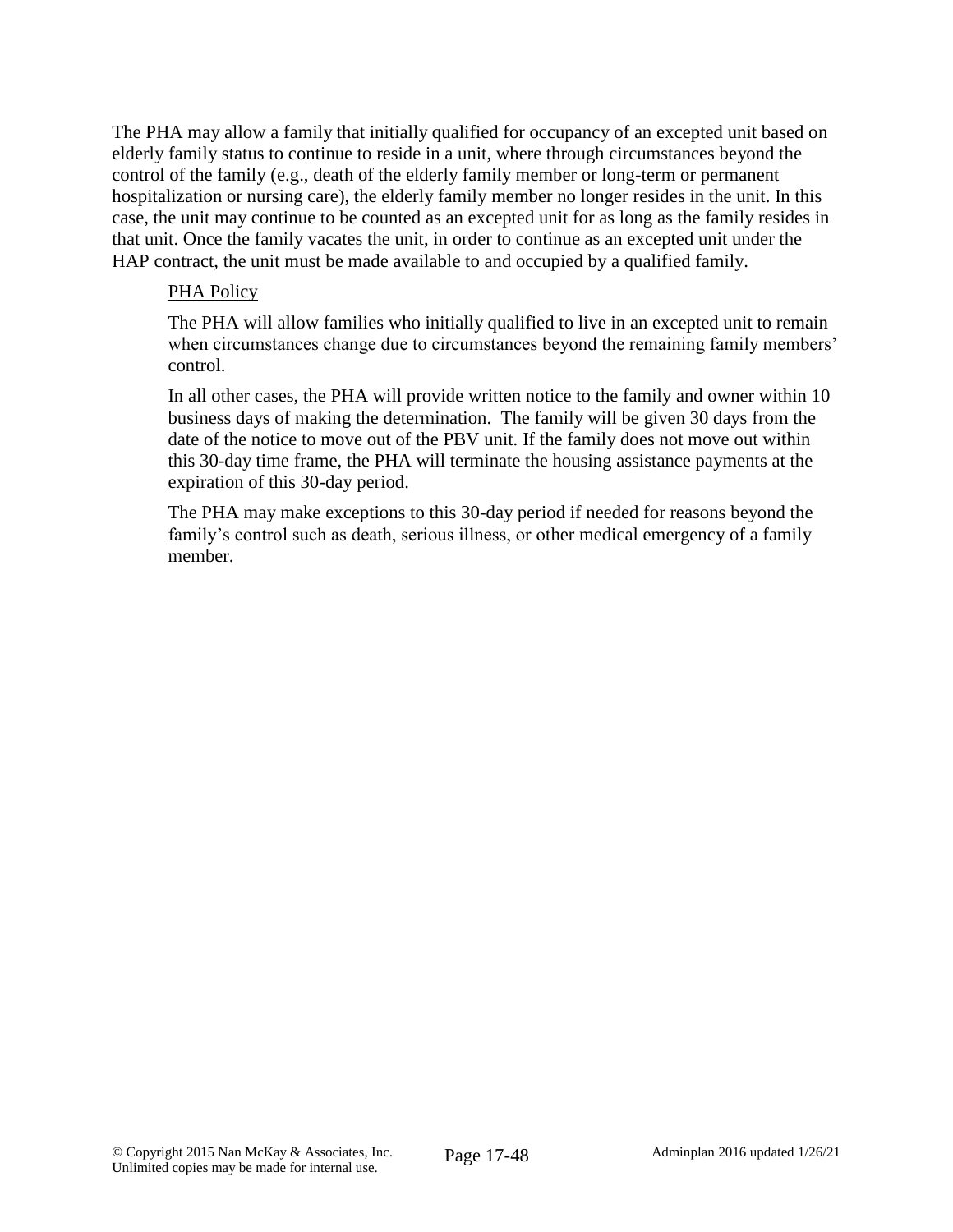# **PART VIII: DETERMINING RENT TO OWNER**

#### **17-VIII.A. OVERVIEW**

The amount of the initial rent to an owner of units receiving PBV assistance is established at the beginning of the HAP contract term. Although for rehabilitated or newly constructed housing, the agreement to enter into HAP Contract (Agreement) states the estimated amount of the initial rent to owner, the actual amount of the initial rent to owner is established at the beginning of the HAP contract term.

During the tem of the HAP contract, the rent to owner is redetermined at the owner's request in accordance with program requirements, and at such time that there is a five percent or greater decrease in the published FMR.

## **17-VIII.B. RENT LIMITS [24 CFR 983.301]**

Except for certain tax credit units (discussed below), the rent to owner must not exceed the lowest of the following amounts:

- An amount determined by the PHA, not to exceed 110 percent of the applicable fair market rent (or any HUD-approved exception payment standard) for the unit bedroom size minus any utility allowance;
- The reasonable rent; or
- The rent requested by the owner.

## **Certain Tax Credit Units [24 CFR 983.301(c)]**

For certain tax credit units, the rent limits are determined differently than for other PBV units. Different limits apply to contract units that meet all of the following criteria:

- The contract unit receives a low-income housing tax credit under the Internal Revenue Code of 1986;
- The contract unit is not located in a qualified census tract;
- There are comparable tax credit units of the same bedroom size as the contract unit in the same project, and the comparable tax credit units do not have any form of rental assistance other than the tax credit; and
- The tax credit rent exceeds 110 percent of the fair market rent or any approved exception payment standard;

For contract units that meet all of these criteria, the rent to owner must not exceed the lowest of:

- The tax credit rent minus any utility allowance;
- The reasonable rent: or
- The rent requested by the owner.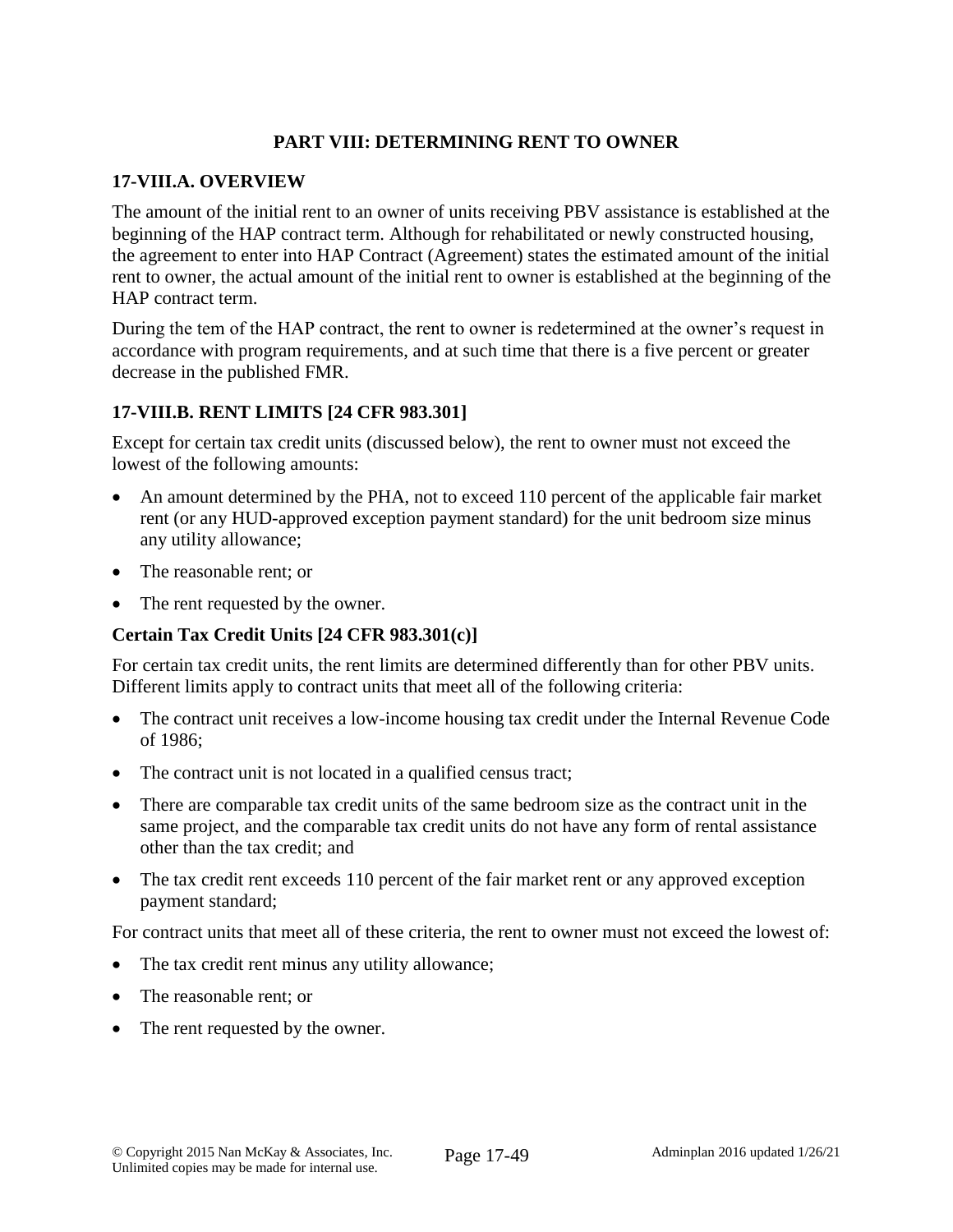# *Definitions*

A *qualified census tract* is any census tract (or equivalent geographic area defined by the Bureau of the Census) in which at least 50 percent of households have an income of less than 60 percent of Area Median Gross Income (AMGI), or where the poverty rate is at least 25 percent and where the census tract is designated as a qualified census tract by HUD.

*Tax credit rent* is the rent charged for comparable units of the same bedroom size in the project that also receive the low-income housing tax credit but do not have any additional rental assistance (e.g., tenant-based voucher assistance).

## **Reasonable Rent [24 CFR 983.301(e) and 983.302(c)(2)]**

The PHA must determine reasonable rent in accordable with 24 CFR 983.303. The rent to owner for each contract unit may at no time exceed the reasonable rent, except in cases where the PHA has elected within the HAP contract not to reduce rents below the initial rent to owner and, upon redetermination of the rent to owner, the reasonable rent would result in a rent below the initial rent. However, the rent to owner must be reduced in the following cases:

- To correct errors in calculations in accordable with HUD requirements
- If additional housing assistance has been combined with PBV assistance after the execution of the initial HAP contract and a rent decrease is required pursuant to 24 CFR 983.55
- If a decrease in rent to owner is required based on changes in the allocation of the responsibility for utilities between owner and tenant

If the PHA has not elected within the HAP contract to establish the initial rent to owner as the rent floor, the rent to owner shall not at any time exceed the reasonable rent.

## PHA Policy

The PHA will elect within the HAP contract not to reduce rents below the initial level, with the exception of circumstances listed in 24 CFR 983.302(c)(2). If, upon redetermination of the rent to owner, the reasonable rent would result in a rent below the initial rent, the PHA will use the higher initial rent to owner amount.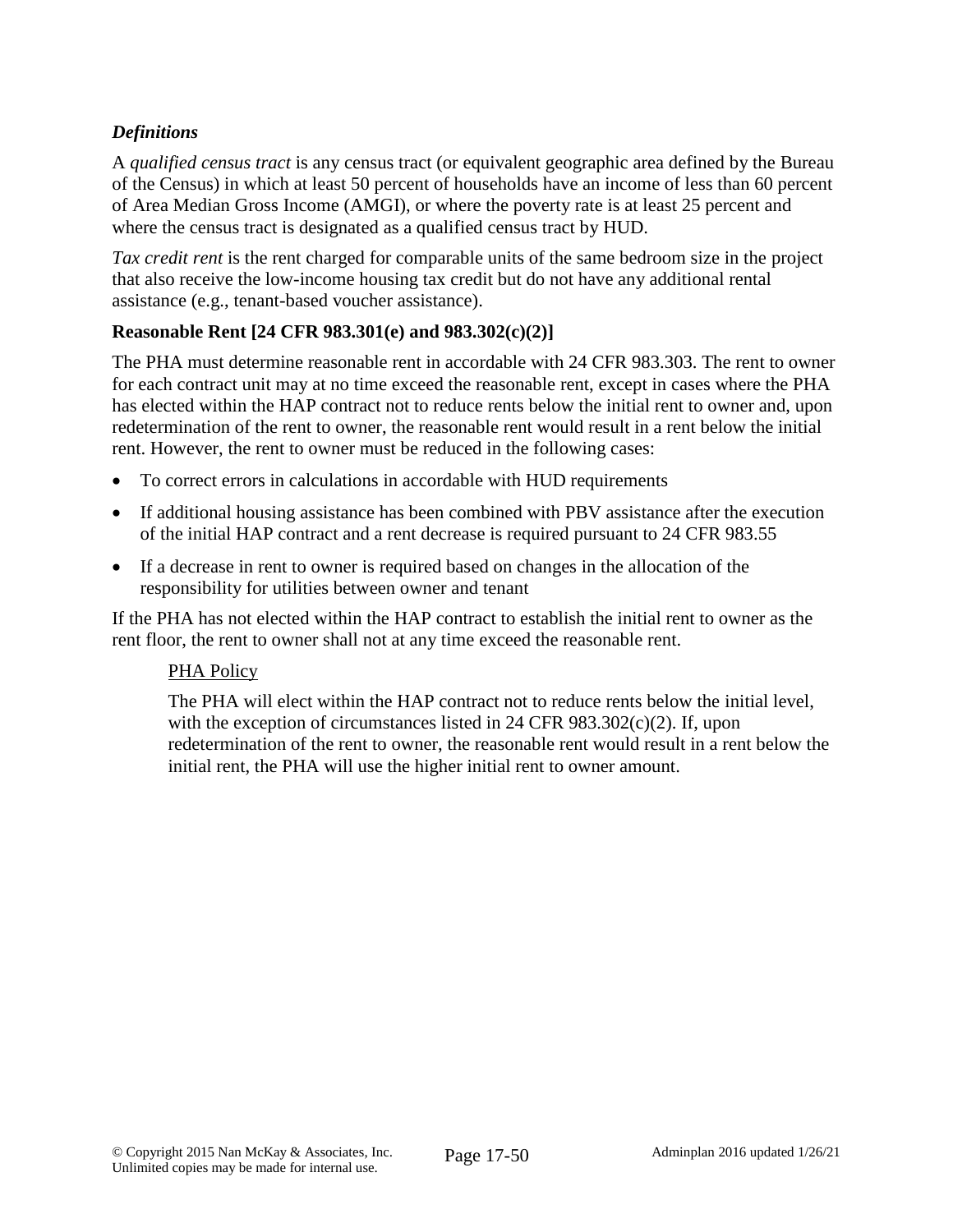# **Use of FMRs, Exception Payment Standards, and Utility Allowances [24 CFR 983.301(f)]**

When determining the initial rent to owner, the PHA must use the most recently published FMR in effect and the utility allowance schedule in effect at execution of the HAP contract. When redetermining the rent to owner, the PHA must use the most recently published FMR and the utility allowance schedule in effect at the time of redetermination. At its discretion, the PHA may for initial rent, use the amounts in effect at any time during the 30-day period immediately before the beginning date of the HAP contract, or for redeterminations of rent, the 30-day period immediately before the redetermination date.

Any HUD-approved exception payment standard amount under the tenant-based voucher program also applies to the project-based voucher program. HUD will not approve a different exception payment stand amount for use in the PBV program.

Likewise, the PHA may not establish or apply different utility allowance amounts for the PBV program. The same utility allowance schedule applies to both the tenant-based and project-based voucher programs.

## PHA Policy

Upon written request by the owner, the PHA will consider using the FMR or utility allowances in effect during the 30-day period before the start date of the HAP, or redetermination of rent. The owner must explain the need to use the previous FMRs or utility allowances and include documentation in support of the request. The PHA will review and make a decision based on the circumstances and merit of each request.

In addition to considering a written request from an owner, the PHA may decide to use the FMR or utility allowances in effect during the 30-day period before the start date of the HAP, or redetermination of rent, if the PHA determines it is necessary due to PHA budgetary constraints.

# **Use of Small Area FMRs (SAFMRs) [24 CFR 888.113(h)]**

While small area FMRs (SAFMRs) do not apply to PBV projects, PHAs that operate a tenantbased program under SAFMRs (either by HUD-designation or because the PHA requested HUD approval to use SAFMRs) may apply SAFMRs to all future PBV HAP contracts. If the PHA adopts this policy, it must apply to all future PBV projects and the PHA's entire jurisdiction. The PHA and owner may not subsequently choose to revert back to use of the FMRs once the SAFMRs have been adopted, even if the PHA subsequently changes its policy.

Further, the PHA may apply SAFMRs to current PBV projects where the notice of owner selection was made on or before the effective dates of both the SAFMR designation and the PHA administrative plan policy, provided the owner is willing to mutually agree to doing so and the application is prospective. The PHA and owner may not subsequently choose to revert back to use of FRMs once the SAFMRs have been adopted, even if the PHA subsequently changes its policy. If rents increase as a result of the use of SAFMRs, the rent increase may not be effective until the first anniversary of the HAP contract.

# PHA Policy

The PHA will not apply SAFMRs to the PHA's PBV program.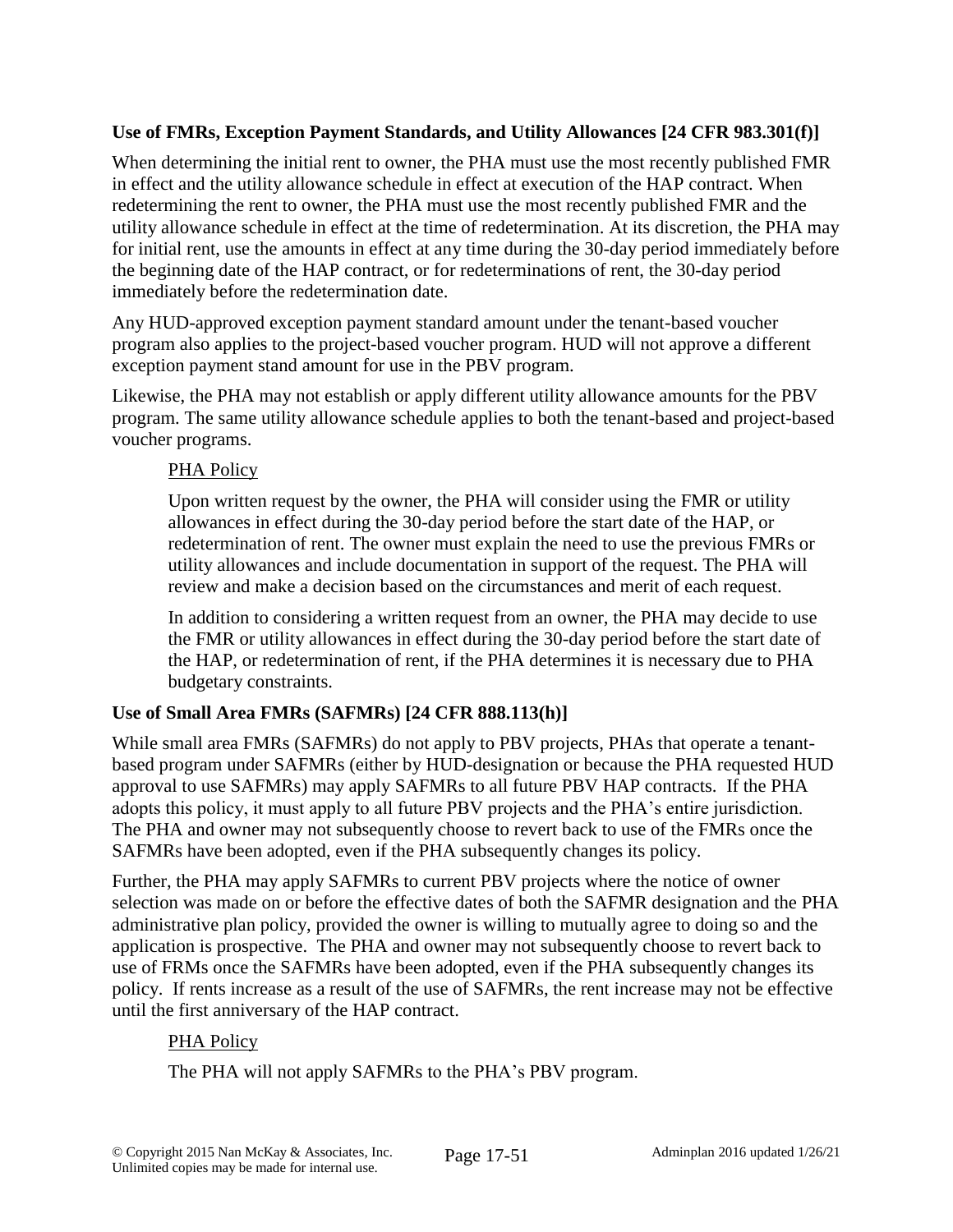# **Redetermination of Rent [24 CFR 983.302]**

The PHA must redetermine the rent to owner upon the owner's request or when there is a 10 percent or greater decrease in the published FMR.

#### *Rent Increase*

If an owner wishes to request an increase in the rent to owner from the PHA, it must be requested at the annual anniversary of the HAP contract (see Section 17-V.D.). The request must be in writing and in the form and manner required by the PHA. The PHA may only make rent increases in accordance with the rent limits described previously. There are no provisions in the PBV program for special adjustments (e.g., adjustments that reflect increases in the actual and necessary expenses of owning and maintaining the units which have resulted from substantial general increases in real property taxes, utility rates, or similar costs).

#### PHA Policy

An owner's request for a rent increase must be submitted to the PHA 60 days prior to the anniversary date of the HAP contract, and must include the new rent amount the owner is proposing.

The PHA may not approve and the owner may not receive any increase of rent to owner until and unless the owner has complied with requirements of the HAP contract, including compliance with HQS. The owner may not receive any retroactive increase of rent for any period of noncompliance.

#### *Rent Decrease*

If there is a decrease in the rent to owner, as established in accordance with program requirements such as a change in the FMR or exception payment standard, or reasonable rent amount, the rent to owner must be decreased regardless of whether the owner requested a rent adjustment, except where the PHA has elected within the HAP contract to not reduce rents below the initial rent under the initial HAP contract.

## *Notice of Rent Change*

The rent to owner is redetermined by written notice by the PHA to the owner specifying the amount of the redetermined rent. The PHA notice of rent adjustment constitutes an amendment of the rent to owner specified in the HAP contract. The adjusted amount of rent to owner applies for the period of 12 calendar months from the annual anniversary of the HAP contract.

## PHA Policy

The PHA will provide the owner with at least 30 days written notice of any change in the amount of rent to owner.

## **PHA-Owned Units [24 CFR 983.301(g)]**

For PHA-owned PBV units, the initial rent to owner and the annual redetermination of rent at the anniversary of the HAP contract are determined by the independent entity approved by HUD. The PHA must use the rent to owner established by the independent entity.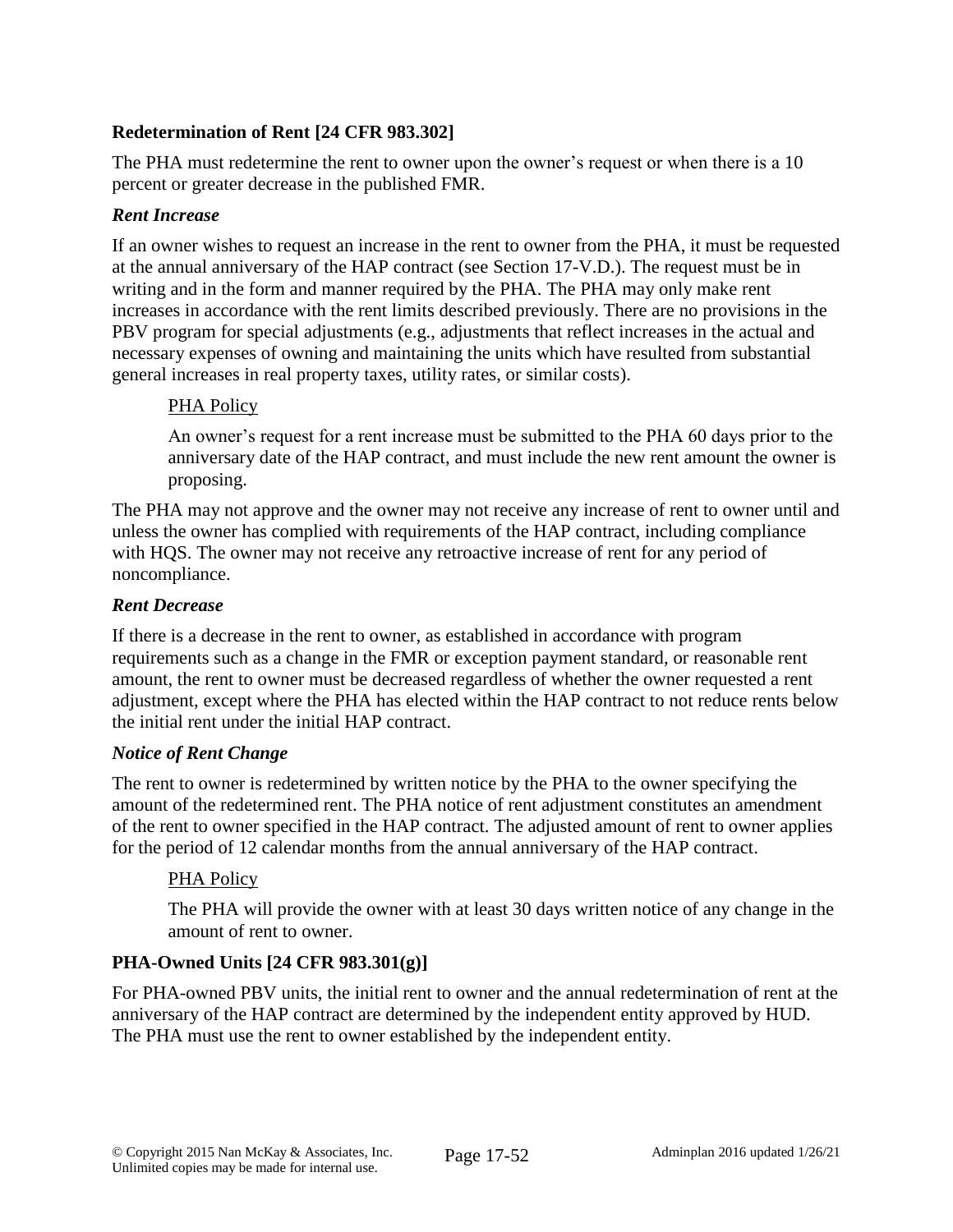# **17-VIII.C. REASONABLE RENT [24 CFR 983.303]**

At the time the initial rent is established and all times during the term of the HAP contract, the rent to owner for a contract unit may not exceed the reasonable rent for the unit as determined by the PHA, except where the PHA has elected within the HAP contract to not reduce rents below the initial rent under the initial HAP contract.

#### **When Rent Reasonable Determinations Are Required**

The PHA must redetermine the reasonable rent for a unit receiving PBV assistance whenever any of the following occur:

- There is a 10 percent or greater decrease in the published FMR in effect 60 days before the contract anniversary (for the unit sizes specified in the HAP contract) as compared with the FMR that was in effect one year before the contract anniversary date;
- The PHA approves a change in the allocation of responsibility for utilities between the owner and the tenant;
- The HAP contract is amended to substitute a different contract unit in the same building or project; or
- There is any other change that may substantially affect the reasonable rent.

#### **How to Determine Reasonable Rent**

The reasonable rent of a unit receiving PBV assistance must be determined by comparison to rent for other comparable unassisted units. When making this determination, the PHA must consider factors that affect market rent. Such factors include the location, quality, size, type and age of the unit, as well as the amenities, housing services maintenance, and utilities to be provided by the owner.

#### *Comparability Analysis*

For each unit, the comparability analysis must use at least three comparable units in the private unassisted market. This may include units in the premises or project that is receiving projectbased assistance. The analysis must show how the reasonable rent was determined, including major differences between the contract units and comparable unassisted units, and must be retained by the PHA. The comparability analysis may be performed by PHA staff or by another qualified person or entity. Those who conduct these analyses or are involved in determining the housing assistance payment based on the analyses may not have any direct or indirect interest in the property.

## **PHA-Owned Units**

For PHA-owned units, the amount of the reasonable rent must be determined by an independent agency approved by HUD in accordance with PBV program requirements. The independent entity must provide a copy of the determination of reasonable rent for PHA-owned units to the PHA and to the HUD field office where the project is located.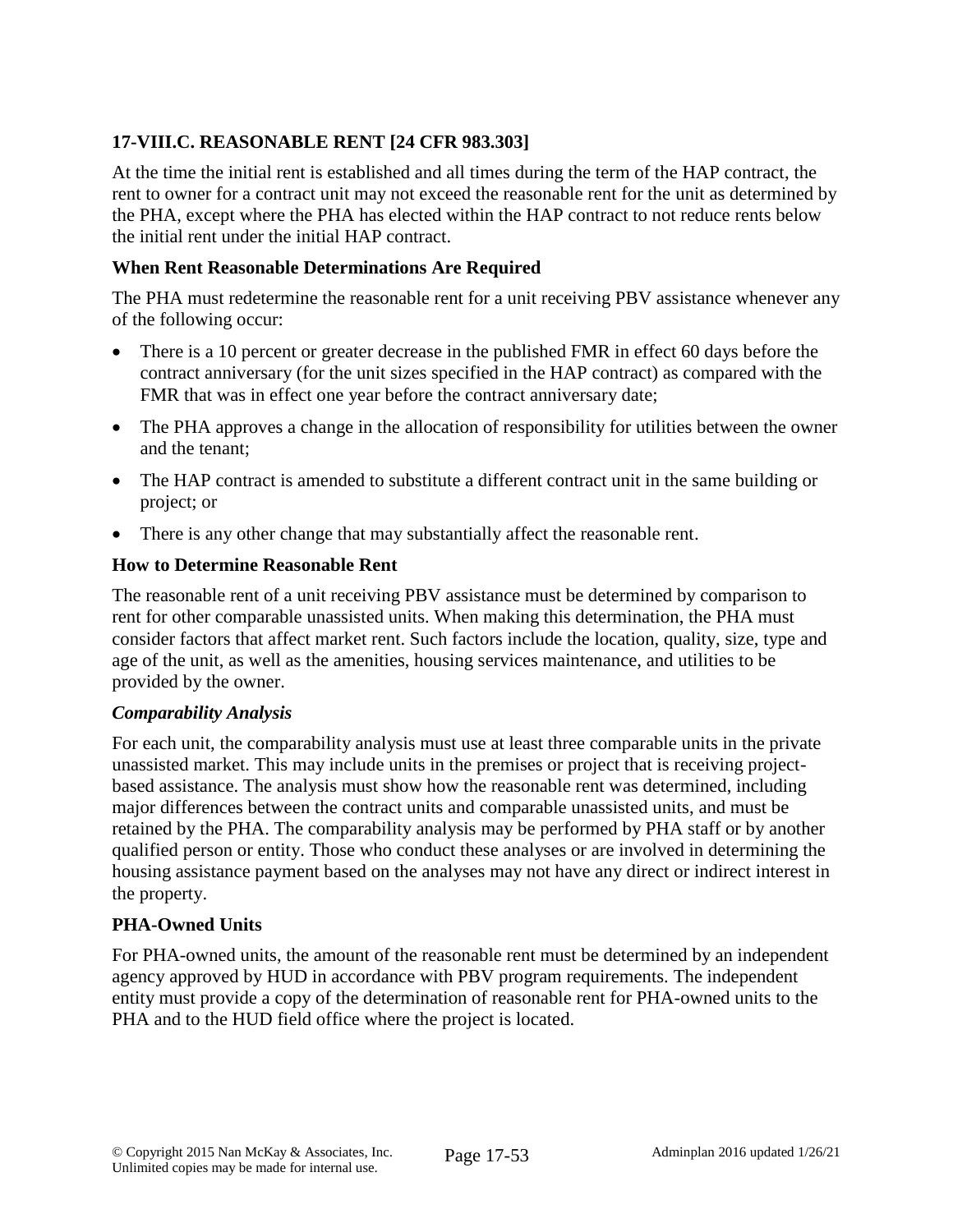#### **Owner Certification of Reasonable Rent**

By accepting each monthly housing assistance payment, the owner certifies that the rent to owner is not more than rent charged by the owner for other comparable unassisted units in the premises. At any time, the PHA may require the owner to submit information on rents charged by the owner for other units in the premises or elsewhere.

## **17-VIII.D. EFFECT OF OTHER SUBSIDY AND RENT CONTROL**

In addition to the rent limits discussed in Section 17-VIII.B above, other restrictions may limit the amount of rent to owner in a PBV unit. In addition, certain types of subsidized housing are not even eligible to receive PBV assistance (see Section 17-II.D).

#### **Other Subsidy [24 CFR 983.304]**

To comply with HUD subsidy layering requirements, at the discretion of HUD or its designee, a PHA shall reduce the rent to owner because of other governmental subsidies, including tax credits or tax exemptions, grants, or other subsidized funding.

For units receiving assistance under the HOME program, rents may not exceed rent limits as required by that program.

For units in any of the following types of federally subsidized projects, the rent to owner may not exceed the subsidized rent (basic rent) or tax credit rent as determined in accordance with requirements for the applicable federal program:

- An insured or non-insured Section 236 project;
- A formerly insured or non-insured Section 236 project that continues to receive Interest Reduction Payment following a decoupling action;
- A Section 221(d)(3) below market interest rate (BMIR) project;
- A Section 515 project of the Rural Housing Service;
- Any other type of federally subsidized project specified by HUD.

#### *Combining Subsidy*

Rent to owner may not exceed any limitation required to comply with HUD subsidy layering requirements.

## **Rent Control [24 CFR 983.305]**

In addition to the rent limits set by PBV program regulations, the amount of rent to owner may also be subject to rent control or other limits under local, state, or federal law.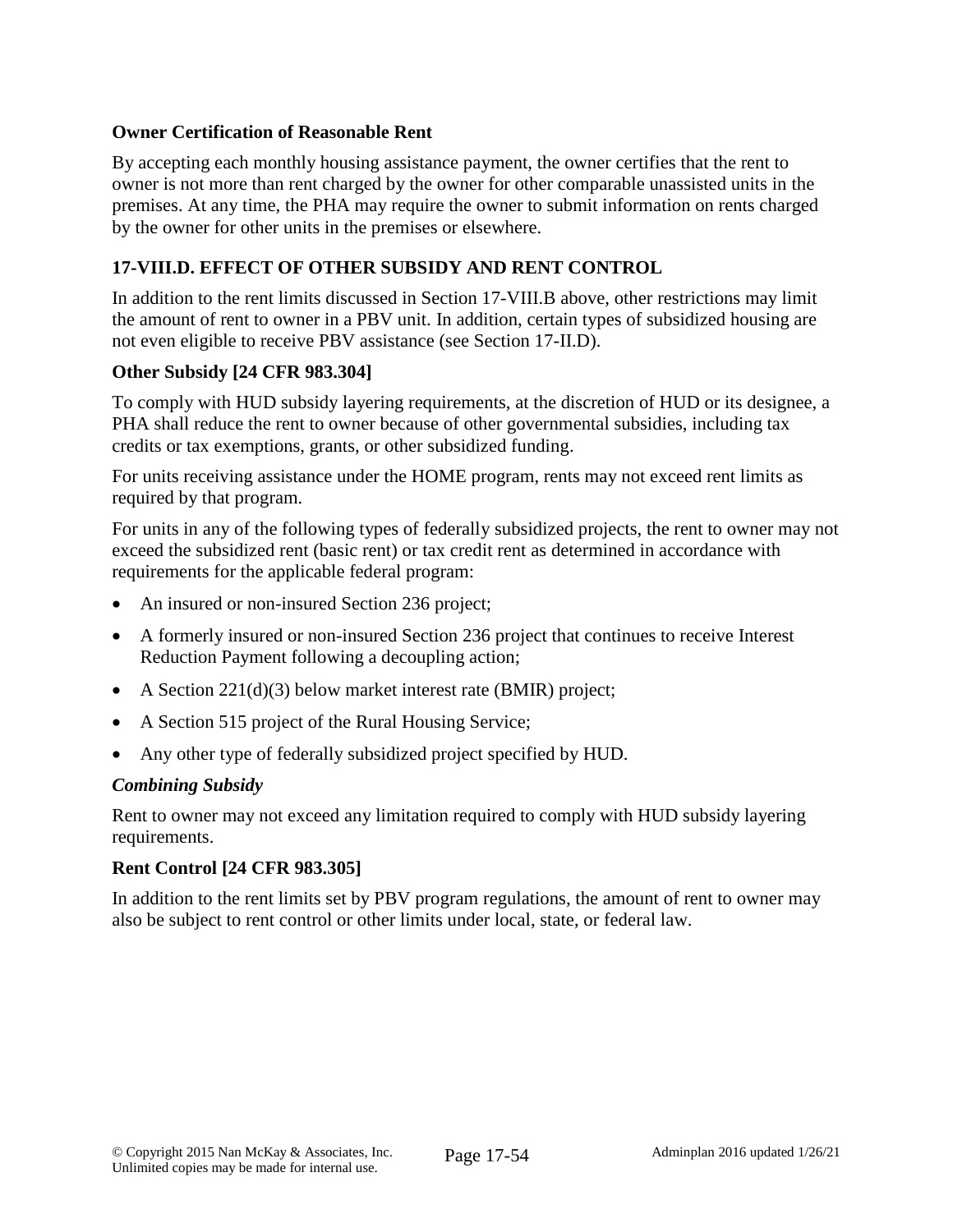# **PART IX: PAYMENTS TO OWNER**

## **17-IX.A. HOUSING ASSISTANCE PAYMENTS [24 CFR 983.351]**

During the term of the HAP contract, the PHA must make housing assistance payments to the owner in accordance with the terms of the HAP contract. During the term of the HAP contract, payments must be made for each month that a contract unit complies with HQS and is leased to and occupied by an eligible family. The housing assistance payment must be paid to the owner on or about the first day of the month for which payment is due, unless the owner and the PHA agree on a later date.

Except for discretionary vacancy payments, the PHA may not make any housing assistance payment to the owner for any month after the month when the family moves out of the unit (even if household goods or property are left in the unit).

The amount of the housing assistance payment by the PHA is the rent to owner minus the tenant rent (total tenant payment minus the utility allowance).

In order to receive housing assistance payments, the owner must comply with all provisions of the HAP contract. Unless the owner complies with all provisions of the HAP contract, the owner does not have a right to receive housing assistance payments.

# **17-IX.B. VACANCY PAYMENTS [24 CFR 983.352]**

If an assisted family moves out of the unit, the owner may keep the housing assistance payment for the calendar month when the family moves out. However, the owner may not keep the payment if the PHA determines that the vacancy is the owner's fault.

## PHA Policy

If the PHA determines that the owner is responsible for a vacancy and, as a result, is not entitled to the keep the housing assistance payment, the PHA will notify the landlord of the amount of housing assistance payment that the owner must repay. The PHA will require the owner to repay the amount owed in accordance with the policies in Section 16-IV.B.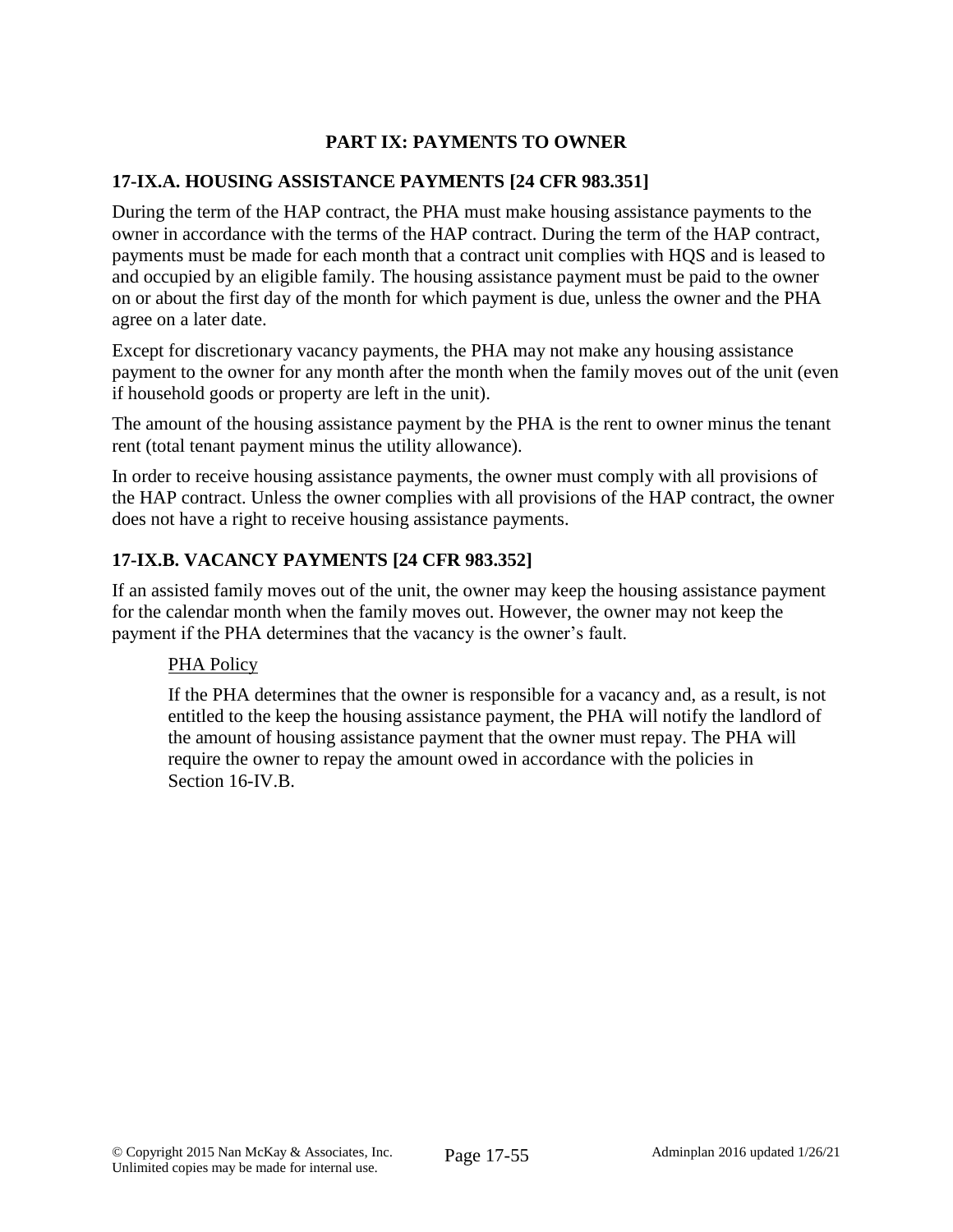At the discretion of the PHA, the HAP contract may provide for vacancy payments to the owner. The PHA may only make vacancy payments if:

- The owner gives the PHA prompt, written notice certifying that the family has vacated the unit and identifies the date when the family moved out (to the best of the owner's knowledge);
- The owner certifies that the vacancy is not the fault of the owner and that the unit was vacant during the period for which payment is claimed;
- The owner certifies that it has taken every reasonable action to minimize the likelihood and length of vacancy; and
- The owner provides any additional information required and requested by the PHA to verify that the owner is entitled to the vacancy payment.

The owner must submit a request for vacancy payments in the form and manner required by the PHA and must provide any information or substantiation required by the PHA to determine the amount of any vacancy payment.

#### PHA Policy

If an owner's HAP contract calls for vacancy payments to be made, and the owner wishes to receive vacancy payments, the owner must have properly notified the PHA of the vacancy in accordance with the policy in Section 17-VI.F. regarding filling vacancies.

In order for a vacancy payment request to be considered, it must be made within 10 business days of the end of the period for which the owner is requesting the vacancy payment. The request must include the required owner certifications and the PHA may require the owner to provide documentation to support the request. If the owner does not provide the information requested by the PHA within 10 business days of the PHA's request, no vacancy payments will be made.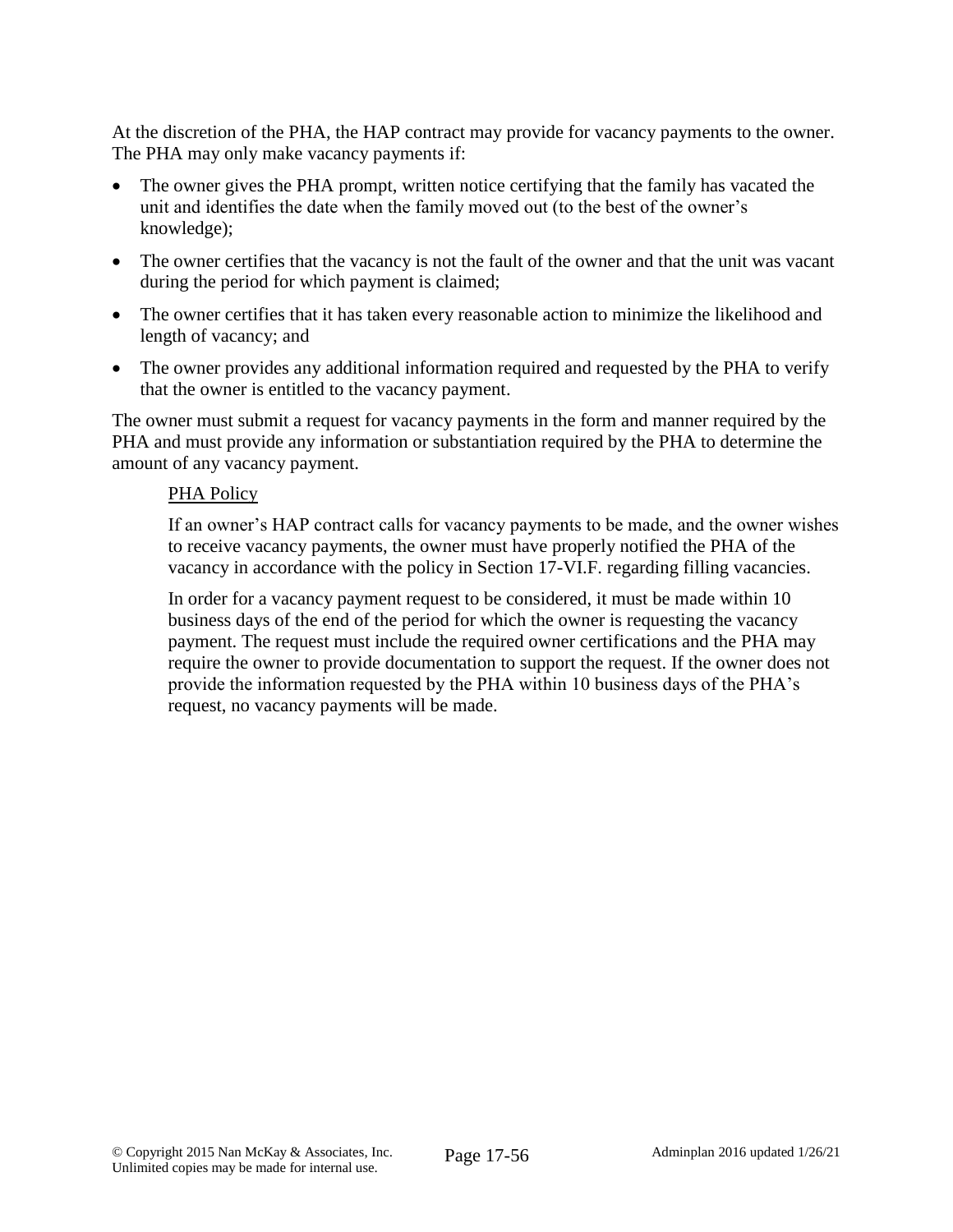# **17-IX.C. TENANT RENT TO OWNER [24 CFR 983.353]**

The tenant rent is the portion of the rent to owner paid by the family. The amount of tenant rent is determined by the PHA in accordance with HUD requirements. Any changes in the amount of tenant rent will be effective on the date stated in the PHA notice to the family and owner.

The family is responsible for paying the tenant rent (total tenant payment minus the utility allowance). The amount of the tenant rent determined by the PHA is the maximum amount the owner may charge the family for rental of a contract unit. The tenant rent covers all housing services, maintenance, equipment, and utilities to be provided by the owner. The owner may not demand or accept any rent payment from the tenant in excess of the tenant rent as determined by the PHA. The owner must immediately return any excess payment to the tenant.

#### **Tenant and PHA Responsibilities**

The family is not responsible for the portion of rent to owner that is covered by the housing assistance payment and the owner may not terminate the tenancy of an assisted family for nonpayment by the PHA.

Likewise, the PHA is responsible only for making the housing assistance payment to the owner in accordance with the HAP contract. The PHA is not responsible for paying tenant rent, or any other claim by the owner, including damage to the unit. The PHA may not use housing assistance payments or other program funds (including administrative fee reserves) to pay any part of the tenant rent or other claim by the owner.

#### **Utility Reimbursements**

If the amount of the utility allowance exceeds the total tenant payment, the PHA must pay the amount of such excess to the tenant as a reimbursement for tenant-paid utilities, and the tenant rent to the owner must be zero.

The PHA may pay the utility reimbursement directly to the family or to the utility supplier on behalf of the family. If the PHA chooses to pay the utility supplier directly, the PHA must notify the family of the amount paid to the utility supplier.

## PHA Policy

The PHA will make utility reimbursements to the utility supplier.